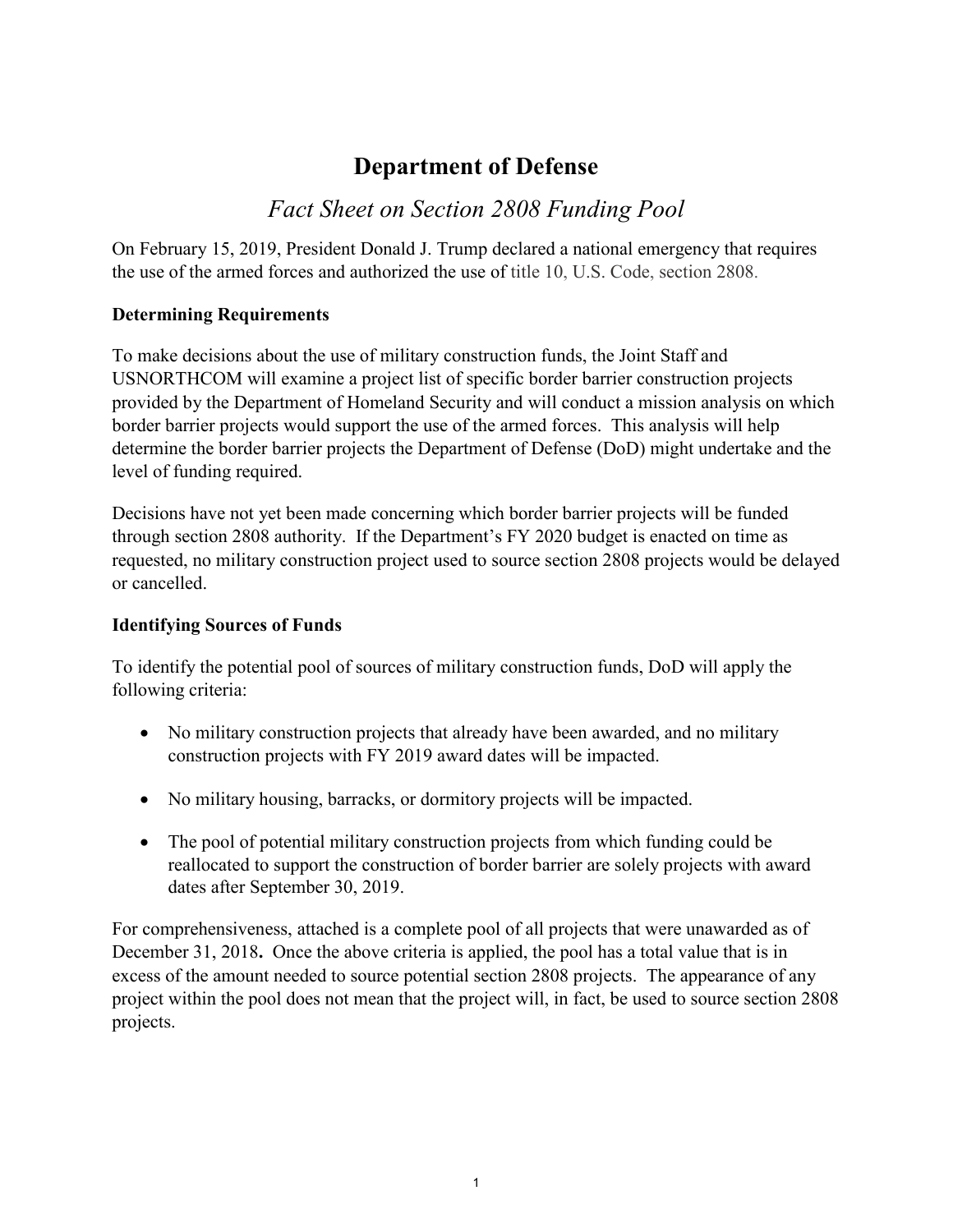### **Total DoD MILCON Unawarded Projects (\$ in thousands)**

(Organized by appropriation, component, state, location, projected award date, and project title)

|                                            | FY 2015                  | FY 2016                  | FY 2017                      | FY 2018        | FY 2019        |
|--------------------------------------------|--------------------------|--------------------------|------------------------------|----------------|----------------|
| <b>Row Labels</b>                          | Enactment                | Enactment                | Enactment                    | Enactment      | Enactment      |
| <b>Military Construction, Army</b>         | 20,500                   | 140,500                  | 54,800                       | 650.900        | 1,020,051      |
| Department of the Army                     | 20,500                   | 140,500                  | 54,800                       | 650,900        | 1,020,051      |
| <b>ALABAMA</b>                             | ÷                        | $\overline{a}$           | ÷.                           | 38,000         | 5,200          |
| Anniston Army Depot                        | $\blacksquare$           | $\sim$                   | $\blacksquare$               |                | 5,200          |
| March 2020                                 | $\blacksquare$           | $\blacksquare$           | $\blacksquare$               | $\overline{a}$ | 5,200          |
| Weapon Maintenance Shop                    | $\blacksquare$           | $\sim$                   | $\blacksquare$               | $\blacksquare$ | 5,200          |
| Fort Rucker                                |                          | $\overline{a}$           | $\sim$                       | 38,000         | ä,             |
| April 2019                                 | $\sim$                   | $\blacksquare$           | $\blacksquare$               | 38,000         | $\sim$         |
| <b>Training Support Facility</b>           | $\overline{a}$           | ä,                       | $\overline{a}$               | 38,000         |                |
| <b>ARIZONA</b>                             | $\sim$                   | ä,                       | $\overline{\phantom{a}}$     | 30,000         |                |
| Fort Huachuca                              | $\sim$                   | $\sim$                   | $\blacksquare$               | 30,000         | $\sim$         |
| May 2020                                   | $\blacksquare$           | ä,                       | $\overline{a}$               | 30,000         | $\blacksquare$ |
| <b>Ground Transport Equipment Building</b> | $\overline{a}$           | $\blacksquare$           | $\overline{a}$               | 30,000         |                |
| <b>BULGARIA</b>                            | $\mathbf{r}$             | $\sim$                   | ä,                           | ä,             | 5,200          |
| Nevo Selo Fos                              |                          |                          |                              |                | 5,200          |
| October 2020                               | $\blacksquare$           | ä,                       | $\blacksquare$               | $\overline{a}$ | 5,200          |
| EDI: Ammunition Holding Area               | $\blacksquare$           | ä,                       | L.                           | $\overline{a}$ | 5,200          |
| <b>CALIFORNIA</b>                          | 9,900                    | $\blacksquare$           | 12,600                       | 3,000          | 29,000         |
| Concord                                    | 9,900                    |                          | 12,600                       |                |                |
| September 2019                             | 9,900                    | ä,                       | ÷.                           |                |                |
| <b>Access Control Point</b>                | 9,900                    | $\blacksquare$           | ÷,                           | $\blacksquare$ |                |
| September 2019                             | $\sim$                   | $\blacksquare$           | 12,600                       | $\overline{a}$ | ä,             |
| <b>Access Control Point</b>                |                          | ä,                       | 12,600                       |                |                |
| Fort Irwin                                 | $\overline{a}$           | $\overline{\phantom{a}}$ | $\qquad \qquad \blacksquare$ | 3,000          | 29,000         |
| August 2019                                | $\blacksquare$           | $\blacksquare$           | $\blacksquare$               | $\blacksquare$ | 29,000         |
| Multipurpose Range Complex                 | $\overline{a}$           | $\blacksquare$           | $\blacksquare$               | ÷.             | 29,000         |
| September 2019                             |                          | $\sim$                   | $\blacksquare$               | 3,000          | $\blacksquare$ |
| <b>Land Acquisition</b>                    |                          | $\overline{\phantom{0}}$ | ۰                            | 3,000          | $\blacksquare$ |
| COLORADO                                   |                          | $\overline{a}$           | $\sim$                       | $\overline{a}$ | 77,000         |
| Fort Carson, Colorado                      | $\blacksquare$           | $\blacksquare$           | $\sim$                       | $\blacksquare$ | 77,000         |
| June 2019                                  | $\overline{a}$           | ä,                       | ۰                            | $\blacksquare$ | 77,000         |
| Vehicle Maintenance Shop                   | $\overline{a}$           | ۰                        | $\overline{a}$               |                | 77,000         |
| <b>GEORGIA</b>                             | $\overline{a}$           | ä,                       | ÷,                           | 10,800         | 99,000         |
| Fort Benning                               |                          | $\overline{a}$           | ÷,                           | 10,800         |                |
| March 2019                                 | $\blacksquare$           | ä,                       | $\blacksquare$               | 10,800         |                |
| Air Traffic Control Tower                  | ä,                       | ä,                       | $\blacksquare$               | 10,800         | ÷.             |
| Fort Gordon                                |                          | $\overline{\phantom{a}}$ | $\overline{\phantom{a}}$     |                | 99,000         |
| May 2019                                   |                          | L                        | ä,                           | ä,             | 99,000         |
| Cyber Instructional Fac and Network Ctr    | ä,                       | ä,                       | $\overline{a}$               | ä,             | 99,000         |
| <b>GERMANY</b>                             | $\overline{a}$           | 51,000                   | 19,200                       | 83,000         | 31,000         |
| East Camp Grafenwoehr                      |                          |                          |                              |                | 31,000         |
| January 2020                               | $\blacksquare$           | $\overline{\phantom{a}}$ | L,                           | ä,             | 31,000         |
|                                            |                          |                          |                              |                |                |
| <b>Mission Training Complex</b>            |                          |                          |                              | $\blacksquare$ | 31,000         |
| Grafenwoehr                                |                          | 51,000                   |                              |                |                |
| August 2019                                |                          | 51,000                   |                              |                |                |
| Vehicle Maintenance Shop                   | $\blacksquare$           | 51,000                   | $\blacksquare$               |                |                |
| Stuttgart                                  | $\blacksquare$           |                          |                              | 40,000         |                |
| April 2019                                 | $\overline{\phantom{0}}$ | ä,                       |                              | 40,000         |                |
| Commissary                                 | $\blacksquare$           | ÷,                       | $\blacksquare$               | 40,000         |                |
| Weisbaden                                  |                          | $\frac{1}{2}$            | $\blacksquare$               | 43,000         |                |
| <b>May 2019</b>                            |                          | ä,                       | $\blacksquare$               | 43,000         |                |
| <b>Administrative Building</b>             | $\overline{a}$           | ä,                       | $\overline{a}$               | 43,000         |                |
| Wiesbaden Army Airfield                    |                          | ÷,                       | 19,200                       |                |                |
| August 2019                                | ä,                       | ä,                       | 16,500                       |                |                |
| <b>Controlled Humidity Warehouse</b>       | $\sim$                   | $\blacksquare$           | 16,500                       | $\overline{a}$ |                |
| November 2019                              | $\blacksquare$           | ÷                        | 2,700                        |                |                |
| Hazardous Material Storage Building        | $\blacksquare$           | $\blacksquare$           | 2,700                        |                |                |
| GUANTANAMO BAY, CUBA                       | $\blacksquare$           | ä,                       | $\blacksquare$               | 115,000        |                |
| Guantanamo Bay Naval Station               |                          | $\blacksquare$           | $\blacksquare$               | 115,000        |                |
| December 2019                              |                          |                          |                              | 115,000        |                |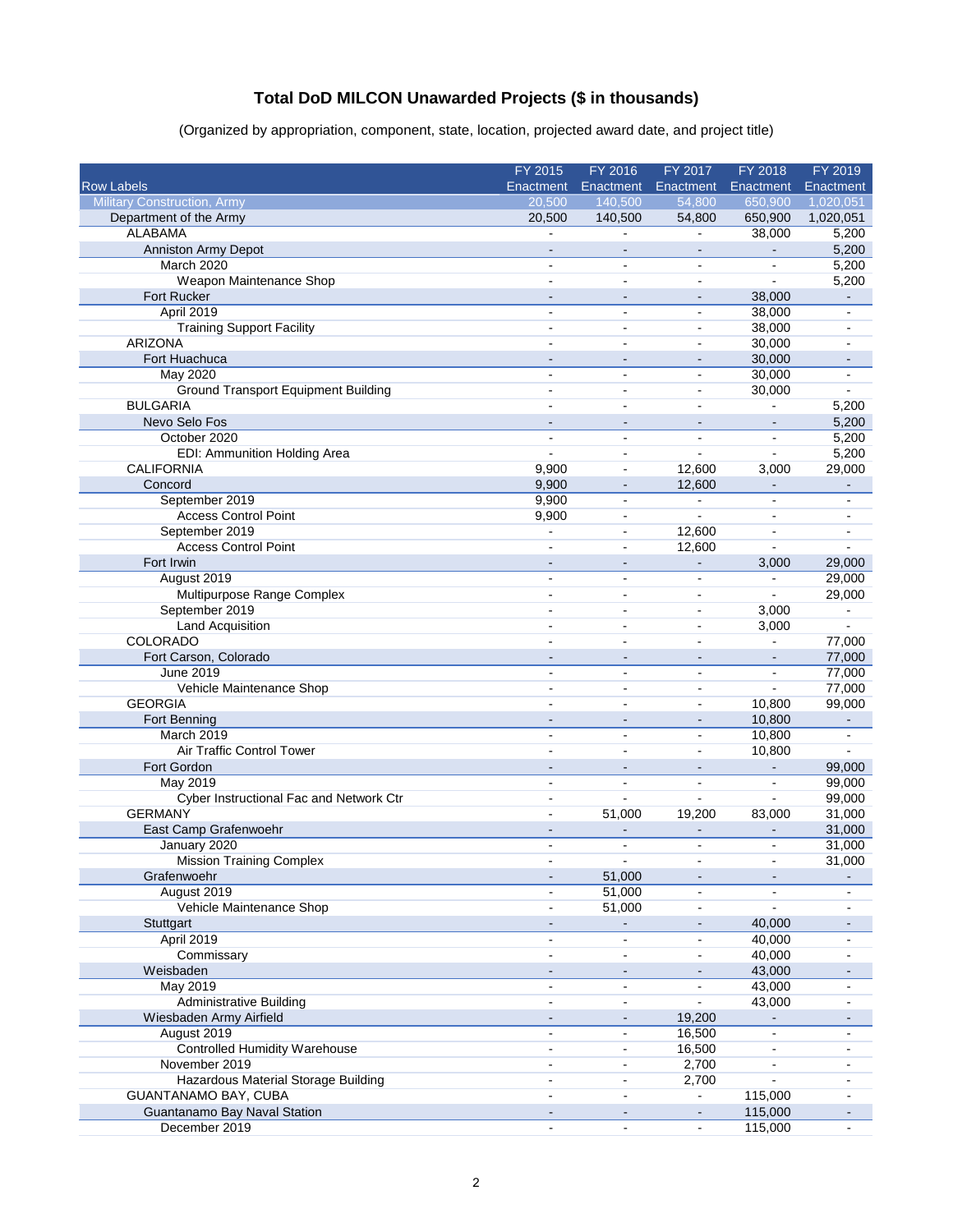|                                            | FY 2015                  | FY 2016                      | FY 2017                      | FY 2018                  | FY 2019        |
|--------------------------------------------|--------------------------|------------------------------|------------------------------|--------------------------|----------------|
| <b>Row Labels</b>                          | Enactment                | Enactment                    | Enactment                    | Enactment                | Enactment      |
| OCO: Barracks                              |                          |                              |                              | 115,000                  |                |
| <b>HAWAII</b>                              |                          | $\blacksquare$               | $\blacksquare$               | 25,000                   | 50,000         |
| Pohakuloa Training Area                    | $\sim$                   | $\sim$                       | $\sim$                       | 25,000                   | $\blacksquare$ |
| September 2019                             | $\sim$                   | $\sim$                       | $\blacksquare$               | 25,000                   | $\blacksquare$ |
| Operational Readiness Tng Cplx (Brks), Ph1 |                          | $\overline{a}$               | $\blacksquare$               | 25,000                   | $\mathbf{r}$   |
| Wheeler Army Air Field                     |                          | $\overline{a}$               | $\overline{\phantom{a}}$     | $\blacksquare$           | 50,000         |
| February 2020                              | $\overline{\phantom{a}}$ | $\sim$                       | $\blacksquare$               | $\blacksquare$           | 50,000         |
| Rotary Wing Parking Apron                  | ÷                        | $\sim$                       | $\overline{a}$               | $\blacksquare$           | 50,000         |
| <b>HONDURAS</b>                            |                          | ä,                           |                              | $\blacksquare$           | 21,000         |
| Soto Cano AB                               |                          | $\blacksquare$               | $\overline{\phantom{a}}$     | $\overline{\phantom{m}}$ | 21,000         |
| <b>July 2019</b>                           | ۰.                       | $\overline{a}$               | $\blacksquare$               | $\blacksquare$           | 21,000         |
| <b>Barracks</b>                            |                          |                              |                              | $\overline{a}$           | 21,000         |
| <b>INDIANA</b>                             |                          | $\blacksquare$               | $\blacksquare$               | $\ddot{\phantom{a}}$     | 16,000         |
| Crane Army Ammunition Plant                |                          | $\overline{a}$               | $\overline{a}$               | $\sim$                   | 16,000         |
| <b>March 2020</b>                          |                          |                              |                              | $\blacksquare$           | 16,000         |
| Railcar Holding Area                       | ä,                       | $\sim$                       | $\sim$                       | $\blacksquare$           | 16,000         |
| <b>JAPAN</b>                               | 10,600                   | $\sim$                       | $\sim$                       | $\blacksquare$           | $\mathbf{r}$   |
| Kadena AB                                  | 10,600                   |                              |                              |                          | $\blacksquare$ |
| <b>May 2019</b>                            | 10,600                   | $\blacksquare$               | $\blacksquare$               | $\blacksquare$           | $\blacksquare$ |
| Missile Magazine                           | 10,600                   | $\blacksquare$               | $\blacksquare$               | $\blacksquare$           | $\mathbf{r}$   |
| <b>KENTUCKY</b>                            |                          | $\sim$                       | $\blacksquare$               | $\blacksquare$           | 76,000         |
| Fort Campbell, Kentucky                    | $\overline{\phantom{a}}$ | $\blacksquare$               | $\blacksquare$               | $\blacksquare$           | 50,000         |
| September 2019                             |                          |                              | $\blacksquare$               | $\blacksquare$           | 32,000         |
| Vehicle Maintenance Shop                   |                          | $\blacksquare$               |                              | $\blacksquare$           | 32,000         |
| September 2019                             |                          | $\overline{a}$               | $\blacksquare$               | $\blacksquare$           | 18,000         |
| Microgrid                                  |                          | $\overline{a}$               | $\overline{a}$               | ä,                       | 18,000         |
| Fort Knox                                  |                          |                              |                              |                          | 26,000         |
| June 2019                                  | $\blacksquare$           | $\sim$                       | $\blacksquare$               | $\sim$                   | 26,000         |
| Digital Air/Ground Integration Range       |                          | $\blacksquare$               |                              |                          | 26,000         |
| <b>KOREA</b>                               |                          | ÷,                           | $\blacksquare$               | 53,000                   | 17,500         |
| Camp Tango                                 |                          | $\blacksquare$               | $\overline{\phantom{a}}$     |                          | 17,500         |
| December 2020                              | $\blacksquare$           | $\blacksquare$               | $\blacksquare$               | $\blacksquare$           | 17,500         |
| Command and Control Facility               | $\overline{a}$           | $\overline{a}$               | $\blacksquare$               | $\blacksquare$           | 17,500         |
| Kunsan AB                                  |                          | $\sim$                       |                              | 53,000                   | $\blacksquare$ |
| December 2019                              | $\blacksquare$           | $\blacksquare$               | $\blacksquare$               | 53,000                   | $\blacksquare$ |
| Unmanned Aerial Vehicle Hangar             | $\overline{a}$           | $\blacksquare$               | $\sim$                       | 53,000                   | $\mathbf{r}$   |
| <b>KUWAIT</b>                              |                          |                              |                              |                          | 44,000         |
| Camp Arifjan, Kuwait                       |                          | $\overline{\phantom{a}}$     | $\qquad \qquad \blacksquare$ | $\overline{\phantom{0}}$ | 44,000         |
| <b>June 2019</b>                           | $\sim$                   | $\overline{a}$               | $\overline{a}$               | $\overline{a}$           | 44,000         |
| Vehicle Maintenance Shop                   |                          |                              |                              | $\sim$                   | 44,000         |
| <b>MARYLAND</b>                            |                          | 19,500                       | $\blacksquare$               | $\blacksquare$           | 16,500         |
| Fort Meade                                 |                          | 19,500                       |                              | $\sim$                   | 16,500         |
| <b>May 2019</b>                            |                          | 19,500                       |                              |                          |                |
| <b>Access Control Point</b>                | $\blacksquare$           | 19,500                       | $\blacksquare$               | $\blacksquare$           | $\blacksquare$ |
| <b>June 2020</b>                           |                          | $\blacksquare$               |                              |                          | 16,500         |
| Cantonment Area Roads                      |                          |                              |                              |                          | 16,500         |
| <b>NEW JERSEY</b>                          | $\blacksquare$           | $\sim$                       | $\blacksquare$               | $\blacksquare$           | 41,000         |
| <b>Picatinny Arsenal</b>                   |                          |                              |                              |                          | 41,000         |
| December 2019                              |                          |                              |                              |                          | 41,000         |
| Munitions Disassembly Complex              | $\overline{a}$           | $\blacksquare$               | $\overline{\phantom{a}}$     | $\overline{\phantom{a}}$ | 41,000         |
| <b>NEW MEXICO</b>                          |                          | $\sim$                       | $\sim$                       | $\overline{\phantom{a}}$ | 40,000         |
| <b>White Sands</b>                         |                          |                              |                              |                          | 40,000         |
| February 2020                              | $\blacksquare$           | $\blacksquare$               | $\blacksquare$               | ä,                       | 40,000         |
| <b>Information Systems Facility</b>        | $\blacksquare$           |                              | $\blacksquare$               |                          | 40,000         |
| <b>NEW YORK</b>                            | $\sim$                   | 70,000                       | $\blacksquare$               | 22,000                   | 160,000        |
| U.S. Military Academy                      |                          | 70,000                       |                              | 22,000                   | 160,000        |
| June 2019                                  | $\blacksquare$           | $\qquad \qquad \blacksquare$ | $\blacksquare$               | 22,000                   |                |
| Cemetery                                   | $\sim$                   | $\blacksquare$               | $\sim$                       | 22,000                   |                |
| September 2019                             |                          | 70,000                       |                              |                          |                |
| Waste Water Treatment Plant                | $\blacksquare$           | 70,000                       | $\blacksquare$               | ۰                        |                |
| <b>June 2020</b>                           | $\overline{\phantom{a}}$ | $\overline{a}$               | $\sim$                       | $\blacksquare$           | 160,000        |
| <b>Engineering Center</b>                  |                          |                              |                              | $\blacksquare$           | 95,000         |
| <b>Parking Structure</b>                   | $\blacksquare$           | $\blacksquare$               | $\blacksquare$               | $\blacksquare$           | 65,000         |
| NORTH CAROLINA                             | $\blacksquare$           | $\mathbf{r}$                 | $\blacksquare$               | $\mathbf{r}$             | 10,000         |
| Fort Bragg                                 |                          |                              |                              |                          | 10,000         |
| September 2019                             | $\blacksquare$           | $\blacksquare$               | $\blacksquare$               | $\blacksquare$           | 10,000         |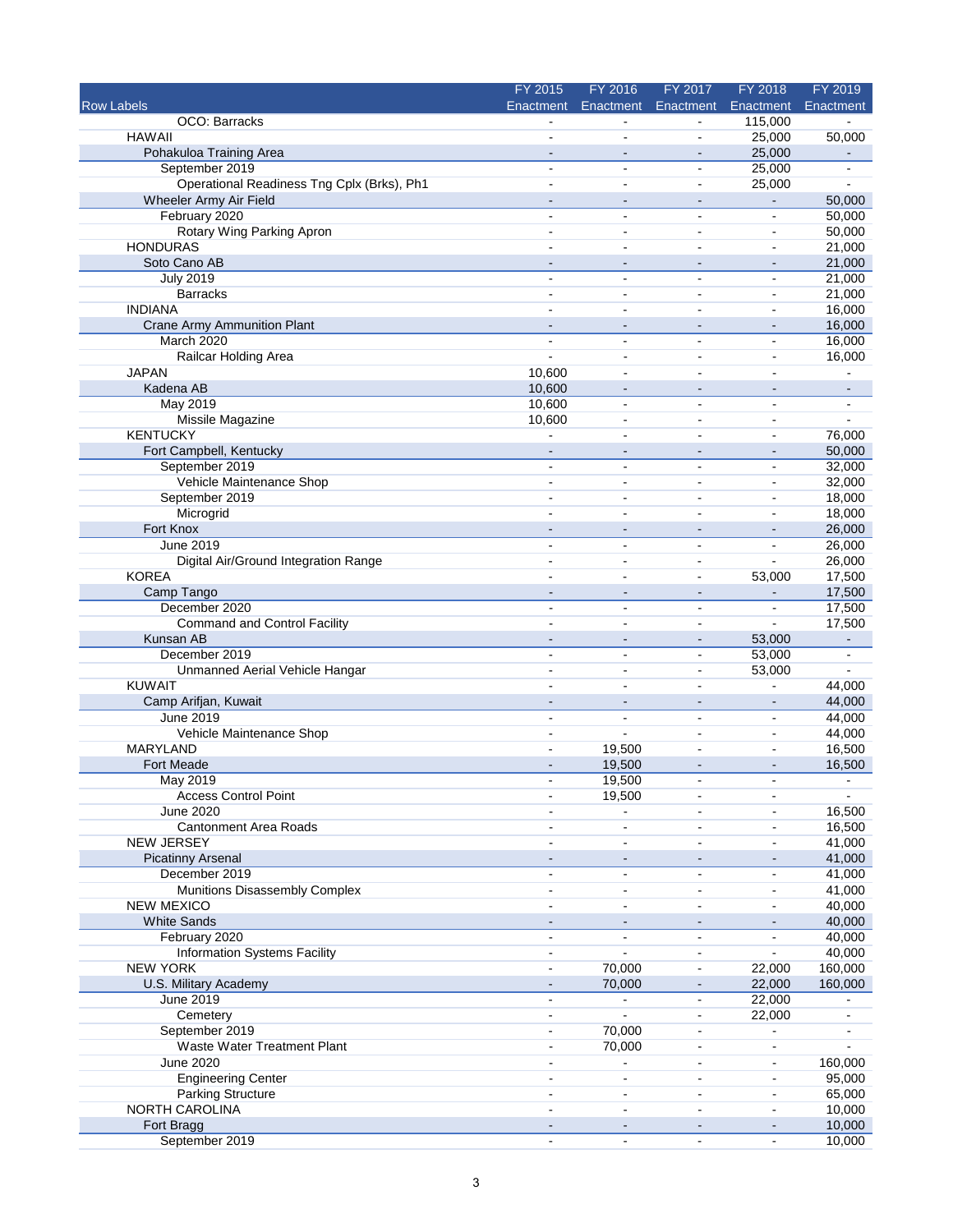|                                                      | FY 2015                                        | FY 2016                          | FY 2017                           | FY 2018                          | FY 2019                  |
|------------------------------------------------------|------------------------------------------------|----------------------------------|-----------------------------------|----------------------------------|--------------------------|
| <b>Row Labels</b>                                    | Enactment                                      | Enactment                        | Enactment                         | Enactment                        | Enactment                |
| <b>Dining Facility</b>                               |                                                |                                  |                                   |                                  | 10,000                   |
| <b>POLAND</b>                                        |                                                | $\blacksquare$                   | ä,                                | $\overline{a}$                   | 144,400                  |
| Poland                                               | $\sim$                                         | $\sim$                           | $\sim$                            | $\overline{a}$                   | 109,400                  |
| April 2020                                           | $\blacksquare$                                 | $\blacksquare$                   | $\blacksquare$                    | $\blacksquare$                   | 6,400                    |
| EDI: Rail Extension and Railhead<br><b>June 2020</b> | $\blacksquare$                                 | $\sim$<br>ä,                     | $\blacksquare$                    | $\blacksquare$<br>$\blacksquare$ | 6,400                    |
| <b>EDI: Ammunition Storage Facility</b>              | $\qquad \qquad \blacksquare$                   | $\blacksquare$                   | ۰<br>$\qquad \qquad \blacksquare$ | $\overline{a}$                   | 52,000<br>52,000         |
| September 2020                                       |                                                | $\overline{a}$                   | ÷                                 | ä,                               | 51,000                   |
| <b>EDI: Staging Areas</b>                            |                                                | $\blacksquare$                   | ä,                                | $\blacksquare$                   | 51,000                   |
| Powidz Air Base                                      |                                                | $\blacksquare$                   | $\blacksquare$                    | $\overline{\phantom{m}}$         | 35,000                   |
| September 2019                                       | ٠                                              | $\blacksquare$                   | $\blacksquare$                    | $\blacksquare$                   | 14,000                   |
| EDI: Rail Extension & Railhead                       |                                                | ä,                               |                                   | ä,                               | 14,000                   |
| November 2020                                        |                                                | $\overline{a}$                   | $\blacksquare$                    | $\overline{a}$                   | 21,000                   |
| EDI: Bulk Fuel Storage                               | $\blacksquare$                                 | ÷                                | $\blacksquare$                    | $\sim$                           | 21,000                   |
| <b>ROMANIA</b>                                       |                                                | $\overline{a}$                   | $\overline{a}$                    | $\sim$                           | 21,651                   |
| Mihail Kogalniceanu                                  |                                                | $\overline{\phantom{m}}$         | $\blacksquare$                    | $\overline{\phantom{a}}$         | 21,651                   |
| November 2019                                        |                                                | $\blacksquare$                   | ۰                                 | $\overline{a}$                   | 21,651                   |
| EDI: Explosives & Ammo Load/Unload Apron             |                                                | ÷                                | $\blacksquare$                    |                                  | 21,651                   |
| SOUTH CAROLINA                                       | $\blacksquare$                                 | ä,                               | $\blacksquare$                    | 85,000                           | 52,000                   |
| Fort Jackson                                         |                                                |                                  |                                   | 60,000                           | 52,000                   |
| May 2019                                             | $\blacksquare$                                 | $\sim$                           | $\blacksquare$                    | 60,000                           | $\blacksquare$           |
| Reception Barracks Complex, Ph1                      | ÷                                              | ÷.                               | ä,                                | 60,000                           |                          |
| August 2019                                          |                                                | $\blacksquare$                   | $\blacksquare$                    |                                  | 52,000                   |
| Trainee Barracks Complex 3, Ph2                      |                                                | $\overline{a}$                   | ۰                                 | ä,                               | 52,000                   |
| Shaw AFB                                             | $\sim$                                         | $\sim$                           | $\blacksquare$                    | 25,000                           | $\blacksquare$           |
| March 2019                                           | $\sim$                                         | $\blacksquare$                   | $\blacksquare$                    | 25,000                           | $\blacksquare$           |
| <b>Mission Training Complex</b>                      |                                                | $\overline{a}$                   | $\blacksquare$                    | 25,000                           |                          |
| <b>TEXAS</b>                                         | ÷                                              | $\overline{a}$                   | $\blacksquare$                    | 66,600                           | 33,600                   |
| <b>Camp Bullis</b>                                   |                                                | $\overline{\phantom{a}}$         | $\overline{\phantom{0}}$          | 13,600                           |                          |
| <b>July 2019</b>                                     |                                                | ä,                               | $\overline{\phantom{a}}$          | 13,600                           |                          |
| Vehicle Maintenance Shop                             |                                                | $\blacksquare$                   | ä,                                | 13,600                           | $\blacksquare$           |
| <b>Fort Bliss</b><br>March 2019                      |                                                | $\blacksquare$                   | $\qquad \qquad \blacksquare$      | 20,000<br>$\blacksquare$         | 24,000                   |
| <b>Supply Support Activity</b>                       | $\blacksquare$                                 | $\blacksquare$<br>$\blacksquare$ | $\blacksquare$                    |                                  | 24,000<br>24,000         |
| January 2020                                         | $\overline{a}$                                 | $\blacksquare$                   | ÷                                 | 20,000                           | $\overline{\phantom{a}}$ |
| Defense Access Roads                                 | $\blacksquare$                                 | $\overline{a}$                   | ä,                                | 20,000                           |                          |
| Fort Hood, Texas                                     |                                                | $\sim$                           | $\blacksquare$                    | 33,000                           | 9,600                    |
| September 2019                                       | $\blacksquare$                                 | $\blacksquare$                   | $\blacksquare$                    | 33,000                           |                          |
| Vehicle Maintenance Shop                             | $\overline{a}$                                 | ÷                                | $\sim$                            | 33,000                           | $\overline{a}$           |
| December 2019                                        |                                                | $\blacksquare$                   | $\overline{\phantom{0}}$          |                                  | 9,600                    |
| <b>Supply Support Activity</b>                       | $\blacksquare$                                 | $\blacksquare$                   | L.                                |                                  | 9,600                    |
| <b>VIRGINIA</b>                                      |                                                | $\blacksquare$                   | 23,000                            | 34,000                           | 30,000                   |
| Arlington                                            |                                                |                                  |                                   |                                  | 30,000                   |
| January 2020                                         |                                                |                                  |                                   |                                  | 30,000                   |
| Cantonment Area Roads, Paved                         |                                                |                                  |                                   |                                  | 30,000                   |
| <b>Fort Belvoir</b>                                  |                                                |                                  | 23,000                            | $\overline{a}$                   |                          |
| <b>July 2019</b>                                     | $\blacksquare$                                 | $\blacksquare$                   | 23,000                            |                                  | $\blacksquare$           |
| Vehicle Maintenance Shop                             | $\blacksquare$                                 | ä,                               | 23,000                            |                                  |                          |
| Joint Base Langley-Eustis                            |                                                |                                  |                                   | 34,000                           |                          |
| April 2019                                           | $\blacksquare$                                 | ä,                               | ÷                                 | 34,000                           | $\blacksquare$           |
| Aircraft Maintenance Instructional Bldg              | $\qquad \qquad \blacksquare$                   | $\blacksquare$                   | -                                 | 34,000                           |                          |
| <b>WASHINGTON</b>                                    |                                                | ä,                               | ۰                                 | 85,500                           |                          |
| Joint Base Lewis-Mcchord                             |                                                | $\qquad \qquad \blacksquare$     |                                   | 66,000                           |                          |
| August 2019                                          | $\qquad \qquad \blacksquare$                   | $\blacksquare$                   | ٠                                 | 66,000                           |                          |
| <b>Confinement Facility</b>                          | $\sim$                                         | $\blacksquare$                   | $\blacksquare$                    | 66,000                           |                          |
| Yakima                                               |                                                | $\blacksquare$                   |                                   | 19,500                           |                          |
| September 2019<br><b>Fire Station</b>                | $\qquad \qquad \blacksquare$<br>$\blacksquare$ | ٠<br>$\blacksquare$              | -<br>$\blacksquare$               | 19,500<br>19,500                 |                          |
| <b>Military Construction, Navy</b>                   |                                                | 23,300                           | 121,355                           | 701,965                          | 2,336,858                |
| Department of the Navy                               |                                                | 23,300                           | 121,355                           | 701,965                          | 2,336,858                |
| ARIZONA                                              | $\blacksquare$                                 | ÷                                | 48,355                            | $\blacksquare$                   | 14,800                   |
| Camp Navajo                                          |                                                | $\blacksquare$                   |                                   |                                  | 14,800                   |
| August 2019                                          | $\blacksquare$                                 | $\blacksquare$                   | ÷,                                | $\ddot{\phantom{a}}$             | 14,800                   |
| MIssile Motor Magazines and U&SI                     | $\blacksquare$                                 | ÷,                               | ä,                                | $\overline{a}$                   | 14,800                   |
| Yuma                                                 |                                                |                                  | 48,355                            |                                  |                          |
| March 2019                                           | $\overline{a}$                                 | ä,                               | 48,355                            | $\blacksquare$                   | ÷,                       |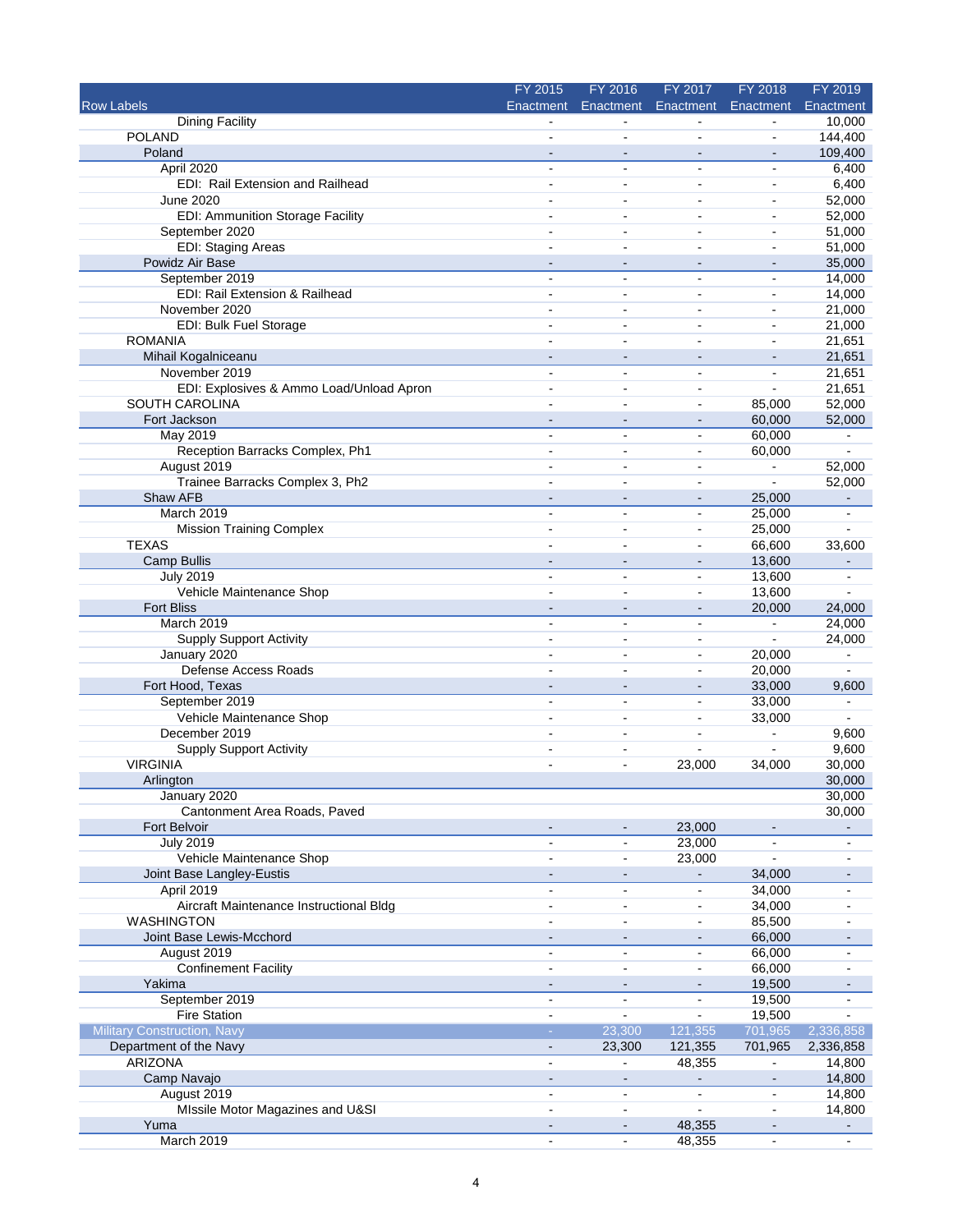|                                             | FY 2015                      | FY 2016                  | FY 2017                      | FY 2018                  | FY 2019   |
|---------------------------------------------|------------------------------|--------------------------|------------------------------|--------------------------|-----------|
| <b>Row Labels</b>                           | Enactment                    | Enactment                | Enactment                    | Enactment                | Enactment |
| VMX-22 Maintenance Hangar                   |                              |                          | 48,355                       |                          |           |
| <b>BAHAMAS</b>                              |                              |                          | ÷,                           |                          | 31,050    |
| Andros Island                               |                              | $\sim$                   | $\sim$                       | $\blacksquare$           | 31,050    |
| September 2019                              |                              | $\blacksquare$           | $\blacksquare$               | $\overline{a}$           | 31,050    |
| <b>AUTEC Austere Quarters</b>               |                              | $\sim$                   | ä,                           | $\blacksquare$           | 31,050    |
| <b>BAHRAIN ISLAND</b>                       |                              | ä,                       | ÷                            | $\blacksquare$           | 26,340    |
| SW Asia                                     |                              |                          |                              |                          | 26,340    |
| February 2020                               | $\sim$                       | $\overline{a}$           | ä,                           | ä,                       | 26,340    |
| Fleet Maintenance Facility & TOC            | $\blacksquare$               | ä,                       | $\blacksquare$               | $\blacksquare$           | 26,340    |
| <b>CALIFORNIA</b>                           |                              | $\overline{a}$           | $\overline{\phantom{0}}$     | $\blacksquare$           | 689,507   |
| Camp Pendleton, California                  |                              | $\blacksquare$           | $\sim$                       | $\blacksquare$           | 142,680   |
| March 2019                                  |                              | ä,                       | L.                           | ä,                       | 53,430    |
| AAV-ACV Maintenance & Warehouse Facility    | $\blacksquare$               | $\overline{a}$           | $\blacksquare$               | $\blacksquare$           | 49,410    |
| <b>Electrical Upgrades</b>                  | $\blacksquare$               | $\blacksquare$           | $\blacksquare$               | $\sim$                   | 4,020     |
| May 2019                                    |                              | ÷                        |                              | $\sim$                   | 10,670    |
| Full Motion Trainer Facility                | $\blacksquare$               | $\blacksquare$           | ۰                            | $\overline{a}$           | 10,670    |
| August 2019                                 |                              | ۰                        |                              | $\overline{a}$           | 16,600    |
| Supply Warehouse SOI - West                 |                              | $\overline{a}$           | $\blacksquare$               | $\blacksquare$           | 16,600    |
| September 2019                              |                              | ä,                       | ä,                           | $\blacksquare$           | 61,980    |
| Fire Emergency Response Station             |                              |                          |                              | $\overline{a}$           | 14,750    |
| Potable Water Distribution Improvements     |                              | ÷                        | $\blacksquare$               | $\blacksquare$           | 47,230    |
| Coronado                                    |                              | $\sim$                   | $\blacksquare$               | $\overline{\phantom{a}}$ | 77,780    |
| August 2019                                 |                              | $\blacksquare$           | $\blacksquare$               | $\blacksquare$           | 77,780    |
| CMV-22B Airfield Improvements               |                              | $\overline{a}$           |                              | $\blacksquare$           | 77,780    |
| Lemoore                                     | $\sim$                       | $\sim$                   | $\blacksquare$               | $\overline{\phantom{a}}$ | 127,590   |
| <b>July 2019</b>                            | $\sim$                       | $\blacksquare$           | $\blacksquare$               | $\overline{a}$           | 14,900    |
| Communications Line (Ops to Admin)          | $\blacksquare$               | $\blacksquare$           | $\blacksquare$               | $\blacksquare$           | 14,900    |
| September 2019                              | $\blacksquare$               | ÷                        | $\sim$                       | $\blacksquare$           | 112,690   |
| F-35 Maintenance Hangar                     |                              | ÷                        | $\blacksquare$               | $\blacksquare$           | 112,690   |
| Miramar                                     |                              | $\blacksquare$           | $\sim$                       | $\overline{\phantom{a}}$ | 31,980    |
| March 2019                                  | $\blacksquare$               | ÷,                       | ä,                           | $\overline{a}$           | 31,980    |
| Airfield Security Improvements              |                              | $\blacksquare$           | $\blacksquare$               | $\overline{a}$           | 11,500    |
| F-35 Vertical Landing Pads and Taxiway      |                              | $\overline{a}$           | $\blacksquare$               | ä,                       | 20,480    |
| Point Mugu                                  |                              | $\overline{\phantom{a}}$ |                              | $\overline{a}$           | 22,150    |
| <b>July 2019</b>                            | $\overline{a}$               | $\blacksquare$           | ÷                            | $\blacksquare$           | 22,150    |
| Directed Energy Systems Intergration Lab    | $\blacksquare$               | $\overline{a}$           | $\blacksquare$               | ä,                       | 22,150    |
| San Diego                                   |                              | $\sim$                   | $\blacksquare$               | $\blacksquare$           | 116,687   |
| May 2019                                    | $\blacksquare$               | $\blacksquare$           | $\blacksquare$               | $\blacksquare$           | 67,940    |
| Harbor Drive Switching Station              | $\overline{a}$               | ÷                        | $\sim$                       | $\blacksquare$           | 48,440    |
| <b>LCS Mission Module Readiness Center</b>  |                              | $\blacksquare$           |                              | $\blacksquare$           | 19,500    |
| <b>July 2019</b>                            | $\blacksquare$               | $\blacksquare$           | $\blacksquare$               | $\blacksquare$           | 48,747    |
| Pier 8 Replacement (INC)                    |                              | $\blacksquare$           | $\sim$                       | $\sim$                   | 48,747    |
| San Nicolas Island                          |                              |                          |                              |                          | 31,010    |
| May 2019                                    | $\overline{\phantom{a}}$     | $\overline{\phantom{a}}$ | $\blacksquare$               | $\blacksquare$           | 31,010    |
| Missile Assembly Build & High Explosive Mag |                              |                          | ä,                           | $\blacksquare$           | 31,010    |
| Seal Beach                                  |                              |                          |                              |                          | 139,630   |
| <b>July 2019</b>                            | $\blacksquare$               | $\blacksquare$           | $\blacksquare$               | $\overline{a}$           | 117,830   |
| Causeway, Boat Channel & Turning Basin      | $\overline{a}$               | ۰                        | ۰                            | $\overline{a}$           | 117,830   |
| August 2019                                 |                              | ۰                        |                              |                          | 21,800    |
| <b>Missile Magazines</b>                    | $\blacksquare$               | ä,                       | $\blacksquare$               | $\blacksquare$           | 21,800    |
| DISTRICT OF COLUMBIA                        |                              | $\blacksquare$           | $\qquad \qquad \blacksquare$ | $\overline{a}$           | 40,000    |
| Naval Observatory                           |                              |                          |                              |                          | 40,000    |
| August 2019                                 | $\blacksquare$               | ÷                        | ÷                            |                          | 40,000    |
| Master Time Clocks & Operations Fac (INC)   | $\qquad \qquad \blacksquare$ | ٠                        |                              |                          | 40,000    |
| <b>FLORIDA</b>                              | $\blacksquare$               | ÷,                       | $\blacksquare$               | 203,694                  | 92,350    |
| <b>Key West</b>                             |                              |                          |                              | 128,700                  |           |
| September 2019                              | $\qquad \qquad \blacksquare$ | ۰                        | $\blacksquare$               | 128,700                  |           |
| NAVY GATEWAY INN AND SUITES FACILITY        | $\blacksquare$               | $\blacksquare$           |                              | 68,200                   |           |
|                                             |                              |                          |                              |                          |           |
| REPLACE AIRCRAFT MAINTENANCE HANGAR         |                              |                          |                              | 52,000                   |           |
| TRUBMO POINT ANNEX FIRE STATION             | $\overline{a}$               | $\blacksquare$           | $\blacksquare$               | 8,500                    |           |
| Mayport                                     |                              | $\blacksquare$           |                              | 74,994                   | 82,350    |
| September 2019                              |                              | $\blacksquare$           | ÷                            | 74,994                   | 82,350    |
| Advanced Wastewater Treatment Plant (AWWTP) | $\blacksquare$               | ä,                       | ÷                            | 74,994                   |           |
| <b>LCS Support Facility</b>                 |                              | ä,                       |                              |                          | 82,350    |
| <b>Whiting Field</b>                        |                              |                          |                              |                          | 10,000    |
| September 2019                              | $\blacksquare$               | $\blacksquare$           | $\blacksquare$               | $\overline{a}$           | 10,000    |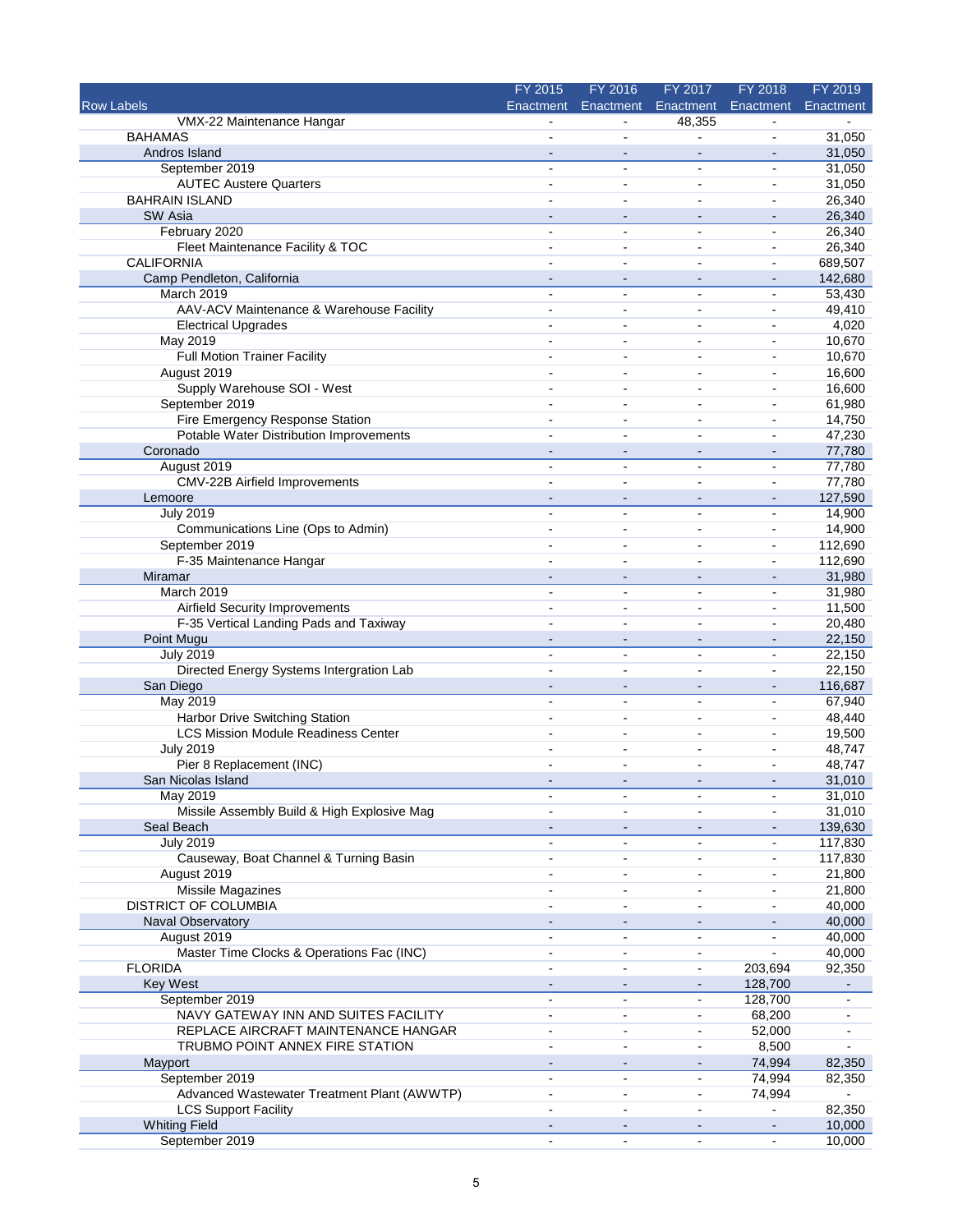|                                                         | FY 2015                          | FY 2016                      | FY 2017                  | FY 2018                  | FY 2019           |
|---------------------------------------------------------|----------------------------------|------------------------------|--------------------------|--------------------------|-------------------|
| <b>Row Labels</b>                                       | Enactment                        | Enactment                    | Enactment                | Enactment                | Enactment         |
| Air Traffic Control Tower (North Field)                 |                                  |                              |                          |                          | 10,000            |
| <b>GEORGIA</b>                                          |                                  | $\blacksquare$               |                          | 43,300                   | 31,900            |
| Albany                                                  | $\overline{\phantom{a}}$         | $\blacksquare$               | $\sim$                   | 43,300                   | 31,900            |
| February 2019                                           | $\blacksquare$                   | $\blacksquare$               | $\blacksquare$           | 43,300                   |                   |
| Combat Vehicle Warehouse                                | $\blacksquare$                   | $\sim$                       | $\sim$                   | 43,300                   | $\blacksquare$    |
| <b>July 2019</b>                                        |                                  | ä,                           | ۰                        | $\overline{a}$           | 31,900            |
| Welding and Body Repair Shop Facility<br><b>GERMANY</b> | $\overline{a}$                   | ۰<br>$\overline{a}$          | ۰<br>ä,                  | $\overline{a}$<br>ä,     | 31,900<br>43,950  |
| Panzer Kaserne                                          |                                  | $\overline{\phantom{a}}$     |                          | $\overline{\phantom{m}}$ | 43,950            |
| <b>June 2021</b>                                        | $\blacksquare$                   | ۰                            | ٠                        | $\blacksquare$           | 43,950            |
| MARFOREUR HQ Modernization and Expansion                | $\sim$                           | ÷,                           | $\sim$                   | ä,                       | 43,950            |
| <b>GREECE</b>                                           |                                  | ä,                           | L.                       | ä,                       | 47,850            |
| Souda Bay                                               | $\blacksquare$                   | $\qquad \qquad \blacksquare$ | $\blacksquare$           | $\overline{\phantom{a}}$ | 47,850            |
| October 2019                                            | $\blacksquare$                   | $\blacksquare$               | $\blacksquare$           | $\sim$                   | 41,650            |
| EDI: Joint Mobility Processing Center                   | ÷                                | $\blacksquare$               | $\sim$                   | $\sim$                   | 41,650            |
| November 2019                                           | $\blacksquare$                   | $\blacksquare$               | ä,                       | $\overline{a}$           | 6,200             |
| EDI: Marathi Logistics Support Center                   |                                  | ۰                            | ۰                        | $\blacksquare$           | 6,200             |
| <b>GUAM</b>                                             |                                  | ÷                            | ä,                       | 93,268                   | 188,370           |
| Joint Region Marianas                                   | $\overline{\phantom{a}}$         | $\blacksquare$               | $\blacksquare$           | 93,268                   | 188,370           |
| August 2019                                             |                                  | ۰                            | ۰                        |                          | 36,170            |
| <b>Unaccompanied Enlisted Housing</b>                   | $\blacksquare$<br>$\overline{a}$ | $\blacksquare$<br>÷.         | ۰                        | $\overline{a}$<br>ä,     | 36,170            |
| September 2019<br>ACE Gym & Dining                      |                                  | $\blacksquare$               | ä,<br>$\blacksquare$     | $\blacksquare$           | 49,930<br>27,910  |
| Ordnance Ops                                            |                                  | $\overline{\phantom{a}}$     | ۰                        | $\overline{a}$           | 22,020            |
| March 2020                                              | ÷.                               | $\overline{a}$               | $\overline{a}$           | $\overline{a}$           | 50,000            |
| Machine Gun Range (INC)                                 |                                  | $\blacksquare$               |                          |                          | 50,000            |
| June 2020                                               | $\blacksquare$                   | $\blacksquare$               | $\blacksquare$           | 37,180                   |                   |
| Navy-Commercial Tie-In Hardening                        | ÷                                | ÷                            | $\blacksquare$           | 37,180                   | $\blacksquare$    |
| <b>July 2020</b>                                        | $\blacksquare$                   | $\blacksquare$               | $\blacksquare$           | 56,088                   |                   |
| Water Well Field                                        |                                  | $\blacksquare$               | $\blacksquare$           | 56,088                   |                   |
| December 2020                                           |                                  | $\blacksquare$               | ۰                        | ä,                       | 52,270            |
| Earth Covered Magazines                                 |                                  | $\blacksquare$               | $\blacksquare$           | $\blacksquare$           | 52,270            |
| <b>GUANTANAMO BAY, CUBA</b>                             | $\blacksquare$                   | $\sim$                       | ä,                       | ä,                       | 109,500           |
| Guantanamo Bay Naval Station                            |                                  | $\overline{\phantom{a}}$     | $\blacksquare$           | L.                       | 109,500           |
| September 2019                                          | $\blacksquare$                   | $\blacksquare$               | ÷                        | $\blacksquare$           | 109,500           |
| <b>Consolidated Fire Station</b>                        | $\blacksquare$                   | $\overline{a}$               | $\blacksquare$           | ä,                       | 24,500            |
| Solid Waste Management Facility                         |                                  |                              |                          |                          | 85,000            |
| <b>HAWAII</b><br>Joint Base Pearl Harbor-Hickam         | $\overline{a}$                   | $\blacksquare$<br>$\sim$     | $\blacksquare$<br>$\sim$ | 165,556<br>73,200        | 189,420<br>45,000 |
| March 2019                                              | $\blacksquare$                   | $\blacksquare$               | ۰                        | 73,200                   |                   |
| Sewer Lift Station & Relief Sewer Line                  | $\sim$                           | $\blacksquare$               | $\blacksquare$           | 73,200                   |                   |
| September 2019                                          | ä,                               | $\blacksquare$               | ä,                       | $\blacksquare$           | 45,000            |
| <b>Drydock Waterfront Facility</b>                      |                                  |                              |                          |                          | 45,000            |
| Kaneohe Bay                                             | $\blacksquare$                   | $\blacksquare$               | $\blacksquare$           | 26,492                   | 66,100            |
| April 2019                                              |                                  |                              |                          | ÷                        | 66,100            |
| <b>Corrosion Control Hangar</b>                         |                                  | ä,                           |                          |                          | 66,100            |
| May 2020                                                |                                  | ä,                           | ÷                        | 26,492                   | $\blacksquare$    |
| Security Improvements Mokapu Gate                       |                                  | $\blacksquare$               | $\blacksquare$           | 26,492                   | ÷.                |
| <b>Pearl City</b>                                       |                                  |                              |                          |                          | 78,320            |
| <b>May 2019</b>                                         | $\blacksquare$                   | $\sim$                       | ۰                        | $\blacksquare$           | 78,320            |
| <b>Water Transmission Line</b>                          | $\blacksquare$                   | ۰                            | ۰                        |                          | 78,320            |
| Wahiawa                                                 |                                  |                              |                          | 65,864                   |                   |
| <b>July 2019</b>                                        | $\blacksquare$                   | $\blacksquare$               | ä,                       | 65,864                   | ä,                |
| Communications/Crypto Facility                          | $\blacksquare$<br>$\overline{a}$ | ٠                            | $\blacksquare$           | 65,864<br>ä,             |                   |
| <b>ITALY</b><br>Sigonella                               |                                  | ÷,<br>$\blacksquare$         | $\sim$                   | $\blacksquare$           | 66,050<br>66,050  |
| August 2020                                             | ۰                                | $\blacksquare$               | $\blacksquare$           | $\blacksquare$           | 66,050            |
| EDI: P-8A Taxiway and Apron Upgrades                    | $\blacksquare$                   | $\blacksquare$               | $\blacksquare$           | $\blacksquare$           | 66,050            |
| <b>JAPAN</b>                                            |                                  | ä,                           | ä,                       | ä,                       | 9,049             |
| Kadena AB                                               |                                  |                              | ۰                        |                          | 9,049             |
| April 2019                                              | $\blacksquare$                   | ۰                            | ۰                        | $\blacksquare$           | 9,049             |
| <b>Tactical Operations Center</b>                       |                                  | $\sim$                       |                          |                          | 9,049             |
| <b>MAINE</b>                                            | ä,                               | $\blacksquare$               | $\blacksquare$           | 61,692                   | 149,685           |
| Kittery                                                 |                                  |                              |                          | 61,692                   | 149,685           |
| February 2019                                           | ä,                               | $\blacksquare$               | ÷                        | 61,692                   |                   |
| Paint, Blast, and Rubber Facility                       | $\blacksquare$                   | $\blacksquare$               | $\blacksquare$           | 61,692                   | $\blacksquare$    |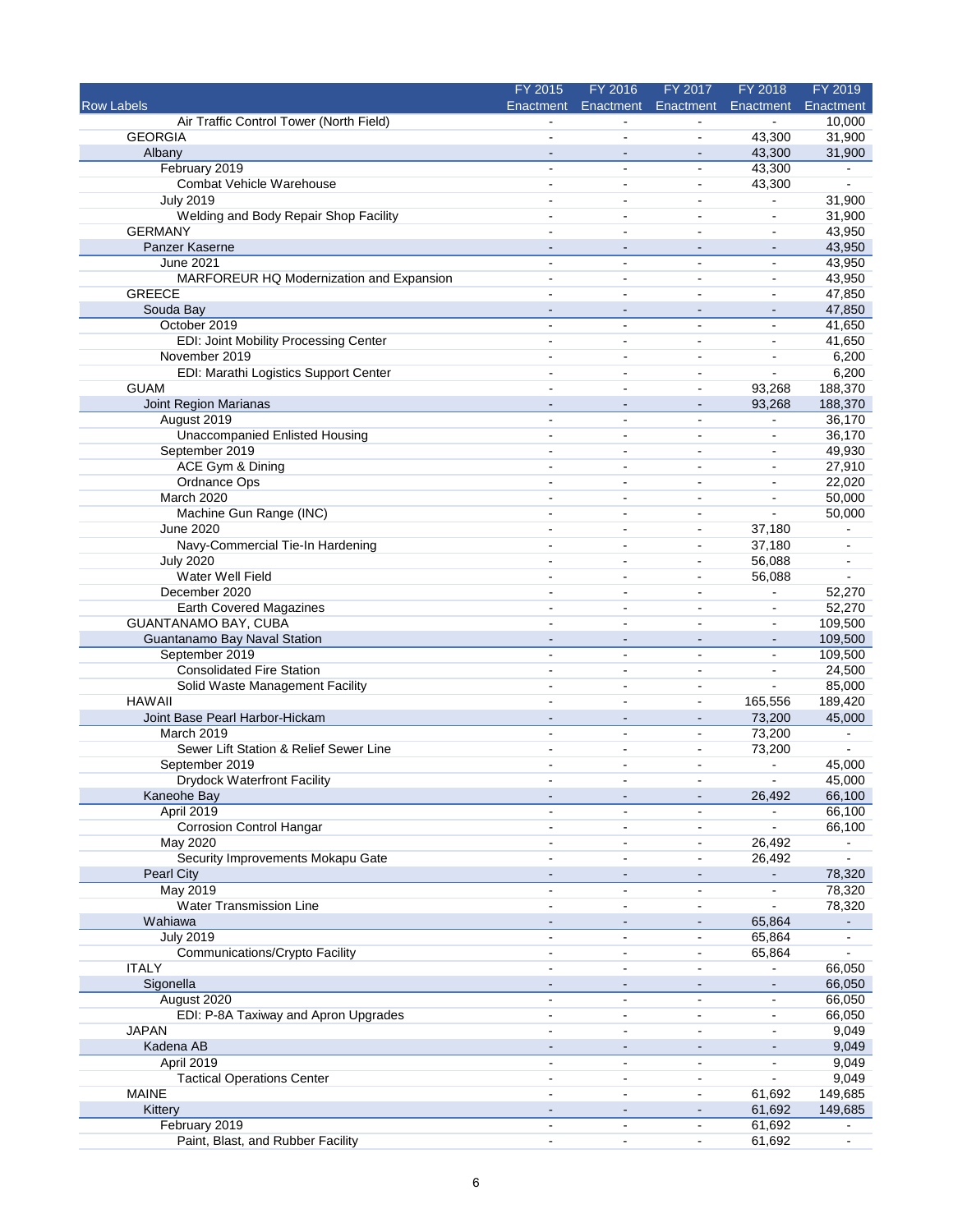|                                                     | FY 2015                  | FY 2016                  | FY 2017                  | FY 2018                  | FY 2019        |
|-----------------------------------------------------|--------------------------|--------------------------|--------------------------|--------------------------|----------------|
| <b>Row Labels</b>                                   | Enactment                | Enactment                | Enactment                | Enactment                | Enactment      |
| <b>July 2019</b>                                    |                          |                          |                          |                          | 149,685        |
| Dry Dock #1 Superflood Basin                        |                          | $\sim$                   | $\blacksquare$           | $\blacksquare$           | 109,960        |
| <b>Extend Portal Crane Rail</b>                     | $\blacksquare$           | $\sim$                   | $\blacksquare$           | $\blacksquare$           | 39,725         |
| <b>MISSISSIPPI</b>                                  |                          |                          |                          | $\blacksquare$           | 22,300         |
| Gulfport                                            |                          | $\sim$                   | $\overline{\phantom{a}}$ |                          | 22,300         |
| June 2019                                           | $\blacksquare$           | $\sim$                   | $\blacksquare$           | $\blacksquare$           | 22,300         |
| <b>Expeditionary Combat Skills Student Berthing</b> |                          |                          |                          |                          | 22,300         |
| <b>NORTH CAROLINA</b>                               | ä,                       | 23,300                   | $\blacksquare$           | 81,455                   | 140,650        |
| Camp Lejeune, North Carolina                        |                          |                          |                          | 65,784                   | 25,650         |
| May 2019                                            | $\blacksquare$           | $\blacksquare$           | $\blacksquare$           | 65,784                   | $\blacksquare$ |
| Water Treatment Plant Replacement Hadnot Pt         | $\blacksquare$           | $\blacksquare$           | $\blacksquare$           | 65,784                   | $\blacksquare$ |
| April 2020                                          |                          |                          |                          | $\blacksquare$           | 25,650         |
| 2nd Radio BN Complex, Phase 2 (INC)                 | $\blacksquare$           | $\blacksquare$           | $\overline{a}$           | $\blacksquare$           | 25,650         |
| Cherry Point Marine Corps Air Station               | $\blacksquare$           | 23,300                   | $\blacksquare$           | 15,671                   | 115,000        |
| March 2019                                          | ۰                        | 23,300                   | $\blacksquare$           |                          |                |
| Airfield Security Improvements                      | ä,                       | 23,300                   | $\blacksquare$           | $\overline{a}$           | $\blacksquare$ |
| September 2019                                      |                          | $\sim$                   | $\blacksquare$           | 15,671                   | 115,000        |
| Aircraft Maintenance Hangar (INC)                   |                          |                          |                          |                          | 60,000         |
| F-35B Vertical Lift Fan Test Facility               | $\blacksquare$           | $\blacksquare$           | $\blacksquare$           | 15,671                   |                |
| Flightline Utility Modernization (INC)              |                          | $\sim$                   | $\overline{a}$           | $\overline{\phantom{a}}$ | 55,000         |
| PENNSYLVANIA                                        |                          | $\overline{a}$           | $\blacksquare$           | $\blacksquare$           | 71,050         |
| Philadelphia                                        |                          | $\blacksquare$           | $\blacksquare$           | $\blacksquare$           | 71,050         |
| July 2019                                           | $\blacksquare$           | $\sim$                   | $\blacksquare$           | $\blacksquare$           | 71,050         |
| Submarine Propulsor Manufacturing Support Fac       |                          | $\blacksquare$           |                          | $\blacksquare$           | 71,050         |
| SOUTH CAROLINA                                      | $\blacksquare$           | $\overline{a}$           | $\blacksquare$           | $\blacksquare$           | 61,757         |
| <b>Beaufort</b>                                     |                          |                          | $\blacksquare$           |                          | 26,567         |
| August 2019                                         | ä,                       | $\overline{a}$           | ä,                       | $\overline{a}$           | 9,517          |
| Recycling/Hazardous Waste Facility                  | ÷.                       | ÷                        | $\blacksquare$           | $\overline{a}$           | 9,517          |
| September 2019                                      |                          | $\blacksquare$           |                          | $\blacksquare$           | 6,300          |
| <b>Cryogenics Facility</b>                          | $\blacksquare$           | $\sim$                   | $\blacksquare$           | $\blacksquare$           | 6,300          |
| April 2020                                          |                          | $\sim$                   | $\sim$                   | $\overline{\phantom{a}}$ | 10,750         |
| Laurel Bay Fire Station Replacement                 |                          | $\sim$                   | $\blacksquare$           | $\overline{\phantom{a}}$ | 10,750         |
| Parris Island                                       |                          |                          |                          | $\sim$                   | 35,190         |
| April 2019                                          |                          | $\overline{a}$           | $\blacksquare$           | $\ddot{\phantom{a}}$     | 35,190         |
| Range Improvements & Modernization, Phase 2         |                          | $\blacksquare$           | $\overline{a}$           | $\blacksquare$           | 35,190         |
| <b>SPAIN</b>                                        |                          | $\overline{a}$           | $\blacksquare$           | $\blacksquare$           | 21,590         |
| Rota                                                |                          | $\blacksquare$           | $\overline{a}$           | $\blacksquare$           | 21,590         |
| January 2020                                        | ä,                       | $\blacksquare$           | $\overline{a}$           | $\blacksquare$           | 21,590         |
| <b>EDI: Port Operations Facilities</b>              | $\blacksquare$           | ÷                        | $\blacksquare$           | $\blacksquare$           | 21,590         |
| <b>UNITED KINGDOM</b>                               |                          |                          |                          | $\blacksquare$           | 79,130         |
| Lossiemouth                                         |                          | $\blacksquare$           | $\overline{\phantom{a}}$ |                          | 79,130         |
| May 2020                                            | ä,                       | $\blacksquare$           | $\blacksquare$           | $\sim$                   | 79,130         |
| EDI: P-8 Base Improvement                           |                          |                          |                          |                          | 79,130         |
| UTAH                                                | $\overline{\phantom{a}}$ | $\blacksquare$           | $\overline{\phantom{a}}$ | $\blacksquare$           | 55,000         |
| <b>Hill AFB</b>                                     |                          |                          |                          |                          | 55,000         |
| March 2020                                          |                          | $\blacksquare$           |                          |                          | 55,000         |
| D5 Missile Motor Receipt/Storage Fac (INC)          |                          | $\sim$                   | $\blacksquare$           |                          | 55,000         |
| <b>VIRGINIA</b>                                     |                          | $\blacksquare$           | $\blacksquare$           | 53,000                   | 39,220         |
| Dam Neck                                            |                          |                          |                          | 29,262                   |                |
| August 2019                                         | $\blacksquare$           | $\sim$                   | $\blacksquare$           | 29,262                   | $\blacksquare$ |
| ISR Operations Facility Expansion                   |                          | $\blacksquare$           | ۰                        | 29,262                   |                |
| Portsmouth                                          |                          |                          |                          | $\blacksquare$           | 26,120         |
| January 2020                                        | ä,                       | $\blacksquare$           | $\blacksquare$           | $\blacksquare$           | 26,120         |
| Ships Maintenance Facility                          | $\blacksquare$           | $\overline{\phantom{a}}$ | $\overline{a}$           | $\blacksquare$           | 26,120         |
| Quantico                                            |                          |                          |                          | 23,738                   | 13,100         |
| May 2019                                            | ä,                       | $\blacksquare$           | $\blacksquare$           | 23,738                   | $\blacksquare$ |
| <b>TBS Fire Station</b>                             | ۰                        | $\overline{\phantom{a}}$ | $\blacksquare$           | 23,738                   | $\blacksquare$ |
| June 2019                                           |                          | $\blacksquare$           |                          | $\blacksquare$           | 13,100         |
| Ammunition Supply Point Upgrade, Phase 2            |                          |                          | $\blacksquare$           |                          | 13,100         |
| <b>WASHINGTON</b>                                   |                          | $\blacksquare$           | 73,000                   | $\blacksquare$           | 116,340        |
| Bangor                                              |                          | $\sim$                   | 73,000                   | $\blacksquare$           | 88,960         |
| December 2019                                       |                          | $\blacksquare$           | 73,000                   | $\blacksquare$           | $\blacksquare$ |
| SEAWOLF Class Service Pier                          | $\blacksquare$           | $\blacksquare$           | 73,000                   | $\blacksquare$           | $\blacksquare$ |
| February 2021                                       |                          | $\blacksquare$           | $\blacksquare$           | $\blacksquare$           | 88,960         |
| Pier and Maintenance Facility                       |                          |                          | $\blacksquare$           |                          | 88,960         |
| Whidbey Island                                      |                          |                          | $\blacksquare$           |                          | 27,380         |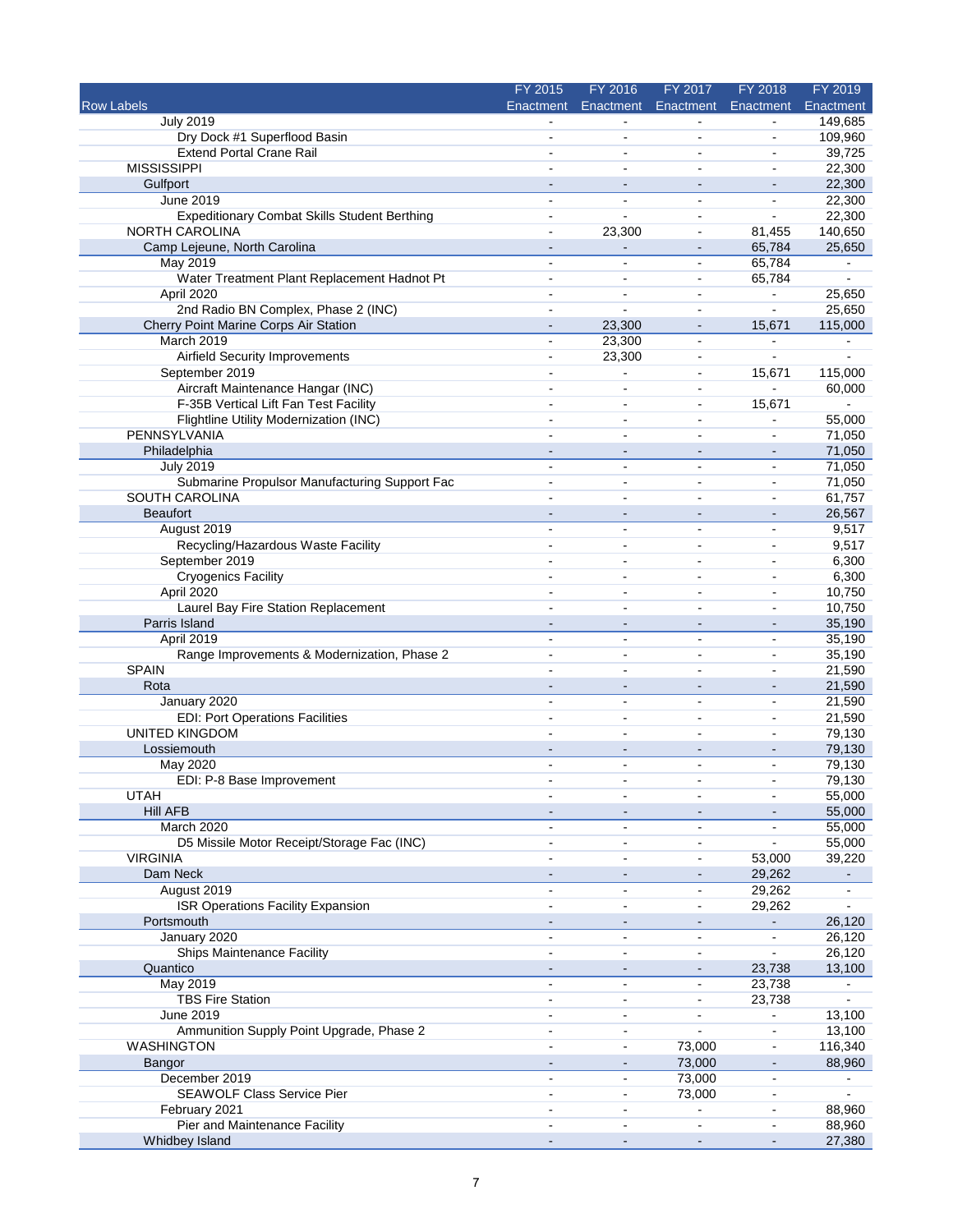|                                               | FY 2015                  | FY 2016                      | FY 2017                      | FY 2018                  | FY 2019                  |
|-----------------------------------------------|--------------------------|------------------------------|------------------------------|--------------------------|--------------------------|
| <b>Row Labels</b>                             | Enactment                | Enactment                    | Enactment                    | Enactment                | Enactment                |
| February 2019                                 |                          |                              |                              |                          | 7,930                    |
| Next Generation Jammer Facility               | $\blacksquare$           | $\blacksquare$               | ä,                           |                          | 7,930                    |
| March 2019                                    | $\blacksquare$           | $\blacksquare$               | ä,                           | $\overline{a}$           | 19,450                   |
| <b>Fleet Support Facility</b>                 | $\blacksquare$           |                              | ÷                            | ÷                        | 19,450                   |
| <b>Military Construction, Air Force</b>       | $\omega$                 | 78,450                       | 709,637                      | 1,161,737                | 1,490,958                |
| Department of the Air Force                   |                          | 78,450                       | 709,637                      | 1,161,737                | 1,490,958                |
| <b>ALABAMA</b>                                | $\overline{\phantom{a}}$ | ä,                           | 15,500                       | $\blacksquare$           | 18,000                   |
| <b>Maxwell AFB</b>                            | $\sim$                   | $\blacksquare$               | 15,500                       | $\blacksquare$           | 18,000                   |
| March 2019                                    | $\sim$                   | $\blacksquare$               | 15,500                       | $\blacksquare$           | L.                       |
| <b>JAG School Expansion</b>                   |                          | $\overline{a}$               | 15,500                       | $\blacksquare$           | ۰                        |
| September 2019                                | $\overline{a}$           | $\blacksquare$               | $\blacksquare$               | $\blacksquare$           | 18,000                   |
| Air Traffic Control Tower                     |                          | $\overline{a}$               | L.                           | $\overline{a}$           | 18,000                   |
| <b>ALASKA</b>                                 | $\sim$                   | 34,400                       | 41,800                       | 41,000                   | 63,800                   |
| Eielson AFB                                   |                          | 34,400                       | 12,800                       | 41,000                   | 63,800                   |
| March 2019                                    | $\sim$                   | $\blacksquare$               | $\blacksquare$               | $\blacksquare$           | 6,800                    |
| F-35 Aircraft Maintenance Unit Admin Facility | $\overline{a}$           | ä,                           | ä,                           | ä,                       | 6,800                    |
| May 2019                                      | $\blacksquare$           | $\sim$                       | 12,800                       | ä,                       | $\blacksquare$           |
| F-35A Missile Maintenance Facility            |                          | $\blacksquare$               | 12,800                       | $\overline{a}$           | ä,                       |
| <b>July 2019</b>                              | $\overline{a}$           | $\blacksquare$               | $\blacksquare$               | ä,                       | 22,500                   |
| F-35A School Age Facility                     |                          | $\sim$                       | ä,                           | $\blacksquare$           | 22,500                   |
| August 2019                                   |                          | $\blacksquare$               | $\overline{\phantom{a}}$     | $\overline{a}$           | 15,500                   |
| F-35 Conventional Munitions Maintenance Fac   | $\overline{a}$           | $\overline{a}$               | $\blacksquare$               | $\blacksquare$           | 15,500                   |
| January 2020                                  | $\sim$                   | 34,400                       | $\sim$                       | $\blacksquare$           | 19,000                   |
| F-35A CATM Range                              | $\sim$                   | $\overline{a}$               | $\blacksquare$               | ä,                       | 19,000                   |
| Repair Central Heat & Power Plant Boiler Ph3  | $\sim$                   | 34,400                       | $\blacksquare$               | L,                       |                          |
| February 2021                                 | $\sim$                   | $\blacksquare$               | $\blacksquare$               | 41,000                   |                          |
| Repair Central Heat/Power Plant Boiler PH 4   | $\overline{a}$           | $\overline{a}$               | $\blacksquare$               | 41,000                   |                          |
| Joint Base Elmendorf-Richardson               |                          | $\blacksquare$               | 29,000                       | $\blacksquare$           | $\blacksquare$           |
| October 2019                                  | $\blacksquare$           | $\blacksquare$               | 29,000                       | $\blacksquare$           | ۰                        |
| Add/Alter AWACS Alert Hangar                  | $\sim$                   | $\blacksquare$               | 29,000                       | ä,                       | $\overline{a}$           |
| <b>ARIZONA</b>                                |                          | ä,                           |                              | ä,                       | 55,000                   |
| Davis-Monthan AFB                             |                          | $\qquad \qquad \blacksquare$ | $\qquad \qquad \blacksquare$ | $\overline{\phantom{a}}$ | 15,000                   |
| September 2019                                | $\blacksquare$           | $\sim$                       | $\blacksquare$               | $\blacksquare$           | 15,000                   |
| <b>AGE Facility</b>                           | $\sim$                   | $\overline{a}$               | $\sim$                       | ä,                       | 15,000                   |
| Luke AFB                                      | $\blacksquare$           | ÷                            | $\blacksquare$               | $\blacksquare$           | 40,000                   |
| June 2019                                     |                          | ä,                           | $\overline{\phantom{a}}$     | $\blacksquare$           | 23,000                   |
| F-35A Aircraft Maintenance Unit Facility      |                          | $\sim$                       | $\blacksquare$               | $\blacksquare$           | 23,000                   |
| June 2019                                     | $\sim$                   | $\blacksquare$               | $\blacksquare$               | ä,                       | 17,000                   |
| F-35A Squad Ops #6                            | $\sim$                   | $\overline{\phantom{a}}$     | $\blacksquare$               | $\blacksquare$           | 17,000                   |
| <b>ARKANSAS</b>                               |                          |                              | $\overline{a}$               | 20,000                   | ٠                        |
| Little Rock AFB                               | $\sim$                   | $\blacksquare$               | $\blacksquare$               | 20,000                   | $\blacksquare$           |
| October 2020                                  |                          |                              |                              | 20,000                   |                          |
| DORMITORY - 168 PN                            |                          |                              |                              | 20,000                   |                          |
| <b>AUSTRALIA</b>                              | $\blacksquare$           | $\blacksquare$               | $\blacksquare$               | 76,000                   | $\overline{\phantom{a}}$ |
| Darwin                                        | $\blacksquare$           | $\blacksquare$               |                              | 76,000                   |                          |
| August 2019                                   |                          |                              |                              | 76,000                   |                          |
| APR - Bulk Fuel Storage Tanks                 | $\overline{\phantom{a}}$ | $\blacksquare$               | $\blacksquare$               | 76,000                   | $\overline{\phantom{0}}$ |
| <b>CALIFORNIA</b>                             | $\blacksquare$           | $\blacksquare$               | $\blacksquare$               | 107,000                  |                          |
| <b>Travis AFB</b>                             |                          |                              |                              | 107,000                  |                          |
| June 2019                                     | $\overline{\phantom{a}}$ | $\blacksquare$               | $\blacksquare$               | 107,000                  | $\overline{\phantom{0}}$ |
| KC-46A Aircraft 3-Bay Maintenance Hangar      | $\blacksquare$           | $\qquad \qquad \blacksquare$ | $\blacksquare$               | 107,000                  |                          |
| COLORADO                                      | $\sim$                   | $\blacksquare$               | $\blacksquare$               | 30,000                   |                          |
| U.S. Air Force Academy                        | $\blacksquare$           | $\blacksquare$               | $\blacksquare$               | 30,000                   |                          |
| <b>July 2019</b>                              | $\blacksquare$           | $\blacksquare$               | $\blacksquare$               | 30,000                   | $\blacksquare$           |
| Air Force CyberWorx                           | $\sim$                   | $\blacksquare$               | $\blacksquare$               | 30,000                   |                          |
| DELAWARE                                      |                          | $\blacksquare$               | 39,000                       |                          |                          |
| Dover AFB                                     | $\blacksquare$           |                              | 39,000                       | $\blacksquare$           |                          |
| April 2019                                    | $\blacksquare$           | $\overline{\phantom{a}}$     | 39,000                       | $\blacksquare$           |                          |
| Aircraft Maintenance Hangar                   | $\blacksquare$           | $\blacksquare$               | 39,000                       |                          |                          |
| Estonia                                       | $\blacksquare$           | $\blacksquare$               | 6,500                        | 4,700                    |                          |
| Amari Air Base                                |                          | ۰.                           | 6,500                        | 4,700                    |                          |
| <b>July 2019</b>                              | $\blacksquare$           | $\blacksquare$               | 6,500                        | 4,700                    |                          |
| <b>Construct Bulk Fuel Storage</b>            | $\sim$                   | $\blacksquare$               | 6,500                        | $\mathbf{r}$             | $\overline{\phantom{a}}$ |
| ERI: POL Capacity Phase II                    | $\sim$                   | $\blacksquare$               | $\sim$                       | 4,700                    | $\overline{a}$           |
| <b>FLORIDA</b>                                |                          |                              | 75,000                       | 107,100                  | 74,963                   |
| Eglin AFB                                     | $\sim$                   | $\blacksquare$               | 75,000                       | 82,000                   | 62,863                   |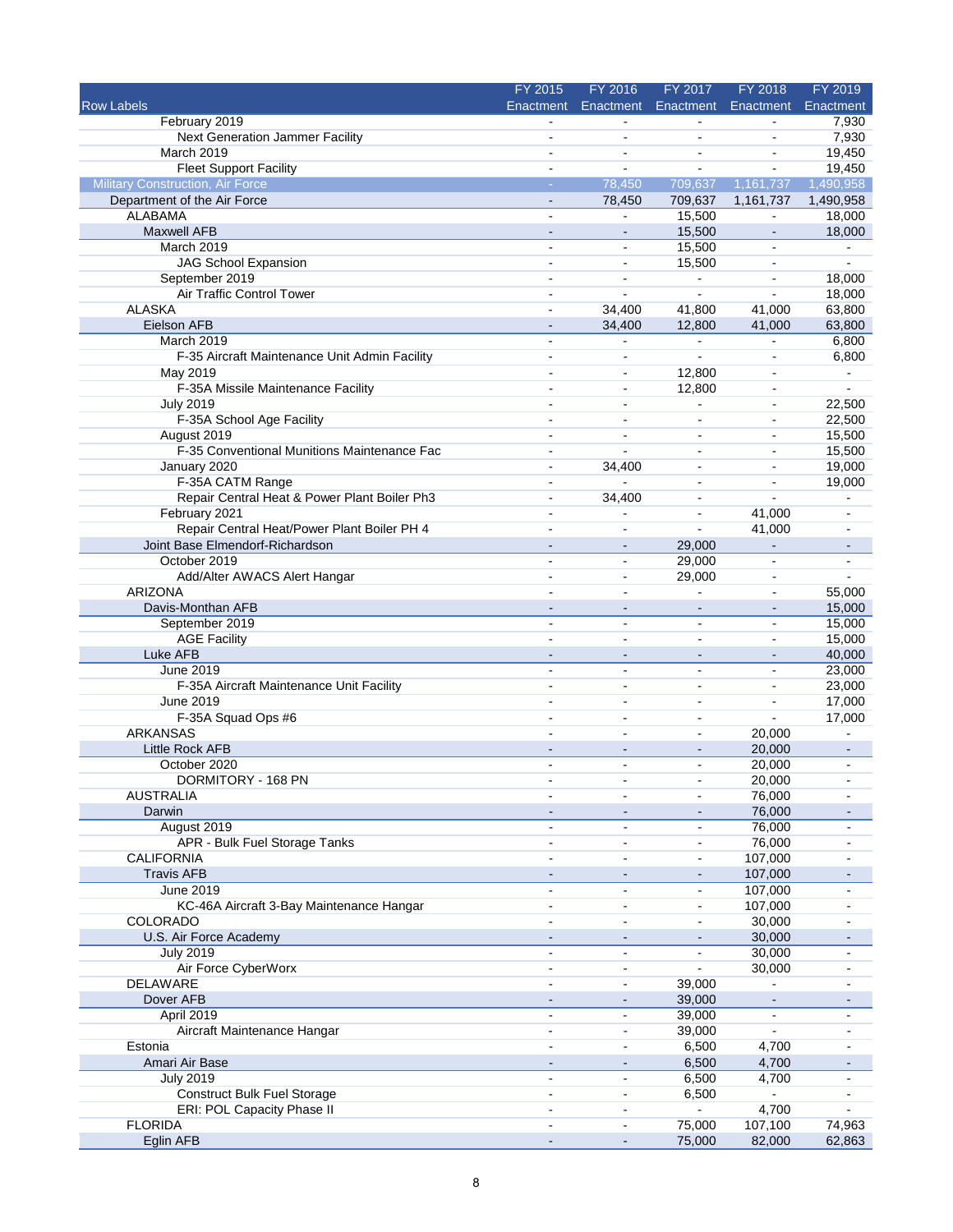|                                                     | FY 2015                  | FY 2016                  | FY 2017                      | FY 2018                      | FY 2019                  |
|-----------------------------------------------------|--------------------------|--------------------------|------------------------------|------------------------------|--------------------------|
| <b>Row Labels</b>                                   | Enactment                | Enactment                | Enactment                    | Enactment                    | Enactment                |
| March 2019                                          |                          |                          | $\sim$                       |                              | 28,000                   |
| F-35A Student Dormitory II                          |                          | $\overline{a}$           | ٠                            |                              | 28,000                   |
| March 2019                                          | $\blacksquare$           | $\blacksquare$           | 75,000                       | ÷,                           |                          |
| <b>Advanced Munitions Technology Complex</b>        |                          | $\blacksquare$           | 75,000                       | ä,                           | $\blacksquare$           |
| May 2019                                            |                          | $\sim$                   | ۰                            | 38,000                       |                          |
| Long-Range Stand-Off Acquisition Fac                |                          | ä,                       | ÷                            | 38,000                       |                          |
| June 2019                                           | $\blacksquare$           | $\blacksquare$           | $\blacksquare$               | $\blacksquare$               | 34,863                   |
| F-35A Integrated Trng Center Academics Bldg         |                          | $\overline{a}$           | $\blacksquare$               | $\blacksquare$               | 34,863                   |
| August 2019                                         |                          | ۰                        | $\blacksquare$               | 44,000                       |                          |
| Dormitories Replace Dorm 19                         | $\ddot{\phantom{1}}$     | $\sim$                   | $\blacksquare$               | 44,000                       | $\sim$                   |
| Macdill AFB                                         |                          |                          |                              | 8,100                        | 3,100                    |
| <b>July 2019</b>                                    |                          | $\blacksquare$           | $\blacksquare$               | L.                           | 3,100                    |
| KC-135 Beddown Add Flight Simulator Training        | ۰                        | $\blacksquare$           | $\overline{a}$               |                              | 3,100                    |
| September 2019                                      | $\blacksquare$           | $\blacksquare$           | $\blacksquare$               | 8,100                        | $\sim$                   |
| KC-135 Beddown OG/MXG HQ                            |                          | $\overline{a}$           | $\sim$                       | 8,100                        |                          |
| <b>Patrick AFB</b>                                  |                          | $\blacksquare$           | $\qquad \qquad \blacksquare$ | $\blacksquare$               | 9,000                    |
| September 2019                                      | $\overline{a}$           | $\blacksquare$           | $\blacksquare$               | ÷                            | 9,000                    |
| Main Gate & Commercial Inspection Facility          |                          | $\sim$                   | $\blacksquare$               |                              | 9,000                    |
| <b>Tyndall AFB</b>                                  | $\blacksquare$           | $\blacksquare$           | $\blacksquare$               | 17,000                       | $\blacksquare$           |
| January 2020                                        |                          |                          | $\blacksquare$               | 17,000                       |                          |
| Fire/Crash Rescue Station                           |                          | $\blacksquare$           | ä,                           | 17,000                       |                          |
| <b>GEORGIA</b>                                      | ä,                       | $\blacksquare$           | 30,900                       | 9,800                        | $\sim$                   |
| Moody AFB                                           |                          | ä,                       | 30,900                       |                              |                          |
| October 2019                                        |                          | $\overline{a}$           | 30,900                       |                              |                          |
| Personnel Recovery 4-Bay Hangar/HMU                 | ä,                       | $\blacksquare$           | 30,900                       | ä,                           |                          |
| <b>Robins AFB</b>                                   |                          | ä,                       |                              | 9,800                        |                          |
| May 2019                                            | $\overline{a}$           | ä,                       | $\blacksquare$               | 9,800                        |                          |
| <b>Commercial Vehicle Visitor Control Facility</b>  | $\blacksquare$           | $\overline{a}$           | $\overline{a}$               | 9,800                        |                          |
| <b>GERMANY</b>                                      |                          | $\blacksquare$           | 77,602                       | $\blacksquare$               | 119,000                  |
| Ramstein AB                                         |                          | $\blacksquare$           | 13,437                       | $\blacksquare$               | 119,000                  |
| September 2020                                      | L.                       | $\blacksquare$           | 13,437                       | $\blacksquare$               | 119,000                  |
| 37 AS Squadron Operations/AMU                       |                          | $\blacksquare$           | 13,437                       | ۰                            |                          |
| EDI - KMC DABS-FEV/RH Storage Warehouses            | $\blacksquare$           | $\blacksquare$           | $\blacksquare$               | ÷,                           | 119,000                  |
| Spangdahlem AB                                      |                          | $\overline{\phantom{a}}$ | 64,165                       | $\blacksquare$               |                          |
| March 2020                                          | $\overline{a}$           | $\blacksquare$           | 2,700                        | $\blacksquare$               | $\blacksquare$           |
| Upgrade Hardened Aircraft Shelters for F/A-22       | $\blacksquare$           | $\sim$                   | 2,700                        | $\overline{a}$               |                          |
| <b>July 2020</b>                                    |                          | $\sim$                   | 18,000                       |                              |                          |
| F/A-22 Low Observable/Composite Repair Fac          | $\overline{a}$           | $\blacksquare$           | 18,000                       | $\blacksquare$               |                          |
| August 2021                                         | $\sim$                   | $\blacksquare$           | 43,465                       | $\sim$                       | $\overline{a}$           |
| EIC - Site Development and Infrastructure           |                          | ä,                       | 43,465                       | $\sim$                       |                          |
| <b>GUAM</b>                                         |                          | 2,500                    | 49,500                       | $\blacksquare$               | 9,800                    |
| Joint Region Marianas                               |                          | 2,500                    | 49,500                       |                              | 9,800                    |
| January 2020                                        |                          |                          | 14,200                       |                              |                          |
| APR - SATCOM C4I Facility                           |                          | $\blacksquare$           | 14,200                       | $\sim$                       | $\overline{\phantom{a}}$ |
| February 2020                                       |                          |                          | 35,300                       |                              |                          |
| APR - Munitions Storage Igloos, Ph 2                |                          | $\blacksquare$           | 35,300                       |                              |                          |
| February 2020                                       | $\blacksquare$           | ä,                       | ۰                            | $\blacksquare$               | 9,800                    |
| Hayman Munitions Storage Igloos MSA 2               |                          | ÷                        | ä,                           |                              | 9,800                    |
| September 2020                                      |                          | 2,500                    |                              |                              |                          |
| PRTC Roads                                          | ۰                        | 2,500                    | $\blacksquare$               |                              | $\sim$                   |
| <b>HUNGARY</b>                                      |                          |                          | $\blacksquare$               | 55,400                       |                          |
| <b>Kecskemet AB</b>                                 |                          |                          |                              | 55,400                       |                          |
| April 2020                                          | ä,                       | $\blacksquare$           | $\blacksquare$               | 12,500                       |                          |
| ERI: Increase POL Storage Capacity                  | $\blacksquare$           | $\blacksquare$           | $\blacksquare$               | 12,500                       |                          |
| October 2020                                        |                          | $\blacksquare$           |                              | 42,900                       |                          |
| <b>ERI: Airfield Upgrades</b>                       |                          | ۰                        |                              | 12,900                       |                          |
| <b>ERI: Construct Parallel Taxiway</b>              | $\overline{\phantom{a}}$ | $\overline{\phantom{a}}$ |                              | 30,000                       |                          |
| <b>ILLINOIS</b>                                     |                          | $\blacksquare$           | 41,000                       |                              |                          |
| <b>Scott AFB</b>                                    |                          | $\blacksquare$           | 41,000                       | $\qquad \qquad \blacksquare$ |                          |
| October 2019                                        | $\blacksquare$           | $\blacksquare$           | 41,000                       | $\blacksquare$               |                          |
| <b>Consolidated Communications Facility Add/Alt</b> | $\overline{a}$           | $\blacksquare$           | 41,000                       | $\blacksquare$               |                          |
| <b>JAPAN</b>                                        |                          | $\blacksquare$           | 51,835                       | $\blacksquare$               |                          |
| Kadena AB                                           | $\overline{\phantom{m}}$ | $\blacksquare$           | 19,815                       | ٠                            |                          |
| June 2019                                           | $\overline{a}$           | $\blacksquare$           | 19,815                       | $\blacksquare$               |                          |
| <b>APR - Replace Munitions Structures</b>           |                          |                          | 19,815                       |                              |                          |
| Yokota AB                                           | $\blacksquare$           | $\blacksquare$           | 32,020                       | $\overline{\phantom{a}}$     |                          |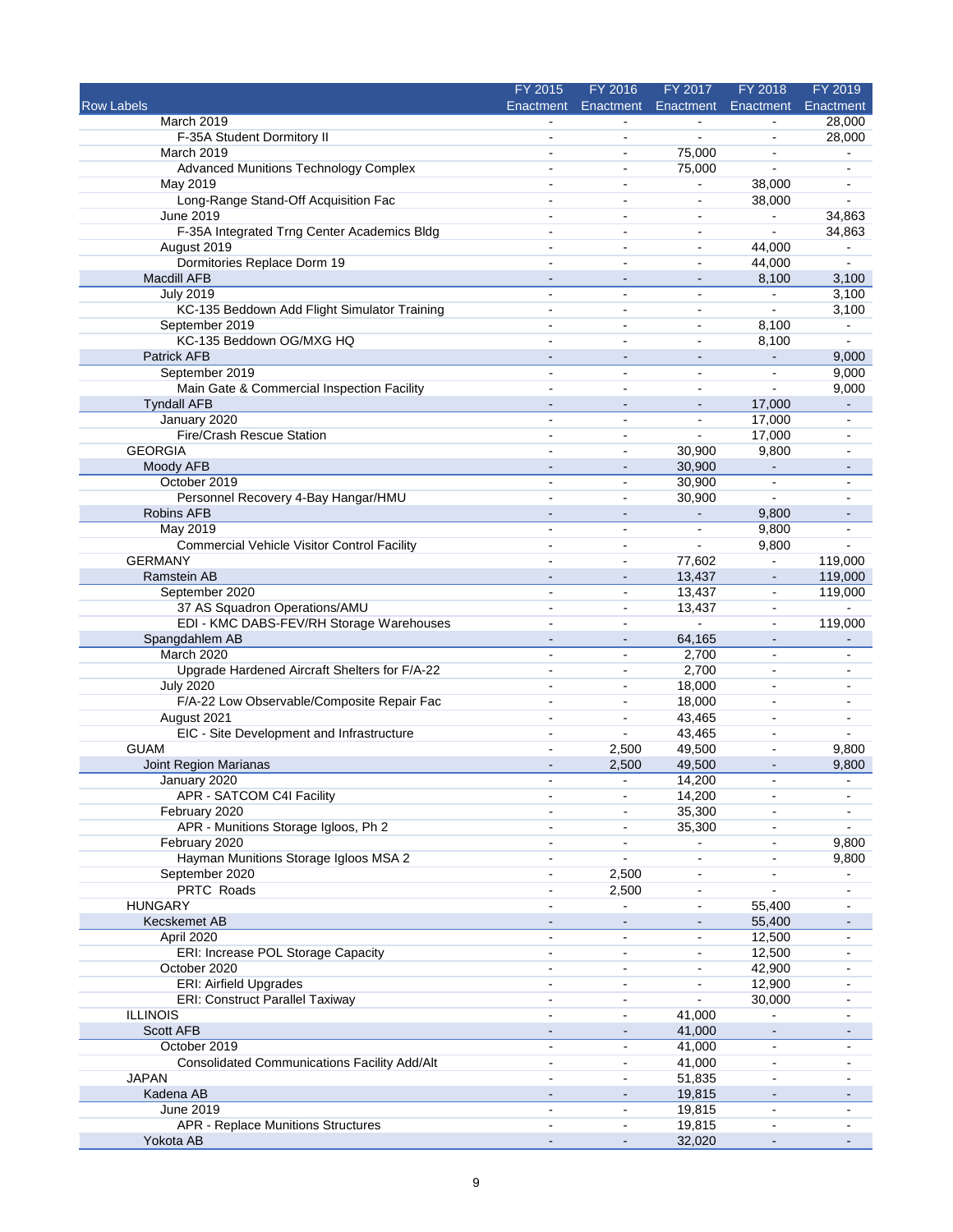|                                              | FY 2015                  | FY 2016                  | FY 2017                  | FY 2018                  | FY 2019        |
|----------------------------------------------|--------------------------|--------------------------|--------------------------|--------------------------|----------------|
| <b>Row Labels</b>                            | <b>Enactment</b>         | Enactment                | Enactment                | Enactment                | Enactment      |
| January 2020                                 |                          |                          | 8,243                    |                          |                |
| <b>Construct CATM Facility</b>               | $\sim$                   | $\blacksquare$           | 8,243                    |                          |                |
| February 2020                                | $\blacksquare$           | $\tilde{\phantom{a}}$    | 23,777                   | $\sim$                   |                |
| C-130J Corrosion Control Hangar              |                          | $\overline{a}$           | 23,777                   |                          |                |
| Jordan                                       |                          | $\overline{a}$           | $\blacksquare$           | 82,940                   |                |
| Azrag                                        | $\blacksquare$           | $\sim$                   | $\blacksquare$           | 82,940                   |                |
| April 2019                                   | $\blacksquare$           | $\sim$                   | $\blacksquare$           | 8,003                    |                |
| OCO: OIR: Dormitory                          | L,                       | $\overline{a}$           | $\blacksquare$           | 8,003                    |                |
| September 2019                               | $\ddot{\phantom{a}}$     | $\overline{a}$           | $\sim$                   | 74,937                   |                |
| OCO: OIR: Airfield Pavements                 |                          | $\sim$                   | $\blacksquare$           | 52,735                   |                |
| OCO: OIR: Cargo Marshalling Yard Facility    | ÷,                       | $\blacksquare$           | $\blacksquare$           | 1,034                    |                |
| OCO: OIR: CAS Revetments/Sunshades           | $\sim$                   | $\blacksquare$           | $\blacksquare$           | 11,168                   |                |
| OCO: OIR: ISR Shelters                       | $\overline{\phantom{a}}$ | $\blacksquare$           |                          | 10,000                   |                |
| LOUISIANA                                    | $\overline{a}$           | $\blacksquare$           | 21,000                   | $\sim$                   | 12,250         |
| <b>Barksdale AFB</b>                         |                          | $\overline{a}$           | 21,000                   | $\sim$                   | 12,250         |
| May 2019                                     | $\blacksquare$           | $\blacksquare$           | 21,000                   | $\blacksquare$           |                |
| <b>Consolidated Communication Facility</b>   | $\overline{a}$           | $\overline{a}$           | 21,000                   | $\sim$                   | $\mathbf{r}$   |
| August 2019                                  |                          |                          |                          |                          | 12,250         |
| <b>Entrance Road and Gate Complex</b>        |                          | $\overline{a}$           |                          |                          | 12,250         |
| LUXEMBOURG                                   | $\overline{a}$           | $\overline{a}$           | $\blacksquare$           | 67,400                   |                |
| Sanem                                        |                          |                          |                          | 67,400                   | $\blacksquare$ |
| April 2021                                   | $\overline{\phantom{a}}$ | $\blacksquare$           | $\blacksquare$           | 67,400                   | $\blacksquare$ |
| ERI: ECAOS Deployable Airbase System Storage |                          | $\overline{a}$           | $\overline{a}$           | 67,400                   | $\sim$         |
| <b>MARIANA ISLANDS</b>                       |                          | ÷                        | $\overline{a}$           |                          | 50,700         |
| Tinian                                       | $\sim$                   | $\sim$                   | $\blacksquare$           | $\overline{\phantom{a}}$ | 50,700         |
| September 2019                               |                          | ä,                       | $\blacksquare$           | $\blacksquare$           | 50,700         |
| APR - Cargo Pad with Taxiway Extension       | $\sim$                   | $\overline{\phantom{a}}$ | $\blacksquare$           | $\blacksquare$           | 46,000         |
| APR - Maintenance Support Facility           | $\sim$                   | $\overline{\phantom{a}}$ |                          |                          | 4,700          |
| <b>MARYLAND</b>                              |                          | $\blacksquare$           |                          |                          |                |
|                                              |                          |                          | 50,000                   | 17,500                   | 58,000         |
| Joint Base Andrews                           |                          |                          | 50,000                   | 17,500                   | 58,000         |
| June 2019                                    | $\sim$                   | $\ddot{\phantom{1}}$     | $\blacksquare$           | 17,500                   | $\blacksquare$ |
| PAR Land Acquisition                         |                          | $\sim$                   | ÷.                       | 17,500                   |                |
| <b>July 2019</b>                             | $\overline{a}$           | ä,                       | 50,000                   | ÷,                       | $\blacksquare$ |
| <b>Consolidated Communications Center</b>    |                          | $\ddot{\phantom{a}}$     | 50,000                   | $\blacksquare$           |                |
| October 2019                                 | $\overline{\phantom{a}}$ | $\blacksquare$           |                          | $\blacksquare$           | 8,000          |
| Military Working Dog Kennel                  | $\overline{a}$           | $\overline{a}$           | $\overline{a}$           | $\sim$                   | 8,000          |
| January 2020                                 | $\ddot{\phantom{1}}$     | $\overline{a}$           | $\overline{\phantom{a}}$ | $\sim$                   | 13,000         |
| <b>Child Development Center</b>              | $\sim$                   | $\blacksquare$           | $\overline{\phantom{0}}$ | $\overline{a}$           | 13,000         |
| June 2020                                    | $\overline{a}$           | $\overline{a}$           | $\blacksquare$           | $\sim$                   | 37,000         |
| PAR Relocate Haz Cargo Pad and EOD Range     |                          |                          |                          |                          | 37,000         |
| <b>MASSACHUSETTS</b>                         |                          | $\blacksquare$           | $\blacksquare$           | 11,400                   | 90,000         |
| Hanscom AFB                                  |                          | $\overline{a}$           | $\overline{a}$           | 11,400                   | 90,000         |
| April 2019                                   |                          |                          |                          | 11,400                   |                |
| Vandenberg Gate Complex                      | $\blacksquare$           | $\blacksquare$           | $\blacksquare$           | 11,400                   |                |
| September 2019                               |                          |                          |                          | $\blacksquare$           | 90,000         |
| MIT-Lincoln Lab (West Lab CSL/MIF) Inc 2     |                          | $\sim$                   |                          |                          | 90,000         |
| <b>MONTANA</b>                               |                          | $\blacksquare$           | 14,600                   | $\overline{a}$           |                |
| <b>Malmstrom AFB</b>                         |                          |                          | 14,600                   |                          |                |
| June 2019                                    | $\sim$                   | $\blacksquare$           | 14,600                   | $\blacksquare$           |                |
| Relocate Missile Maintenance Facility        | $\blacksquare$           | $\overline{a}$           | 14,600                   | $\blacksquare$           | $\blacksquare$ |
| <b>NEBRASKA</b>                              |                          |                          |                          |                          | 9,500          |
| <b>Offutt AFB</b>                            |                          |                          |                          |                          | 9,500          |
| April 2019                                   | $\ddot{\phantom{a}}$     | $\blacksquare$           | $\sim$                   |                          | 9,500          |
| Parking Lot, USSTRATCOM                      |                          |                          |                          |                          | 9,500          |
| <b>NEVADA</b>                                | $\overline{a}$           | 3,450                    | $\blacksquare$           | 23,000                   | 64,900         |
| Creech AFB                                   | $\sim$                   | $\blacksquare$           | $\overline{\phantom{a}}$ |                          | 59,000         |
| August 2019                                  | $\overline{\phantom{a}}$ | $\blacksquare$           | $\blacksquare$           |                          | 59,000         |
| MQ-9 CPIP GCS Operations Facility            | $\overline{\phantom{a}}$ | $\blacksquare$           | $\blacksquare$           | ä,                       | 28,000         |
| MQ-9 CPIP Operations & Command Center Fac.   | $\overline{\phantom{a}}$ | $\overline{a}$           | $\sim$                   |                          | 31,000         |
| <b>Nellis AFB</b>                            | $\overline{\phantom{a}}$ | 3,450                    | $\blacksquare$           | 23,000                   | 5,900          |
| March 2019                                   | $\blacksquare$           | $\mathbf{r}$             | $\blacksquare$           | 23,000                   |                |
| Red Flag 5th Gen Facility Addition           |                          |                          | $\blacksquare$           | 23,000                   |                |
| March 2019                                   | $\blacksquare$           | 3,450                    | $\blacksquare$           | $\blacksquare$           |                |
| F-35A Munitions Maintenance Facilities       | $\blacksquare$           | 3,450                    | $\blacksquare$           | $\sim$                   | $\mathbf{r}$   |
| May 2019                                     |                          | $\blacksquare$           |                          | $\blacksquare$           | 5,900          |
| <b>CRH Simulator</b>                         | $\blacksquare$           | $\blacksquare$           | $\blacksquare$           | $\blacksquare$           | 5,900          |
|                                              |                          |                          |                          |                          |                |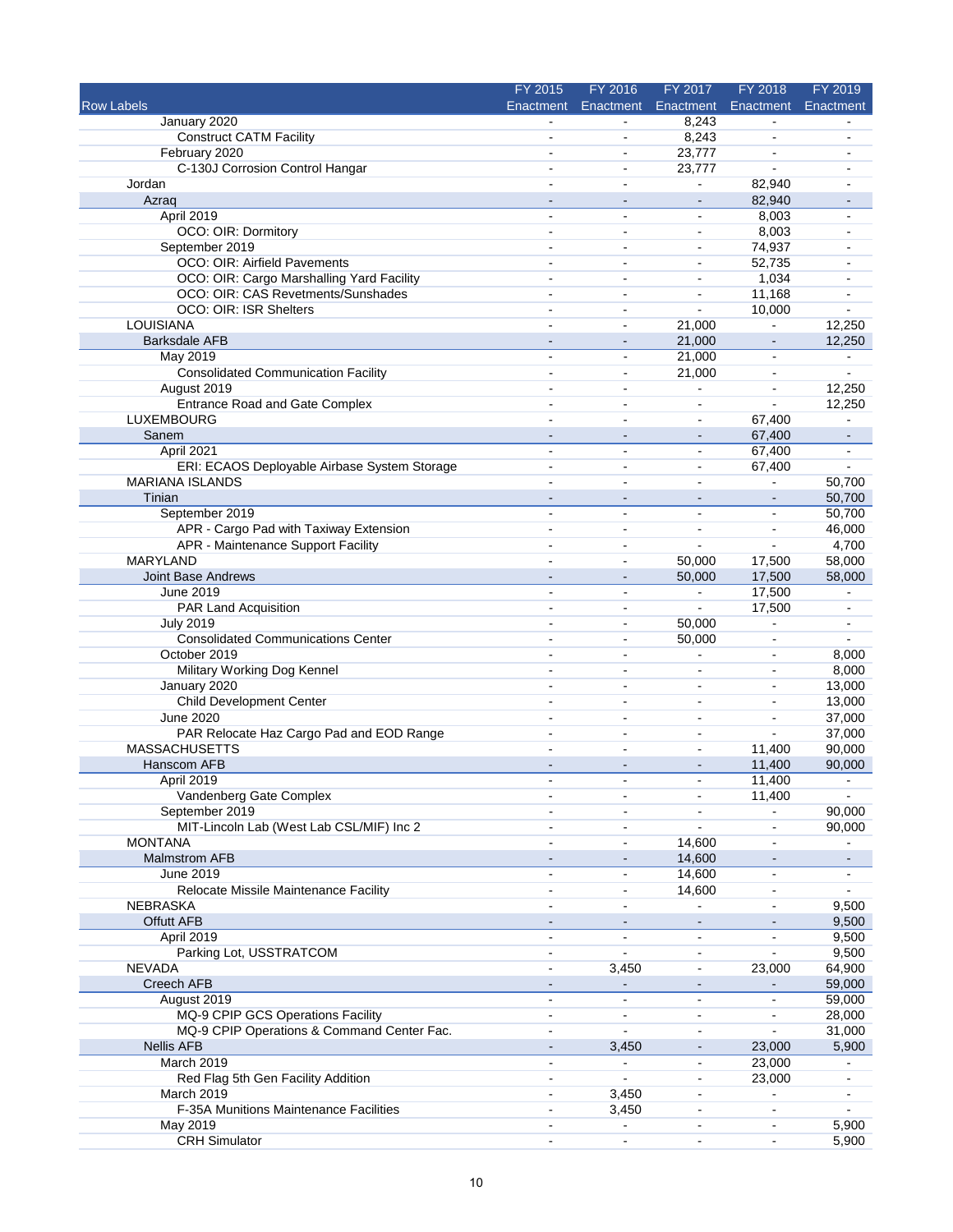|                                               | FY 2015                  | FY 2016                      | FY 2017                      | FY 2018                  | FY 2019                  |
|-----------------------------------------------|--------------------------|------------------------------|------------------------------|--------------------------|--------------------------|
| Row Labels                                    | Enactment                | Enactment                    | Enactment                    | Enactment                | Enactment                |
| <b>NEW JERSEY</b>                             |                          |                              |                              | 81,000                   | 9,900                    |
| Joint Base Mcguire-Dix-Lakehurst              |                          |                              |                              |                          | 9,900                    |
| September 2019                                | $\blacksquare$           | $\blacksquare$               | $\blacksquare$               | $\blacksquare$           | 9,900                    |
| <b>Commerical Gate Security Improvements</b>  |                          | $\sim$                       | $\blacksquare$               |                          | 9,900                    |
| <b>Mcguire AFB</b>                            |                          | $\overline{a}$               | $\blacksquare$               | 81,000                   |                          |
| March 2019                                    | $\blacksquare$           | ۰                            | $\blacksquare$               | 72,000                   | $\overline{\phantom{a}}$ |
| KC-46A Two-Bay General Purpose MX Hangar      | $\overline{\phantom{a}}$ | $\blacksquare$               | $\blacksquare$               | 72,000                   |                          |
| April 2019                                    | $\sim$                   | $\overline{a}$               | $\sim$                       | 9,000                    |                          |
| KC-46A Alter Bldgs for Ops and TFI AMU-AMXS   | $\blacksquare$           | $\blacksquare$               | $\blacksquare$               | 9,000                    |                          |
| <b>NEW MEXICO</b>                             |                          | $\blacksquare$               | $\blacksquare$               | 55,550                   | 92,000                   |
| Cannon AFB                                    |                          | $\sim$                       |                              | 42,000                   |                          |
| August 2019                                   |                          | ÷,                           | $\blacksquare$               | 42,000                   |                          |
| Dangerous Cargo Pad Relocate CATM             |                          | $\overline{a}$               | $\blacksquare$               | 42,000                   |                          |
| Holloman AFB                                  |                          | $\sim$                       | $\overline{\phantom{a}}$     | 4,250                    | 85,000                   |
| May 2019                                      |                          | $\overline{a}$               | $\sim$                       | 4,250                    |                          |
| RPA Fixed Ground Control Station Facility     | $\blacksquare$           | $\blacksquare$               | $\blacksquare$               | 4,250                    |                          |
| <b>March 2020</b>                             |                          | ä,                           | $\blacksquare$               | $\blacksquare$           | 85,000                   |
| MQ-9 FTU Ops Facility                         |                          | ÷.                           | $\overline{a}$               |                          | 85,000                   |
| <b>Kirtland AFB</b>                           |                          | $\blacksquare$               | $\blacksquare$               | 9,300                    | 7,000                    |
| <b>July 2019</b>                              |                          | ۰                            | $\overline{\phantom{a}}$     | $\blacksquare$           | 7,000                    |
| Wyoming Gate Upgrade for AT Compliance        | $\blacksquare$           | $\blacksquare$               | $\blacksquare$               |                          | 7,000                    |
| August 2019                                   | $\overline{a}$           | $\overline{a}$               | $\blacksquare$               | 9,300                    | $\blacksquare$           |
| Replace Fire Station 3                        |                          | $\blacksquare$               | $\blacksquare$               | 9,300                    | ÷.                       |
| <b>NEW YORK</b>                               |                          |                              |                              | $\blacksquare$           | 14,200                   |
| Rome Research Site                            | $\sim$                   | $\sim$                       | $\overline{\phantom{a}}$     | $\sim$                   | 14,200                   |
| September 2019                                | $\sim$                   | $\blacksquare$               | $\blacksquare$               | $\sim$                   | 14,200                   |
| AT Perimeter Security/ECP                     |                          | ÷,                           |                              | $\blacksquare$           | 14,200                   |
| <b>NORTH CAROLINA</b>                         | $\overline{a}$           | 17,100                       | $\sim$                       | ä,                       | 6,000                    |
| Seymour Johnson AFB                           |                          | 17,100                       |                              |                          | 6,000                    |
| March 2019                                    |                          | 17,100                       | L,                           |                          | 6,000                    |
| Air Traffic Control Tower/Base Ops Facility   | $\blacksquare$           | 17,100                       | $\blacksquare$               | ä,                       | 6,000                    |
| NORTH DAKOTA                                  | $\sim$                   |                              | $\blacksquare$               | 27,000                   | 66,000                   |
| Minot AFB                                     |                          |                              |                              | 27,000                   | 66,000                   |
| May 2019                                      | $\sim$                   | $\sim$                       | $\blacksquare$               | 27,000                   | $\blacksquare$           |
| Indoor Firing Range                           | $\blacksquare$           | $\blacksquare$               | $\blacksquare$               | 27,000                   | L.                       |
| October 2019                                  | $\ddot{\phantom{1}}$     | $\overline{a}$               | $\blacksquare$               | $\blacksquare$           | 66,000                   |
| Consolidated Helo/TRF Ops/AMU and Alert Fac   |                          | $\sim$                       | $\blacksquare$               | L.                       | 66,000                   |
| <b>NORWAY</b>                                 |                          | $\blacksquare$               | $\blacksquare$               | 10,300                   | 13,800                   |
| Rygge                                         | $\sim$                   | $\sim$                       | $\overline{\phantom{a}}$     | 10,300                   | 13,800                   |
| September 2019                                |                          | $\blacksquare$               | $\blacksquare$               | $\blacksquare$           | 13,800                   |
| <b>EDI</b> - Construct Taxiway                | $\blacksquare$           | $\blacksquare$               | $\blacksquare$               |                          | 13,800                   |
| November 2020                                 | $\overline{a}$           | $\blacksquare$               | $\sim$                       | 10,300                   | ÷                        |
|                                               |                          |                              |                              |                          |                          |
| ERI: Replace/Expand Quick Reaction Alert Pad  |                          |                              |                              | 10,300                   |                          |
| OHIO                                          | $\overline{\phantom{a}}$ | $\blacksquare$               | $\blacksquare$               | 6,800                    | 61,000                   |
| Wright-Patterson AFB                          |                          |                              |                              | 6,800                    | 61,000                   |
| November 2019                                 |                          | ä,                           |                              | 6,800                    |                          |
| Fire/Crash Rescue Station                     | $\blacksquare$           | ä,                           | $\blacksquare$               | 6,800                    |                          |
| March 2020                                    | $\blacksquare$           | ä,                           | $\overline{\phantom{a}}$     | $\blacksquare$           | 61,000                   |
| ADAL Intelligence Prod. Complex (NASIC) INC   |                          |                              |                              |                          | 61,000                   |
| OKLAHOMA                                      | $\blacksquare$           | 18,000                       | $\blacksquare$               | 16,000                   | 192,000                  |
| <b>Altus AFB</b>                              |                          | 18,000                       |                              | 16,000                   | 12,000                   |
| April 2019                                    |                          |                              |                              |                          | 12,000                   |
| KC-46A FTU/FTC Simulator Facility Ph 3        | $\blacksquare$           | ÷,                           | $\blacksquare$               | $\blacksquare$           | 12,000                   |
| October 2019                                  | $\blacksquare$           | 18,000                       | $\qquad \qquad \blacksquare$ |                          |                          |
| Dormitory (120 RM)                            | $\sim$                   | 18,000                       |                              |                          |                          |
| October 2019                                  | $\blacksquare$           | ÷                            | $\blacksquare$               | 16,000                   |                          |
| Fire Rescue Center                            |                          | ۰                            | $\blacksquare$               | 16,000                   |                          |
| <b>Tinker AFB</b>                             |                          |                              |                              |                          | 180,000                  |
| March 2019                                    |                          | $\blacksquare$               | $\blacksquare$               | ä,                       | 81,000                   |
| KC-46A Depot Maintenance Hangar               | $\blacksquare$           | $\blacksquare$               | $\blacksquare$               | $\overline{\phantom{0}}$ | 81,000                   |
| April 2019                                    | $\blacksquare$           | ä,                           | $\overline{\phantom{a}}$     | ÷                        | 85,000                   |
| KC-46A Depot Fuel Maintenance Hangar          |                          | $\sim$                       |                              |                          | 85,000                   |
| September 2019                                |                          | ä,                           | $\blacksquare$               | ÷,                       | 14,000                   |
| <b>Commerical Vehicle Inspection Facility</b> |                          | $\blacksquare$               |                              |                          | 14,000                   |
| QATAR                                         |                          |                              |                              | 15,000                   | 70,400                   |
| Al Udeid, Qatar                               | $\blacksquare$           | $\qquad \qquad \blacksquare$ | $\blacksquare$               | 15,000                   | 70,400                   |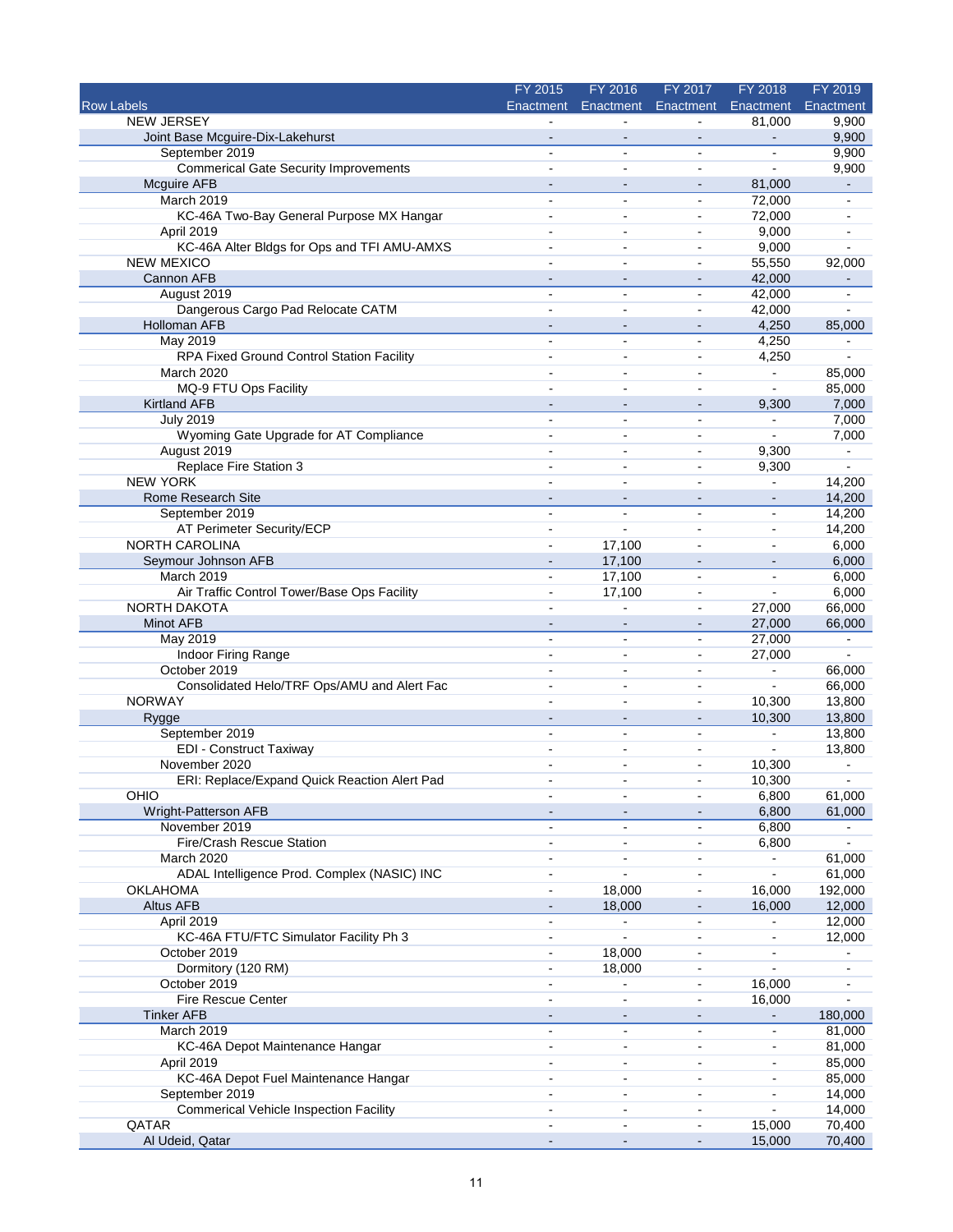|                                                  | FY 2015                  | FY 2016                      | FY 2017                      | FY 2018        | FY 2019        |
|--------------------------------------------------|--------------------------|------------------------------|------------------------------|----------------|----------------|
| <b>Row Labels</b>                                | Enactment                | Enactment                    | Enactment                    | Enactment      | Enactment      |
| August 2019                                      |                          |                              |                              | 15,000         |                |
| <b>Consolidated Squadron Operations Facility</b> |                          | $\blacksquare$               | $\blacksquare$               | 15,000         |                |
| September 2019                                   | $\blacksquare$           | $\sim$                       | $\blacksquare$               | $\blacksquare$ | 70,400         |
| <b>Flightline Support Facilities</b>             | $\blacksquare$           | $\blacksquare$               | $\blacksquare$               | ä,             | 30,400         |
| Personnel Deployment Processing Facility         | $\blacksquare$           | $\overline{a}$               | $\blacksquare$               | ä,             | 40,000         |
| <b>SLOVAKIA</b>                                  |                          | $\sim$                       | $\blacksquare$               | 46,000         | 59,000         |
| Malacky                                          |                          | $\blacksquare$               | $\qquad \qquad \blacksquare$ | 24,000         | 59,000         |
| November 2019                                    | ÷,                       | $\overline{a}$               | $\overline{\phantom{a}}$     | 4,000          |                |
| <b>ERI: Airfield Upgrades</b>                    |                          | $\blacksquare$               |                              | 4,000          |                |
| February 2020                                    | $\blacksquare$           | $\blacksquare$               | $\blacksquare$               | 20,000         |                |
| ERI: Increase POL Storage Capacity               | $\overline{a}$           | $\overline{a}$               | $\blacksquare$               | 20,000         |                |
| December 2020                                    |                          |                              |                              | ä,             | 59,000         |
| EDI - Regional Munitions Storage Area            |                          | $\blacksquare$               | $\blacksquare$               | ÷,             | 59,000         |
| <b>Sliac Airport</b>                             | $\sim$                   | $\overline{a}$               | $\blacksquare$               | 22,000         |                |
| November 2019                                    |                          |                              | $\blacksquare$               | 22,000         |                |
| <b>ERI: Airfield Upgrades</b>                    | $\overline{\phantom{a}}$ | $\blacksquare$               | $\blacksquare$               | 22,000         | ä,             |
| SOUTH CAROLINA                                   | $\blacksquare$           | $\sim$                       | 17,000                       | $\blacksquare$ | 53,000         |
| Joint Base Charleston                            |                          | $\overline{\phantom{a}}$     | 17,000                       |                |                |
| January 2019                                     | $\blacksquare$           | $\blacksquare$               | 17,000                       | $\blacksquare$ | $\blacksquare$ |
| Fire & Rescue Station                            | $\sim$                   | $\blacksquare$               | 17,000                       | $\blacksquare$ | $\mathbf{r}$   |
| Shaw AFB                                         |                          | $\sim$                       | $\blacksquare$               |                | 53,000         |
| May 2019                                         | $\blacksquare$           | $\sim$                       | $\blacksquare$               | $\blacksquare$ | 53,000         |
| CPIP MQ-9 MCE GROUP                              |                          | $\overline{a}$               | ÷                            | L.             | 53,000         |
| <b>TEXAS</b>                                     |                          | $\overline{a}$               | 67,300                       | 66,500         | 25,000         |
| Joint Base San Antonio                           | $\sim$                   | $\sim$                       | 67,300                       | 66,500         | 25,000         |
| June 2019                                        | $\sim$                   | $\overline{\phantom{a}}$     | 67,300                       | $\blacksquare$ | 25,000         |
| <b>BMT Recruit Dormitory 6</b>                   | $\overline{\phantom{a}}$ | $\overline{\phantom{a}}$     | 67,300                       |                | 25,000         |
| October 2019                                     | ÷                        | $\sim$                       | $\blacksquare$               | 10,000         | $\sim$         |
| Air Traffic Control Tower                        |                          | $\blacksquare$               | $\blacksquare$               | 10,000         |                |
| December 2019                                    |                          | $\blacksquare$               | $\blacksquare$               | 38,000         |                |
| <b>BMT Classrooms/Dining Facility 4</b>          |                          | $\blacksquare$               | $\blacksquare$               | 38,000         |                |
| February 2020                                    | $\blacksquare$           | $\blacksquare$               | $\blacksquare$               | 18,500         |                |
| Camp Bullis Dining Facility                      | $\overline{a}$           | $\sim$                       | $\blacksquare$               | 18,500         |                |
| <b>TURKEY</b>                                    |                          |                              | $\blacksquare$               | 48,697         |                |
| <b>Incirlik AB</b>                               |                          |                              | $\blacksquare$               | 48,697         |                |
| March 2019                                       | $\blacksquare$           | $\ddot{\phantom{1}}$         | $\blacksquare$               | 8,100          |                |
| OCO: Replace Perimeter Fence                     |                          |                              | $\blacksquare$               | 8,100          |                |
| August 2020                                      |                          | $\overline{a}$               | $\blacksquare$               | 14,600         |                |
| OCO: Relocate Base Main Access Control Point     | $\overline{a}$           | $\overline{a}$               | $\blacksquare$               | 14,600         |                |
| September 2020                                   |                          | $\blacksquare$               | $\blacksquare$               | 25,997         |                |
| Dormitory - 216 PN                               | $\overline{\phantom{a}}$ | $\overline{\phantom{a}}$     | $\overline{a}$               | 25,997         | $\sim$         |
| <b>United Arab Emirates</b>                      |                          | $\overline{\phantom{a}}$     | 35,400                       | $\blacksquare$ |                |
| Al Dhafra                                        |                          |                              | 35,400                       |                |                |
| <b>July 2019</b>                                 | $\overline{\phantom{a}}$ | $\blacksquare$               | 35,400                       | $\blacksquare$ | $\blacksquare$ |
| Large Aircraft Maintenance Hangar                |                          | $\blacksquare$               | 35,400                       |                |                |
| <b>UNITED KINGDOM</b>                            |                          | $\ddot{\phantom{a}}$         | 16,500                       | 45,650         | 144,745        |
| Croughton RAF                                    |                          |                              | 16,500                       |                |                |
| October 2019                                     | $\blacksquare$           | $\blacksquare$               | 16,500                       | $\blacksquare$ | $\blacksquare$ |
| Main Gate Complex                                |                          | $\blacksquare$               | 16,500                       |                |                |
| <b>Raf Fairford</b>                              |                          | $\blacksquare$               | $\blacksquare$               | $\blacksquare$ | 106,000        |
| September 2019                                   | $\blacksquare$           | $\blacksquare$               | $\blacksquare$               | $\blacksquare$ | 19,000         |
| <b>EDI - Munitions Holding Area</b>              |                          | $\sim$                       | $\blacksquare$               |                | 19,000         |
| September 2019                                   |                          | $\blacksquare$               | $\blacksquare$               |                | 87,000         |
| EDI - Construct DABS-FEV Storage                 | $\blacksquare$           | $\sim$                       | $\blacksquare$               |                | 87,000         |
| Royal Air Force Fairford                         |                          |                              |                              | 45,650         |                |
| November 2019                                    |                          | $\blacksquare$               | $\blacksquare$               | 45,650         |                |
| EIC RC-135 Infrastructure                        | $\blacksquare$           | $\blacksquare$               | $\blacksquare$               | 2,150          |                |
| EIC RC-135 Intel and Squad Ops Facility          | ÷,                       | $\blacksquare$               | $\blacksquare$               | 38,000         |                |
| EIC RC-135 Runway Overrun Reconfiguration        |                          | $\blacksquare$               | $\blacksquare$               |                |                |
|                                                  |                          |                              |                              | 5,500          |                |
| Royal Air Force Lakenheath                       | $\blacksquare$           | $\qquad \qquad \blacksquare$ | $\blacksquare$               |                | 38,745         |
| September 2019                                   | $\sim$                   | $\sim$                       | $\blacksquare$               | $\blacksquare$ | 9,204          |
| F-35A ADAL Conventional Munitions MX             | $\blacksquare$           | $\blacksquare$               | $\blacksquare$               |                | 9,204          |
| October 2019                                     | $\blacksquare$           | $\blacksquare$               | $\blacksquare$               | $\blacksquare$ | 29,541         |
| F-35A Dorm                                       |                          | $\sim$                       | $\blacksquare$               | $\blacksquare$ | 29,541         |
| <b>UTAH</b>                                      |                          |                              |                              | 28,000         | 26,000         |
| <b>Hill AFB</b>                                  | $\blacksquare$           | $\blacksquare$               | $\qquad \qquad \blacksquare$ | 28,000         | 26,000         |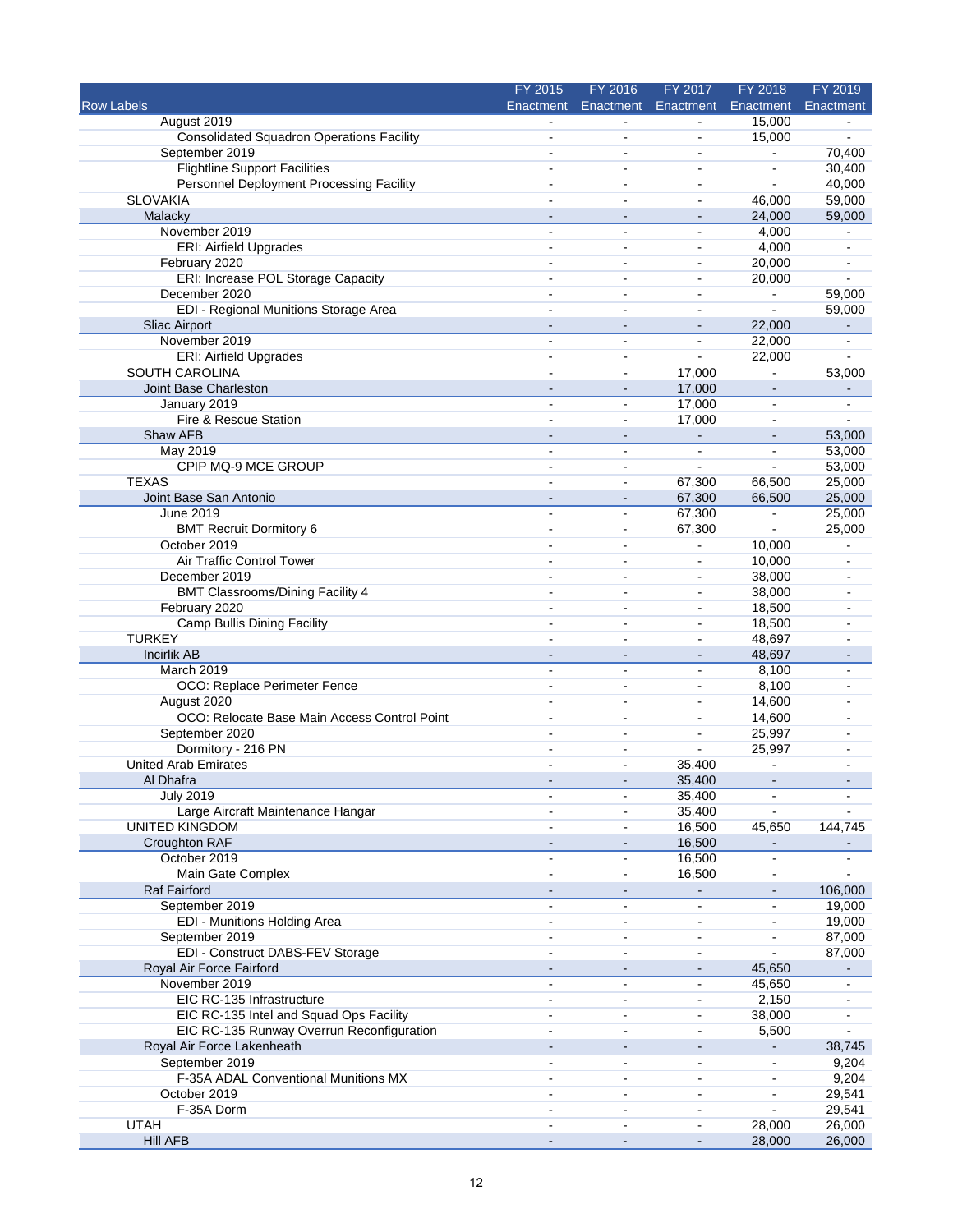|                                                                   | FY 2015                      | FY 2016                          | FY 2017                      | FY 2018                            | FY 2019        |
|-------------------------------------------------------------------|------------------------------|----------------------------------|------------------------------|------------------------------------|----------------|
| <b>Row Labels</b>                                                 | Enactment                    | Enactment                        | Enactment                    | Enactment                          | Enactment      |
| January 2020                                                      |                              |                                  |                              | 28,000                             |                |
| UTTR Consolidated Mission Control Center                          |                              | $\overline{a}$                   | $\blacksquare$               | 28,000                             |                |
| August 2020                                                       | ÷                            | $\overline{a}$                   | ÷.                           | $\blacksquare$                     | 26,000         |
| Composite Aircraft Antenna Calibration Fac                        |                              | $\sim$                           | ÷.                           | ä,                                 | 26,000         |
| <b>VIRGINIA</b>                                                   |                              | $\sim$                           | 59,200                       | ä,                                 |                |
| Joint Base Langley-Eustis                                         |                              | $\sim$                           | 59,200                       | $\blacksquare$                     | $\blacksquare$ |
| May 2019                                                          | $\blacksquare$               | ä,                               | 14,200                       | $\blacksquare$                     | $\blacksquare$ |
| Fuel System Maintenance Dock                                      | $\blacksquare$               | $\sim$                           | 14,200                       | $\sim$                             |                |
| <b>July 2019</b>                                                  | $\blacksquare$               | ä,                               | 45,000                       | $\sim$                             |                |
| Air Force Targeting Center                                        | $\blacksquare$               | $\blacksquare$                   | 45,000                       | $\blacksquare$                     |                |
| <b>WASHINGTON</b>                                                 |                              | $\sim$                           | ÷.                           | $\sim$                             | 14,000         |
| <b>Fairchild AFB</b>                                              |                              | $\sim$                           | $\blacksquare$               | $\blacksquare$                     | 14,000         |
| September 2019                                                    | $\blacksquare$               | $\blacksquare$                   | $\blacksquare$               | $\blacksquare$                     | 14,000         |
| JPRA C2 Mission Support Facility                                  | $\sim$                       | $\blacksquare$                   | $\sim$                       | $\sim$                             | 14,000         |
| WORLDWIDE CLASSIFIED                                              |                              | 3,000                            | $\sim$                       | $\sim$                             | 18,000         |
| <b>Classified Location</b>                                        |                              | 3,000                            | $\blacksquare$               | $\overline{\phantom{a}}$           | 18,000         |
| June 2019                                                         | $\blacksquare$               | 3,000                            | ä,                           | ä,                                 | $\blacksquare$ |
| <b>Munitions Storage</b>                                          |                              | 3,000                            |                              | $\blacksquare$                     |                |
| January 2020                                                      | $\blacksquare$               | ä,                               | $\blacksquare$               | $\blacksquare$                     | 18,000         |
| TACMOR - Utilities and Infrastructure Support                     |                              | ä,                               | $\blacksquare$               | $\overline{\phantom{a}}$           | 18,000         |
| <b>WYOMING</b>                                                    |                              | ÷                                | $\blacksquare$               | 62,000                             |                |
| F. E. Warren AFB                                                  | $\overline{\phantom{a}}$     | $\overline{\phantom{a}}$         | $\overline{\phantom{a}}$     | 62,000                             | $\sim$         |
| October 2019                                                      | ä,                           | ä,                               | $\sim$                       | 62,000                             |                |
| Consolidated Helo/TRF Ops/AMU and Alert Fac                       | ä,                           | ÷                                | $\blacksquare$               | 62,000                             |                |
| <b>Military Construction, Defense-Wide</b>                        | 152.201                      | 65.320                           | 337.922                      | 1,008,093                          | 1,542,617      |
| Defense Health Agency                                             |                              |                                  |                              | 93,400                             | 41,660         |
| <b>CALIFORNIA</b>                                                 | ä,                           | ä,                               | $\blacksquare$               | 26,400                             | $\overline{a}$ |
| Camp Pendleton, California                                        | $\blacksquare$               | $\sim$                           | $\blacksquare$               | 26,400                             | $\blacksquare$ |
| April 2019                                                        |                              | $\sim$                           | $\sim$                       | 26,400                             |                |
|                                                                   | $\blacksquare$               |                                  |                              |                                    |                |
| Ambulatory Care Center Replacement<br><b>GUANTANAMO BAY, CUBA</b> |                              | $\blacksquare$<br>$\blacksquare$ | $\blacksquare$               | 26,400<br>$\overline{\phantom{a}}$ |                |
|                                                                   |                              |                                  | ۰                            |                                    | 9,080          |
| Guantanamo Bay Naval Station                                      |                              | $\blacksquare$                   | $\qquad \qquad \blacksquare$ |                                    | 9,080          |
| September 2019                                                    | $\blacksquare$               | $\sim$                           | $\blacksquare$               | $\blacksquare$                     | 9,080          |
| Working Dog Treatment Facility Replacement                        |                              | ä,                               |                              | L.                                 | 9,080          |
| <b>NORTH CAROLINA</b>                                             |                              | ä,                               | $\blacksquare$               | 58,700                             | 32,580         |
| Camp Lejeune, North Carolina                                      |                              | $\sim$                           | $\sim$                       | 58,700                             |                |
| March 2019                                                        | ä,                           | ÷.                               | $\blacksquare$               | 43,400                             |                |
| Ambulatory Care Center/Dental Clinic                              | $\blacksquare$               | $\blacksquare$                   | $\blacksquare$               | 22,000                             |                |
| Ambulatory Care Center/Dental Clinic                              | $\overline{a}$               | $\blacksquare$                   | $\sim$                       | 21,400                             |                |
| January 2020                                                      |                              | $\blacksquare$                   | $\sim$                       | 15,300                             |                |
| Ambulatory Care Center Addition/Alteration                        | ä,                           | $\blacksquare$                   | $\blacksquare$               | 15,300                             |                |
| New River                                                         |                              | ÷,                               | $\blacksquare$               | $\sim$                             | 32,580         |
| September 2019                                                    |                              |                                  |                              |                                    | 32,580         |
| Amb Care Center/Dental Clinic Replacement                         | $\blacksquare$               | $\blacksquare$                   | $\blacksquare$               | $\blacksquare$                     | 32,580         |
| <b>TEXAS</b>                                                      |                              |                                  |                              | 8,300                              |                |
| <b>Fort Bliss</b>                                                 |                              |                                  |                              | 8,300                              |                |
| <b>July 2019</b>                                                  | $\blacksquare$               | $\sim$                           | $\blacksquare$               | 8,300                              | $\blacksquare$ |
| <b>Blood Processing Center</b>                                    |                              | $\overline{a}$                   | $\blacksquare$               | 8,300                              |                |
| Defense Logistics Agency                                          |                              | 17,700                           |                              | 157,100                            | 250,800        |
| <b>ALASKA</b>                                                     | L.                           | L.                               | $\blacksquare$               | $\blacksquare$                     | 14,000         |
| Joint Base Elmendorf-Richardson                                   |                              | $\qquad \qquad \blacksquare$     | $\blacksquare$               | $\qquad \qquad \blacksquare$       | 14,000         |
| <b>July 2019</b>                                                  |                              |                                  |                              |                                    | 14,000         |
| <b>Operations Facility Replacement</b>                            | ä,                           | $\blacksquare$                   | $\blacksquare$               | $\blacksquare$                     | 14,000         |
| <b>ARKANSAS</b>                                                   | $\blacksquare$               | $\blacksquare$                   | $\blacksquare$               | $\blacksquare$                     | 14,000         |
| Little Rock AFB                                                   |                              |                                  |                              |                                    | 14.000         |
| September 2019                                                    | ä,                           | ä,                               | $\blacksquare$               | $\blacksquare$                     | 14,000         |
| <b>Hydrant Fuel System Alterations</b>                            | ۰                            |                                  | $\blacksquare$               | $\blacksquare$                     | 14,000         |
| <b>CALIFORNIA</b>                                                 | $\blacksquare$               | 10,700                           | $\blacksquare$               | $\blacksquare$                     | 18,800         |
| Defense Distribution Depot-Tracy                                  | $\qquad \qquad \blacksquare$ |                                  | $\sim$                       | $\blacksquare$                     | 18,800         |
| November 2019                                                     | $\blacksquare$               | $\frac{1}{2}$                    | $\blacksquare$               | $\blacksquare$                     | 18,800         |
| Main Access Control Point Upgrades                                | $\blacksquare$               | $\sim$                           | $\blacksquare$               | $\blacksquare$                     | 18,800         |
| Fresno Yosemite IAP ANG                                           |                              | 10,700                           |                              |                                    |                |
| September 2019                                                    | $\blacksquare$               | 10,700                           | $\blacksquare$               | $\blacksquare$                     | $\blacksquare$ |
| Replace Fuel Storage and Distrib. Facilities                      |                              | 10,700                           | $\blacksquare$               | $\blacksquare$                     |                |
| <b>ITALY</b>                                                      |                              |                                  |                              | 22,400                             |                |
| Sigonella                                                         | $\qquad \qquad \blacksquare$ | ÷,                               | $\blacksquare$               | 22,400                             |                |
|                                                                   |                              |                                  |                              |                                    |                |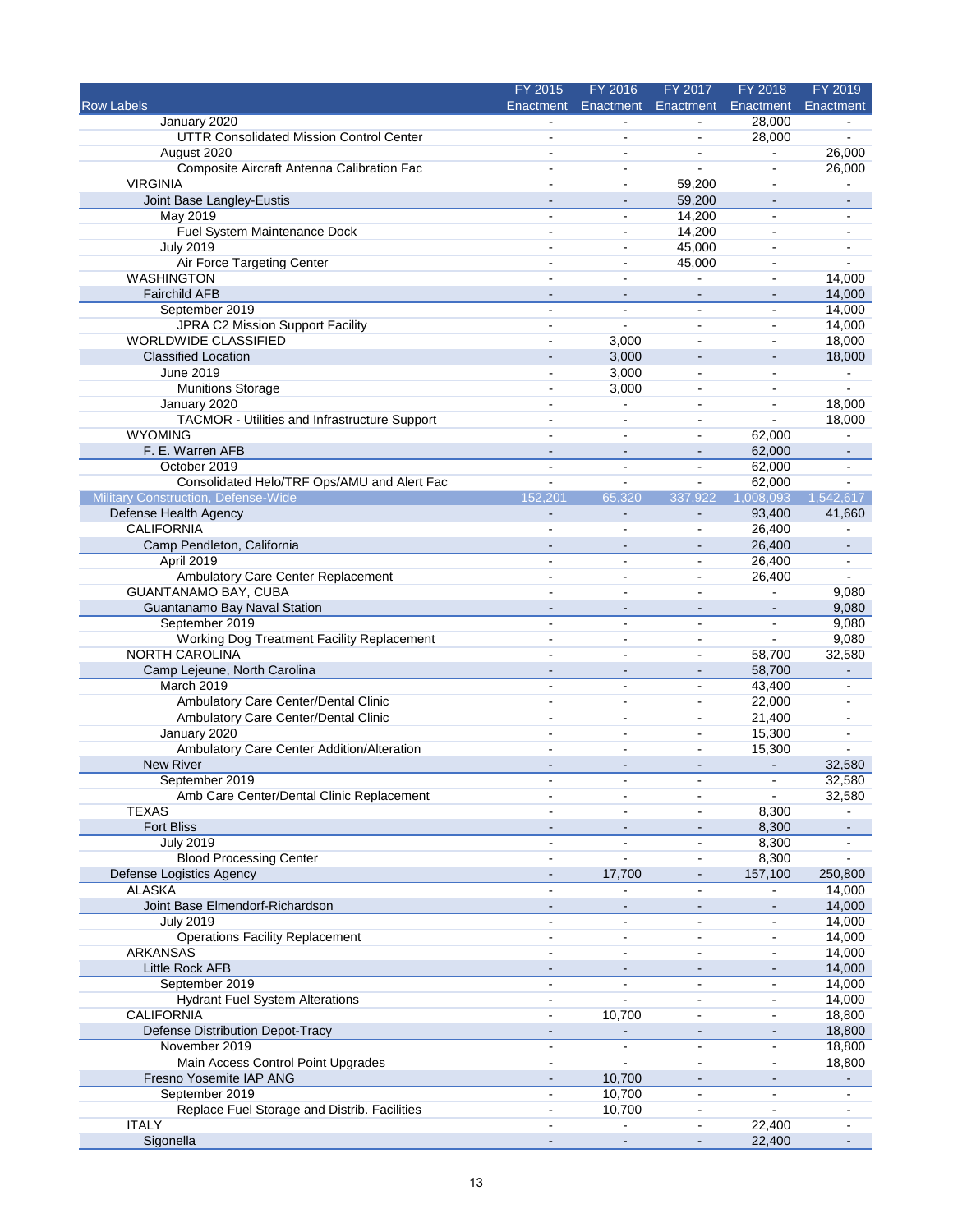|                                             | FY 2015        | FY 2016                  | FY 2017                  | FY 2018                  | FY 2019          |
|---------------------------------------------|----------------|--------------------------|--------------------------|--------------------------|------------------|
| <b>Row Labels</b>                           | Enactment      | Enactment                | Enactment                | Enactment                | Enactment        |
| <b>May 2019</b>                             |                | $\blacksquare$           | $\blacksquare$           | 22,400                   |                  |
| <b>Construct Hydrant System</b>             | $\blacksquare$ | $\sim$                   | $\sim$                   | 22,400                   |                  |
| <b>JAPAN</b>                                |                | $\sim$                   | $\blacksquare$           | 30,800                   | 54,600           |
| Iwakuni                                     |                |                          | $\blacksquare$           | 30,800                   | 33,200           |
| September 2019                              |                | $\sim$                   | $\sim$                   | $\blacksquare$           | 33,200           |
| <b>Fuel Pier</b>                            |                | $\sim$                   |                          |                          | 33,200           |
| January 2020                                |                | $\sim$                   | $\blacksquare$           | 30,800                   | $\blacksquare$   |
| Construct Bulk Storage Tanks PH 1           |                | $\sim$                   | $\blacksquare$           | 30,800                   |                  |
| Kadena AB<br><b>June 2020</b>               | $\overline{a}$ | $\blacksquare$           | $\blacksquare$           | $\blacksquare$           | 21,400<br>21,400 |
| <b>Truck Unload Facilities</b>              | $\blacksquare$ | $\sim$                   | $\blacksquare$           | $\blacksquare$           | 21,400           |
| <b>MAINE</b>                                |                |                          |                          | $\overline{a}$           | 11,600           |
| Kittery                                     |                | $\sim$                   | $\blacksquare$           | $\overline{\phantom{a}}$ | 11,600           |
| <b>May 2019</b>                             |                |                          |                          | $\overline{a}$           | 11,600           |
| <b>Consolidated Warehouse Replacement</b>   |                | $\blacksquare$           |                          |                          | 11,600           |
| <b>NEW JERSEY</b>                           | $\blacksquare$ | $\sim$                   | $\sim$                   | $\blacksquare$           | 10,200           |
| Joint Base Mcguire-Dix-Lakehurst            |                | $\sim$                   | $\sim$                   | $\overline{a}$           | 10,200           |
| May 2019                                    |                |                          |                          |                          | 10,200           |
| Hot Cargo Hydrant System Replacement        | ÷.             | $\overline{a}$           | $\sim$                   | $\overline{a}$           | 10,200           |
| <b>NORTH CAROLINA</b>                       |                | $\tilde{\phantom{a}}$    | $\blacksquare$           | 20,000                   |                  |
| Seymour Johnson AFB                         |                |                          |                          | 20,000                   |                  |
| <b>May 2019</b>                             | $\sim$         | $\sim$                   | $\blacksquare$           | 20,000                   | $\sim$           |
| Construct Tanker Truck Delivery System      |                | $\blacksquare$           | $\blacksquare$           | 20,000                   |                  |
| <b>OKLAHOMA</b>                             |                | $\overline{a}$           | $\sim$                   |                          | 7,000            |
| Mcalester                                   |                |                          |                          | $\blacksquare$           | 7,000            |
| November 2019                               | $\blacksquare$ | $\blacksquare$           | $\blacksquare$           | $\blacksquare$           | 7,000            |
| <b>Bulk Diesel System Replacement</b>       | $\overline{a}$ | $\sim$                   | $\overline{a}$           | $\overline{a}$           | 7,000            |
| OREGON                                      |                | 2,500                    |                          | $\overline{a}$           |                  |
| Klamath Falls IAP                           |                | 2,500                    |                          |                          |                  |
| January 2020                                | $\blacksquare$ | 2,500                    | $\blacksquare$           | $\blacksquare$           |                  |
| <b>Replace Fuel Facilities</b>              |                | 2,500                    | $\sim$                   | $\overline{a}$           |                  |
| SOUTH CAROLINA                              |                | $\sim$                   | $\blacksquare$           | 22,900                   |                  |
| Shaw AFB                                    |                |                          |                          | 22,900                   |                  |
| March 2019                                  | $\blacksquare$ | $\sim$                   | $\blacksquare$           | 22,900                   | $\blacksquare$   |
| <b>Consolidate Fuel Facilities</b>          | $\overline{a}$ | $\sim$                   | $\overline{\phantom{a}}$ | 22,900                   |                  |
| <b>TEXAS</b>                                |                |                          | $\overline{\phantom{a}}$ | $\blacksquare$           | 81,700           |
| Joint Base San Antonio<br>April 2019        | $\sim$         | $\sim$                   | $\blacksquare$           | $\overline{\phantom{a}}$ | 10,200<br>10,200 |
| <b>Energy Aerospace Operations Facility</b> |                |                          | ä,                       | $\blacksquare$           | 10,200           |
| Red River Army Depot                        |                |                          |                          |                          | 71,500           |
| April 2019                                  | $\overline{a}$ | $\sim$                   | $\mathbf{r}$             | ä,                       | 71,500           |
| General Purpose Warehouse                   |                | $\overline{a}$           | $\blacksquare$           | $\overline{a}$           | 71,500           |
| UTAH                                        |                |                          |                          | 20,000                   |                  |
| <b>Hill AFB</b>                             |                |                          |                          | 20,000                   |                  |
| March 2019                                  | $\blacksquare$ | $\blacksquare$           | $\blacksquare$           | 20,000                   |                  |
| Replace POL Facilities                      |                | $\blacksquare$           |                          | 20,000                   | $\blacksquare$   |
| <b>VIRGINIA</b>                             |                | 4,500                    | $\blacksquare$           | 41,000                   | 12,700           |
| Fort Belvoir                                |                | 4,500                    | ٠                        | $\blacksquare$           | $\frac{1}{2}$    |
| <b>May 2019</b>                             | $\blacksquare$ | 4,500                    | $\blacksquare$           | $\blacksquare$           | $\blacksquare$   |
| Replace Ground Vehicle Fueling Facility     | $\overline{a}$ | 4,500                    |                          |                          |                  |
| Joint Base Langley-Eustis                   |                |                          |                          | $\overline{\phantom{m}}$ | 12,700           |
| <b>June 2019</b>                            | $\blacksquare$ | $\sim$                   | $\sim$                   | $\sim$                   | 12,700           |
| <b>Fuel Facilities Replacement</b>          |                | $\blacksquare$           | $\blacksquare$           |                          | 6,900            |
| Ground Vehicle Fueling Facility Replacement | $\overline{a}$ | $\blacksquare$           | $\blacksquare$           | $\overline{a}$           | 5,800            |
| Norfolk                                     |                |                          |                          | 18,500                   |                  |
| January 2020                                |                | $\blacksquare$           |                          | 18,500                   |                  |
| Replace Hazardous Materials Warehouse       | $\overline{a}$ | $\blacksquare$           | $\blacksquare$           | 18,500                   |                  |
| Portsmouth                                  |                | $\blacksquare$           |                          | 22,500                   |                  |
| January 2020                                |                | $\blacksquare$           |                          | 22,500                   |                  |
| Replace Harardous Materials Warehouse       | $\blacksquare$ | $\blacksquare$           | $\blacksquare$           | 22,500                   |                  |
| WASHINGTON                                  |                | $\sim$                   | $\blacksquare$           | $\blacksquare$           | 26,200           |
| Joint Base Lewis-Mcchord                    |                |                          |                          |                          | 26,200           |
| August 2019                                 | $\blacksquare$ | $\blacksquare$           | $\blacksquare$           | $\blacksquare$           | 26,200           |
| <b>Refueling Facility</b>                   | $\blacksquare$ |                          | $\blacksquare$           | $\blacksquare$           | 26,200           |
| Department of Defense Education Agency      | 137,101        | 47,620<br>$\blacksquare$ | 116,645                  | 249,227                  | 367,793          |
| <b>BELGIUM</b>                              | $\blacksquare$ |                          | $\blacksquare$           | $\blacksquare$           | 14,305           |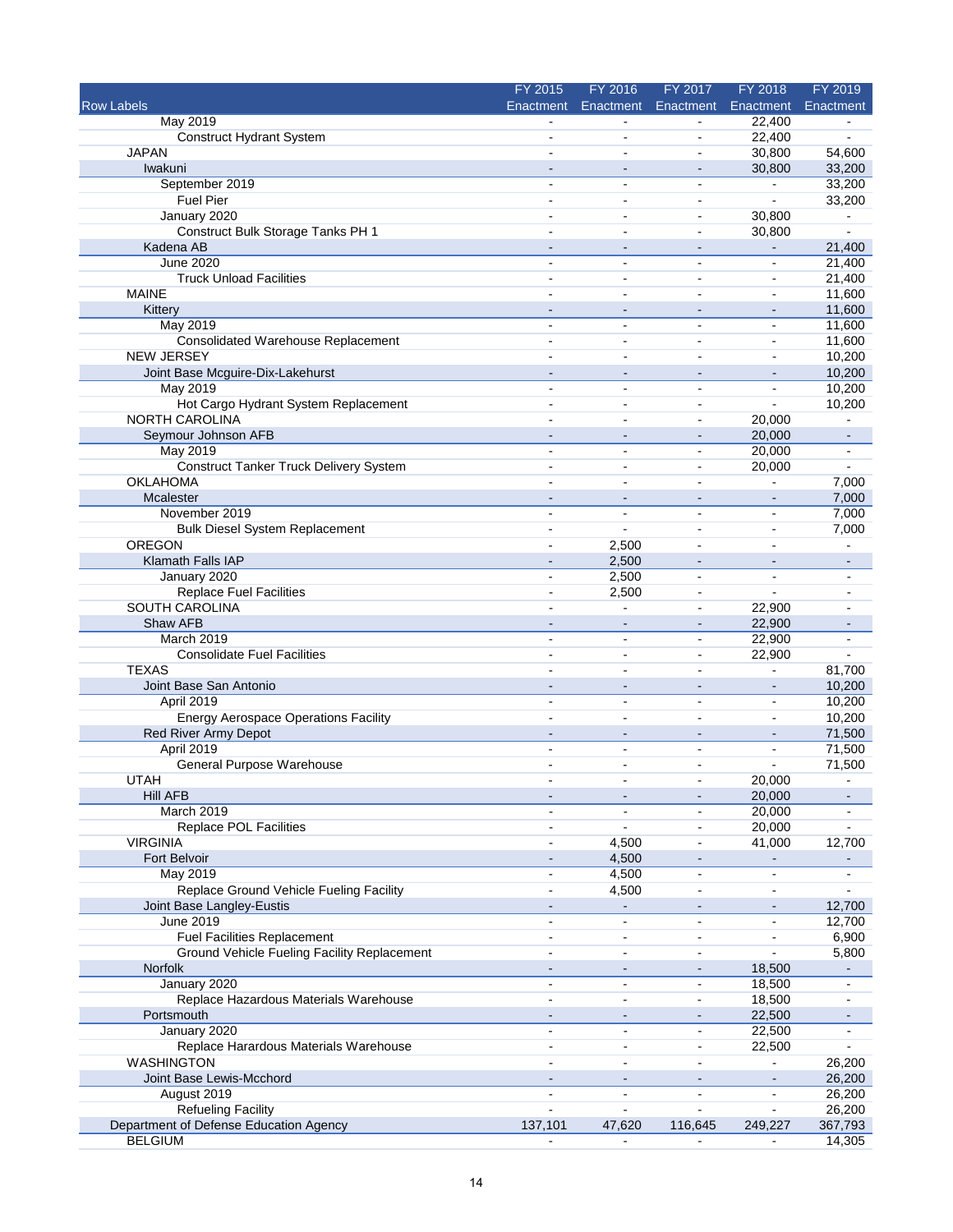|                                               | FY 2015                  | FY 2016                  | FY 2017        | FY 2018                  | FY 2019        |
|-----------------------------------------------|--------------------------|--------------------------|----------------|--------------------------|----------------|
| <b>Row Labels</b>                             | Enactment                | Enactment                | Enactment      | Enactment                | Enactment      |
| <b>Chievres AB</b>                            |                          |                          |                |                          | 14,305         |
| September 2020                                |                          |                          | $\blacksquare$ |                          | 14,305         |
| Europe West District Superintendent's Office  | $\ddot{\phantom{1}}$     | $\overline{a}$           | $\blacksquare$ | $\overline{a}$           | 14,305         |
| <b>GERMANY</b>                                |                          | 14,676                   | 45,221         | 125,750                  | 156,003        |
| Garmisch                                      |                          | 14,676                   |                |                          |                |
| March 2019                                    | $\blacksquare$           | 14,676                   | $\blacksquare$ | $\blacksquare$           | $\blacksquare$ |
| Garmisch E/MS-Addition/Modernization          | $\blacksquare$           | 14,676                   |                | $\blacksquare$           | $\sim$         |
| Kaiserlautern AB                              |                          |                          | 45,221         | $\blacksquare$           | 99,955         |
| April 2019                                    | $\overline{a}$           | $\sim$                   | $\mathbf{r}$   | $\blacksquare$           | 99,955         |
| Kaiserslautern Middle School                  | $\overline{\phantom{a}}$ | $\blacksquare$           | $\blacksquare$ | $\blacksquare$           | 99,955         |
| December 2019                                 |                          | $\sim$                   | 45,221         | $\overline{a}$           |                |
| Sembach Elementary/Middle School Replacement  |                          | ä,                       | 45,221         | $\overline{a}$           |                |
| Spangdahlem AB                                |                          |                          |                | 79,141                   |                |
| March 2020                                    | $\sim$                   | $\sim$                   | $\blacksquare$ | 79,141                   |                |
| Spangdahlem Elementary School Replacement     |                          | $\overline{a}$           | $\mathbf{r}$   | 79,141                   |                |
|                                               |                          |                          |                |                          |                |
| Stuttgart                                     |                          | $\blacksquare$           | $\sim$         | 46,609                   |                |
| <b>June 2022</b>                              |                          | $\overline{a}$           | $\blacksquare$ | 46,609                   |                |
| Robinson Barracks Elem. School Replacement    |                          | $\overline{a}$           | $\sim$         | 46,609                   |                |
| Weisbaden                                     |                          | ä,                       |                |                          | 56,048         |
| December 2022                                 |                          |                          |                | $\overline{\phantom{a}}$ | 56,048         |
| Clay Kaserne Elementary School                |                          | $\blacksquare$           |                |                          | 56,048         |
| <b>ITALY</b>                                  | $\overline{a}$           | $\sim$                   | $\blacksquare$ | 62,406                   |                |
| Vicenza                                       |                          |                          |                | 62,406                   |                |
| September 2019                                |                          |                          |                | 62,406                   |                |
| Vicenza High School Replacement               |                          | $\overline{a}$           | $\overline{a}$ | 62,406                   |                |
| <b>JAPAN</b>                                  | 137,101                  | $\sim$                   | $\blacksquare$ |                          | 134,851        |
| <b>Camp Mctureous</b>                         |                          |                          |                |                          | 94,851         |
| April 2020                                    | $\overline{a}$           | $\sim$                   | $\sim$         | $\sim$                   | 94,851         |
| <b>Bechtel Elementary School</b>              | $\overline{a}$           |                          | $\overline{a}$ | $\sim$                   | 94,851         |
| Okinawa                                       | 99,420                   |                          |                |                          |                |
| cancelling                                    | 99,420                   | $\overline{\phantom{a}}$ | $\blacksquare$ | ÷,                       | $\blacksquare$ |
| Kubasaki High School Replacement/Renovation   | 99,420                   | $\sim$                   | $\sim$         | $\overline{a}$           |                |
| Sasebo                                        | 37,681                   |                          |                |                          |                |
| September 2019                                | 37,681                   | $\blacksquare$           | $\sim$         | $\sim$                   | $\blacksquare$ |
| E.J. King High School Replacement/Renovation  | 37,681                   | $\sim$                   | $\sim$         | $\blacksquare$           | $\blacksquare$ |
| Yokosuka                                      |                          |                          |                | $\overline{a}$           | 40,000         |
| September 2019                                |                          |                          |                | $\blacksquare$           | 40,000         |
| Kinnick High School Inc 1                     |                          | $\overline{a}$           | $\overline{a}$ | $\overline{a}$           | 40,000         |
| <b>KENTUCKY</b>                               | $\overline{a}$           | $\overline{a}$           | $\overline{a}$ | $\sim$                   | 62,634         |
|                                               |                          |                          |                |                          |                |
| Fort Campbell, Kentucky                       |                          |                          |                |                          | 62,634         |
| February 2020                                 | $\overline{\phantom{a}}$ | $\blacksquare$           | $\blacksquare$ | $\blacksquare$           | 62,634         |
| Ft Campbell Middle School                     | $\overline{\phantom{a}}$ | ÷                        | $\sim$         | $\blacksquare$           | 62,634         |
| NORTH CAROLINA                                |                          | 32,944                   |                |                          |                |
| Fort Bragg                                    | $\blacksquare$           | 32,944                   | $\blacksquare$ | $\sim$                   | $\blacksquare$ |
| cancelling                                    |                          | 32,944                   |                |                          |                |
| <b>Butner Elementary School Replacement</b>   |                          | 32,944                   |                |                          |                |
| PUERTO RICO                                   |                          | $\blacksquare$           | $\blacksquare$ | 61,071                   |                |
| Punta Borinquen                               |                          | $\blacksquare$           |                | 61,071                   |                |
| December 2019                                 |                          |                          |                | 61,071                   |                |
| Ramey Unit School Replacement                 | $\blacksquare$           | $\blacksquare$           | $\blacksquare$ | 61,071                   | $\blacksquare$ |
| <b>UNITED KINGDOM</b>                         |                          | $\blacksquare$           | 71,424         |                          |                |
| Croughton RAF                                 |                          |                          | 71,424         |                          |                |
| January 2020                                  | $\blacksquare$           | $\blacksquare$           | 71,424         | $\overline{\phantom{a}}$ |                |
| Croughton Elem/Middle/High School Replacement | $\blacksquare$           | $\blacksquare$           | 71,424         | $\blacksquare$           |                |
| Missile Defense Agency                        |                          |                          |                |                          | 182,000        |
| <b>ALASKA</b>                                 | $\sim$                   | $\blacksquare$           | $\blacksquare$ | ä,                       | 182,000        |
| Clear AFS                                     | $\blacksquare$           | $\blacksquare$           | $\blacksquare$ | $\blacksquare$           | 174,000        |
| March 2019                                    |                          | $\blacksquare$           |                | $\blacksquare$           | 174,000        |
| Long Range Discrim Radar Sys Complex Ph2      |                          | $\blacksquare$           | $\sim$         | $\blacksquare$           | 174,000        |
| <b>Fort Greely</b>                            |                          |                          |                |                          | 8,000          |
| January 2021                                  | $\blacksquare$           | $\blacksquare$           | $\blacksquare$ | $\blacksquare$           | 8,000          |
| Missile Field #1 Expansion                    |                          | $\blacksquare$           | $\blacksquare$ |                          | 8,000          |
|                                               |                          |                          |                |                          |                |
| National Geospatial Intelligence Agency       |                          | $\blacksquare$           | $\blacksquare$ | 200,000                  | 291,000        |
| <b>MISSOURI</b>                               |                          | $\sim$                   | $\blacksquare$ | 200,000                  | 291,000        |
| St Louis                                      |                          |                          |                | 200,000                  | 291,000        |
| March 2019                                    | $\blacksquare$           | $\blacksquare$           | $\blacksquare$ | 200,000                  | 291,000        |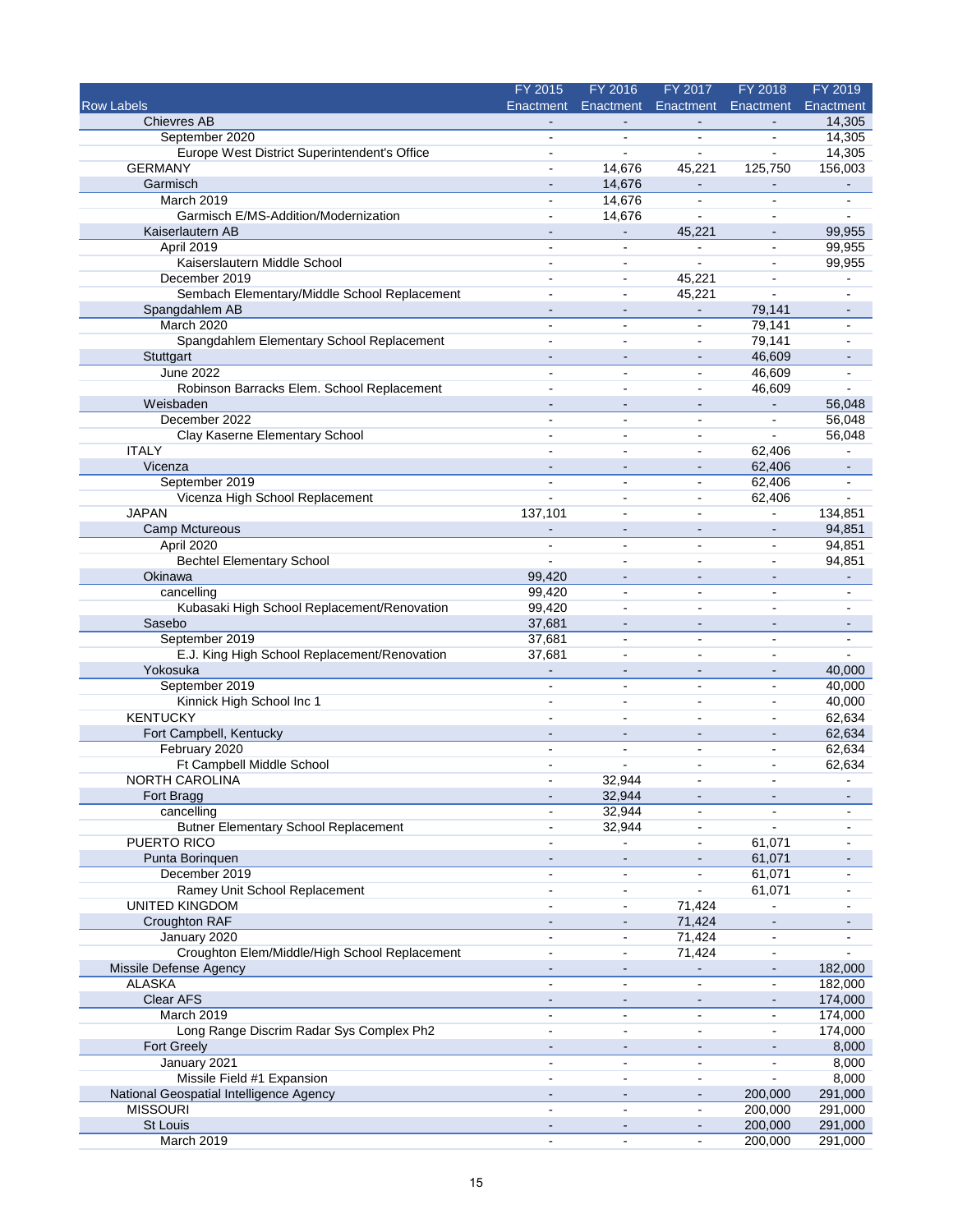|                                                          | FY 2015                  | FY 2016                          | FY 2017                      | FY 2018                      | FY 2019          |
|----------------------------------------------------------|--------------------------|----------------------------------|------------------------------|------------------------------|------------------|
| <b>Row Labels</b>                                        | Enactment                | Enactment                        | Enactment                    | Enactment                    | Enactment        |
| Next NGA West (N2W) Complex Phase 1 INC                  |                          |                                  | $\frac{1}{2}$                | 200,000                      | 181,000          |
| Next NGA West (N2W) Complex Phase 2 INC                  |                          |                                  |                              |                              | 110,000          |
| <b>National Security Agency</b>                          | $\blacksquare$           | $\overline{a}$                   | 21,000                       | 11,000                       | 90,000           |
| <b>MARYLAND</b>                                          |                          | $\blacksquare$                   | 21,000                       | $\overline{a}$               | 30,000           |
| <b>Fort Meade</b><br>September 2019                      | L.                       | $\blacksquare$<br>$\mathbf{r}$   | 21,000<br>÷.                 | $\blacksquare$               | 30,000<br>30,000 |
| Mission Support Operations Warehouse Facility            | $\blacksquare$           | $\overline{a}$                   | ä,                           | $\blacksquare$               | 30,000           |
| October 2019                                             | $\sim$                   | $\overline{a}$                   | 21,000                       | $\sim$                       | $\blacksquare$   |
| <b>Access Control Facility</b>                           | ÷                        | $\blacksquare$                   | 21,000                       | $\overline{a}$               | ä,               |
| QATAR                                                    |                          | $\blacksquare$                   |                              | $\blacksquare$               | 60,000           |
| Al Udeid, Qatar                                          |                          | $\overline{a}$                   | $\qquad \qquad \blacksquare$ |                              | 60,000           |
| September 2019                                           | ä,                       | $\blacksquare$                   | $\blacksquare$               | ä,                           | 60,000           |
| OCO: Trans-Regional Logistics Complex                    | $\blacksquare$           | $\blacksquare$                   | $\blacksquare$               | $\overline{a}$               | 60,000           |
| <b>UNITED KINGDOM</b>                                    | $\overline{a}$           | ä,                               | $\blacksquare$               | 11,000                       |                  |
| Menwith Hill Station                                     | $\blacksquare$           | $\sim$                           | $\overline{\phantom{a}}$     | 11,000                       | $\blacksquare$   |
| February 2020                                            | $\blacksquare$           | $\blacksquare$                   | $\overline{a}$               | 11,000                       | $\blacksquare$   |
| <b>RAFMH Main Gate Rehabilitation</b>                    | $\overline{a}$           | $\overline{a}$                   | $\blacksquare$               | 11,000                       | $\overline{a}$   |
| U.S., Special Operations Command                         | $\blacksquare$           | $\sim$                           | 180,061                      | 247,266                      | 283,514          |
| <b>CALIFORNIA</b>                                        | $\blacksquare$           | $\ddot{\phantom{0}}$             | $\blacksquare$               | 113,319                      | 83,684           |
| Camp Pendleton, California                               | $\blacksquare$           | $\sim$                           | $\blacksquare$               | 17,242                       | 12,596           |
| April 2019                                               | $\blacksquare$           | ÷,                               | ÷,                           | $\blacksquare$               | 9,049            |
| SOF Human Performance Training Center-West               | $\blacksquare$           | $\blacksquare$                   | $\overline{\phantom{a}}$     | $\overline{a}$               | 9,049            |
| May 2019                                                 | ۰                        | $\blacksquare$                   | ۰                            | 7,284                        | ۰                |
| SOF Motor Transport Facility Expansion                   | $\sim$                   | $\blacksquare$                   | $\overline{\phantom{a}}$     | 7,284                        | $\overline{a}$   |
| September 2019                                           | ä,                       | $\blacksquare$                   | $\blacksquare$               | 9,958                        | 3,547            |
| SOF EOD Facility - West                                  |                          | $\blacksquare$                   | $\blacksquare$               | $\blacksquare$               | 3,547            |
| SOF Marine Battalion Company/Team Facilities<br>Coronado | $\overline{\phantom{a}}$ | ä,<br>$\blacksquare$             | ä,<br>$\blacksquare$         | 9,958<br>96,077              | 71,088           |
| June 2019                                                |                          | $\blacksquare$                   | $\blacksquare$               |                              | 58,320           |
| SOF ATC Applied Instruction Facility                     | $\overline{a}$           | $\blacksquare$                   | $\overline{a}$               |                              | 14,819           |
| <b>SOF ATC Training Facility</b>                         | ÷                        | $\overline{a}$                   | ÷.                           | $\blacksquare$               | 18,329           |
| SOF NSWG-1 Operations Support Facility                   |                          | $\ddot{\phantom{a}}$             | $\blacksquare$               | $\blacksquare$               | 25,172           |
| August 2019                                              | $\blacksquare$           | $\sim$                           | $\overline{\phantom{a}}$     | $\blacksquare$               | 12,768           |
| SOF Close Quarters Combat Facility                       | $\blacksquare$           | $\blacksquare$                   | ۰                            | $\overline{a}$               | 12,768           |
| September 2019                                           | $\blacksquare$           | $\overline{a}$                   | $\overline{\phantom{a}}$     | 96,077                       | $\blacksquare$   |
| SOF Basic Training Command                               | $\blacksquare$           | ÷,                               | $\blacksquare$               | 96,077                       | $\blacksquare$   |
| <b>COLORADO</b>                                          |                          |                                  | ä,                           |                              | 24,297           |
| Fort Carson, Colorado                                    | $\blacksquare$           | $\sim$                           | $\qquad \qquad \blacksquare$ | $\blacksquare$               | 24,297           |
| April 2019                                               | $\sim$                   | ä,                               | ÷,                           | $\blacksquare$               | 24,297           |
| SOF Human Performance Training Center                    |                          |                                  |                              | $\blacksquare$               | 15,297           |
| <b>SOF Mountaineering Facility</b>                       |                          | $\overline{a}$                   |                              | $\qquad \qquad \blacksquare$ | 9,000            |
| <b>CONUS CLASSIFIED</b>                                  |                          | $\overline{a}$                   | $\overline{a}$               | $\blacksquare$               | 49,222           |
| <b>Classified Location</b>                               |                          |                                  |                              |                              | 49,222           |
| September 2019                                           | $\blacksquare$           | $\blacksquare$                   | $\blacksquare$               | $\blacksquare$               | 49,222           |
| <b>Battalion Complex, PH2</b>                            |                          |                                  |                              |                              | 49,222           |
| Estonia                                                  |                          | ÷.                               |                              |                              | 15,700           |
| <b>Unspecified Estonia</b>                               |                          | ÷                                | $\overline{\phantom{a}}$     |                              | 15,700           |
| December 2020                                            |                          | $\blacksquare$                   | ۰                            |                              | 15,700           |
| <b>EDI: SOF Operations Facility</b>                      | ä,                       | $\blacksquare$<br>$\blacksquare$ | ä,                           |                              | 6,100            |
| <b>EDI: SOF Training Facility</b><br><b>FLORIDA</b>      |                          |                                  | $\blacksquare$               | 39,700                       | 9,600            |
| Eglin AFB                                                |                          |                                  |                              | 5,000                        |                  |
| June 2019                                                | ä,                       | $\blacksquare$                   | $\blacksquare$               | 5,000                        | $\blacksquare$   |
| <b>SOF Simulator Facility</b>                            | $\blacksquare$           | $\blacksquare$                   | $\overline{\phantom{a}}$     | 5,000                        |                  |
| <b>Hurlburt Field</b>                                    |                          |                                  |                              | 34,700                       |                  |
| June 2019                                                | $\blacksquare$           | $\blacksquare$                   | $\blacksquare$               | 34,700                       | $\blacksquare$   |
| SOF Combat Aircraft Parking Apron                        | $\blacksquare$           | $\overline{a}$                   | $\blacksquare$               | 34,700                       |                  |
| <b>GERMANY</b>                                           |                          | $\blacksquare$                   |                              |                              | 11,504           |
| Baumholder                                               |                          | $\overline{\phantom{a}}$         |                              | $\blacksquare$               | 11,504           |
| April 2021                                               | $\blacksquare$           | $\blacksquare$                   | $\blacksquare$               | $\blacksquare$               | 11,504           |
| SOF Joint Parachute Rigging Facility                     | $\blacksquare$           | $\sim$                           | ä,                           |                              | 11,504           |
| <b>JAPAN</b>                                             |                          | ä,                               | 169,156                      | 62,908                       |                  |
| Kadena AB                                                |                          | $\overline{\phantom{a}}$         | 55,425                       | 3,972                        |                  |
| June 2019                                                | $\blacksquare$           | ۰                                | 12,602                       | $\blacksquare$               |                  |
| SOF Simulator Facility (MC-130)                          |                          |                                  | 12,602                       |                              |                  |
| May 2020                                                 | $\blacksquare$           | $\blacksquare$                   | 42,823                       | 3,972                        |                  |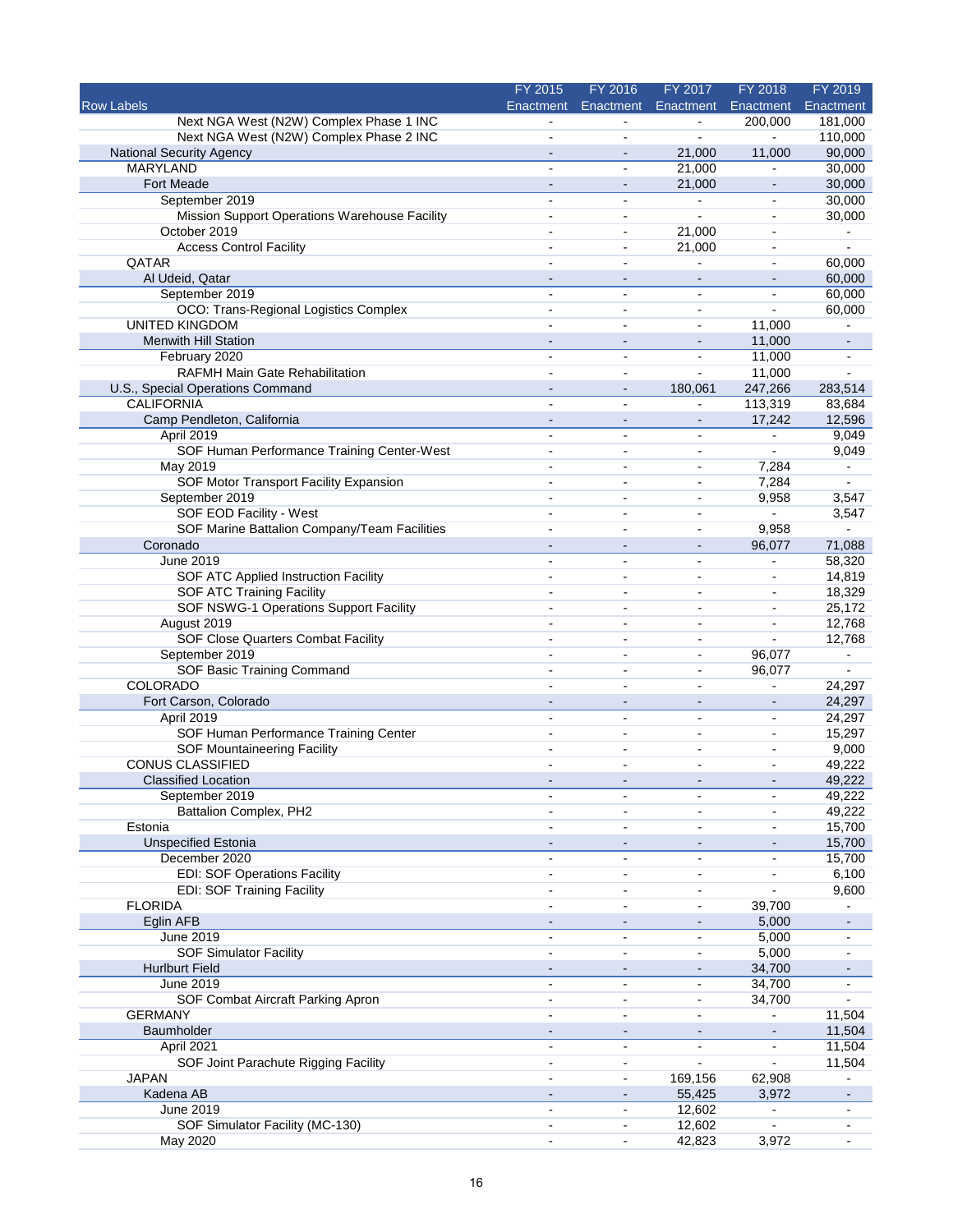|                                              | FY 2015                     | FY 2016                  | FY 2017                  | FY 2018                  | FY 2019                  |
|----------------------------------------------|-----------------------------|--------------------------|--------------------------|--------------------------|--------------------------|
| <b>Row Labels</b>                            | Enactment                   | Enactment                | Enactment                | Enactment                | Enactment                |
| SOF Maintenance Hangar                       |                             |                          | 42,823                   | 3,972                    |                          |
| <b>Torri Commo Station</b>                   |                             |                          | $\blacksquare$           | 25,323                   |                          |
| April 2019                                   | $\blacksquare$              | $\sim$                   | $\blacksquare$           | 25,323                   | $\overline{\phantom{a}}$ |
| SOF Tactical Equipment Maintenance Fac       |                             | $\sim$                   | $\blacksquare$           | 25,323                   |                          |
| Yokota AB                                    |                             | $\blacksquare$           | 113,731                  | 33,613                   |                          |
| August 2019                                  | $\sim$                      | $\sim$                   | 47,555                   | 12,989                   | $\overline{\phantom{a}}$ |
| Airfield Apron                               |                             | $\blacksquare$           | 41,294                   | 10,800                   |                          |
| <b>Simulator Facility</b>                    |                             | $\sim$                   | 6,261                    | 2,189                    |                          |
| December 2019                                | $\overline{a}$              | $\sim$                   | 66,176                   | 20,624                   |                          |
| Hangar/Aircraft Maintenance Unit             |                             | $\overline{\phantom{a}}$ | ÷.                       | 12,034                   |                          |
| Hangar/AMU                                   |                             | $\blacksquare$           | 39,466                   | $\blacksquare$           |                          |
| Operations and Warehouse Facilities          | $\overline{a}$              | $\sim$                   | 26,710                   | 8,590                    |                          |
| <b>KENTUCKY</b>                              | $\ddot{\phantom{1}}$        | $\blacksquare$           | $\blacksquare$           |                          | 19,664                   |
| Fort Campbell, Kentucky                      |                             |                          |                          |                          | 19,664                   |
| March 2019                                   |                             | $\blacksquare$           | $\blacksquare$           | $\blacksquare$           | 19,664                   |
| SOF Air/Ground Integ. Urban Live Fire Range  | $\overline{a}$              | $\blacksquare$           | $\blacksquare$           | $\blacksquare$           | 9,091                    |
| SOF Logistics Support Operations Facility    | $\blacksquare$              | $\sim$                   | $\blacksquare$           | $\blacksquare$           | 5,435                    |
| SOF Multi-Use Helicopter Training Facility   |                             | $\sim$                   | ÷.                       | L.                       | 5,138                    |
| <b>NORTH CAROLINA</b>                        | $\blacksquare$              | $\blacksquare$           | 10,905                   | 31,339                   | 32,366                   |
| Camp Lejeune, North Carolina                 |                             | $\sim$                   | $\blacksquare$           | 31,339                   | $\overline{\phantom{a}}$ |
| <b>May 2019</b>                              |                             | $\sim$                   | $\blacksquare$           | 31,339                   |                          |
| SOF Human Performance Training Center        | $\overline{a}$              | $\sim$                   | $\blacksquare$           | 10,800                   | $\sim$                   |
| SOF Motor Transport Maintenance Expansion    |                             | $\overline{\phantom{a}}$ | $\blacksquare$           | 20,539                   |                          |
| Fort Bragg                                   |                             | $\sim$                   | 10,905                   | $\blacksquare$           | 32,366                   |
| April 2019                                   | $\sim$                      | $\sim$                   | 10,905                   | $\blacksquare$           | $\sim$                   |
| SOF Combat Medic Training Facility           |                             | $\overline{\phantom{a}}$ | 10,905                   | $\blacksquare$           | $\sim$                   |
| <b>July 2019</b>                             |                             |                          |                          |                          | 12,109                   |
| SOF Replace Training Maze and Tower          | $\overline{a}$              | $\blacksquare$           | $\sim$                   | $\sim$                   | 12,109                   |
| September 2019                               |                             |                          |                          | $\overline{a}$           | 20,257                   |
| SOF SERE Resistance Training Lab. Complex    |                             | $\blacksquare$           |                          | $\overline{a}$           | 20,257                   |
| <b>VIRGINIA</b>                              | $\overline{a}$              | $\overline{a}$           | $\sim$                   | ÷,                       | 47,077                   |
| Dam Neck                                     |                             | $\sim$                   |                          |                          | 8,959                    |
| June 2019                                    |                             | $\overline{a}$           |                          | $\blacksquare$           | 8,959                    |
| <b>SOF Magazines</b>                         |                             | $\sim$                   | $\blacksquare$           | $\overline{a}$           | 8,959                    |
| Fort A.P. Hill                               |                             | $\blacksquare$           | $\blacksquare$           | $\overline{\phantom{m}}$ | 11,734                   |
| September 2019                               |                             | $\overline{a}$           | ÷.                       | L,                       | 11,734                   |
| <b>Training Campus</b>                       |                             | $\overline{\phantom{a}}$ | $\overline{\phantom{a}}$ | $\blacksquare$           | 11,734                   |
| Fort Belvoir                                 |                             | $\sim$                   | $\blacksquare$           | $\overline{\phantom{m}}$ | 6,127                    |
| August 2019                                  | $\overline{a}$              | $\overline{\phantom{a}}$ | $\overline{a}$           | $\sim$                   | 6,127                    |
| Human Performance Training Center            |                             |                          |                          | $\overline{a}$           | 6,127                    |
| Humphreys Engineer Center                    |                             |                          |                          |                          | 20,257                   |
| September 2019                               |                             |                          | $\overline{a}$           | $\overline{a}$           | 20,257                   |
| Maintenance and Supply Facility              |                             |                          |                          |                          | 20,257                   |
| <b>Washington Headquarters Services</b>      | 15,100                      | $\blacksquare$           | 20,216                   | 50,100                   | 35,850                   |
| <b>VIRGINIA</b>                              | 15,100                      |                          | 20,216                   | 50,100                   | 35,850                   |
| Pentagon                                     | 15,100                      | $\blacksquare$           | 20,216                   | 50,100                   | 35,850                   |
| cancelling                                   | ۰                           | $\blacksquare$           | 12,111                   |                          |                          |
| Pentagon Metro Entrance Facility             | $\mathcal{L}_{\mathcal{A}}$ | $\blacksquare$           | 12,111                   |                          |                          |
| March 2019                                   | 15,100                      | $\blacksquare$           | $\blacksquare$           | 8,140                    |                          |
| Pentagon Corr 8 Pedestrian Access Control Pt |                             | $\sim$                   | $\blacksquare$           | 8,140                    | $\blacksquare$           |
| Redundant Chilled Water Loop                 | 15,100                      | $\blacksquare$           |                          |                          |                          |
| April 2019                                   |                             | $\blacksquare$           |                          | 28,700                   |                          |
| S.E. Safety Traffic and Parking Improvements | $\overline{a}$              | $\blacksquare$           | $\blacksquare$           | 28,700                   |                          |
| June 2019                                    | $\blacksquare$              | $\blacksquare$           | 8,105                    | 13,260                   |                          |
| <b>Security Updates</b>                      | $\blacksquare$              | $\sim$                   | L.                       | 13,260                   |                          |
| Upgrade IT Facilities Infrastructure-RRMC    | $\overline{a}$              | $\blacksquare$           | 8,105                    | $\blacksquare$           |                          |
| <b>July 2019</b>                             | $\blacksquare$              | $\blacksquare$           |                          | $\frac{1}{2}$            | 12,200                   |
| North Village VACP & Fencing                 | $\overline{\phantom{a}}$    | $\blacksquare$           | $\blacksquare$           |                          | 12,200                   |
| November 2019                                | $\blacksquare$              | $\overline{\phantom{a}}$ | $\blacksquare$           | ÷                        | 23,650                   |
| Exterior Infrastruc. & Security Improvements | $\blacksquare$              | $\blacksquare$           | $\blacksquare$           | ÷                        | 23,650                   |
| Mil. Con., Army National Guard               | $\sim$                      | $\sim$                   | $\sim$                   | 480,875                  | 93,400                   |
| Department of the Army                       |                             | $\blacksquare$           | $\blacksquare$           | 480,875                  | 93,400                   |
| <b>ALASKA</b>                                | $\blacksquare$              | $\blacksquare$           | $\blacksquare$           |                          | 27,000                   |
| Joint Base Elmendorf-Richardson              |                             |                          |                          |                          | 27,000                   |
| March 2019                                   | $\blacksquare$              |                          |                          |                          | 27,000                   |
| United States Property & Fiscal Office       | $\blacksquare$              | $\blacksquare$           | $\blacksquare$           | $\blacksquare$           | 27,000                   |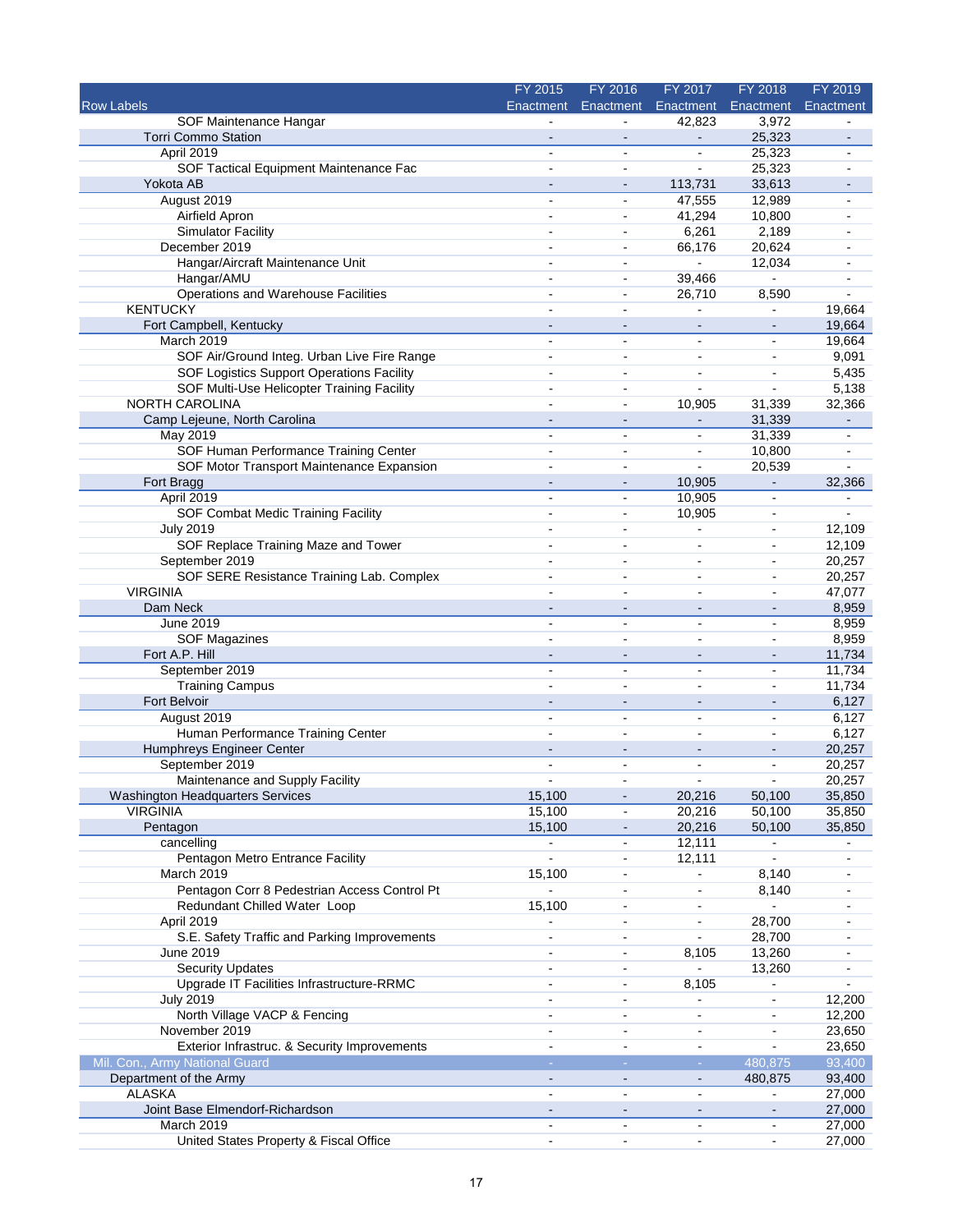|                                                | FY 2015                          | FY 2016                      | FY 2017                      | FY 2018                          | FY 2019                  |
|------------------------------------------------|----------------------------------|------------------------------|------------------------------|----------------------------------|--------------------------|
| <b>Row Labels</b>                              | Enactment                        | Enactment                    | Enactment                    | Enactment                        | Enactment                |
| <b>ILLINOIS</b>                                |                                  |                              |                              |                                  | 5,000                    |
| Marseilles                                     |                                  |                              | $\blacksquare$               |                                  | 5,000                    |
| August 2019                                    | $\blacksquare$                   | ä,                           | ä,                           | $\overline{a}$                   | 5,000                    |
| Automated Record Fire Range                    | $\blacksquare$                   | $\blacksquare$               | $\blacksquare$               | $\blacksquare$                   | 5,000                    |
| NORTH DAKOTA                                   |                                  | $\overline{a}$               | $\overline{a}$               | $\overline{a}$                   | 32,000                   |
| Fargo                                          |                                  | $\blacksquare$               |                              | $\blacksquare$                   | 32,000                   |
| March 2019<br>National Guard Readiness Center  | $\blacksquare$<br>$\overline{a}$ | ä,<br>÷                      | ÷<br>٠                       | $\blacksquare$<br>$\overline{a}$ | 32,000                   |
| OHIO                                           |                                  |                              |                              |                                  | 32,000<br>7,400          |
| Camp Ravenna                                   | $\blacksquare$                   | -                            | -                            |                                  | 7,400                    |
| August 2019                                    | $\overline{a}$                   | ÷                            | $\sim$                       | $\overline{a}$                   | 7,400                    |
| Automated Multipurpose Machine Gun (MPMG) Ran  |                                  | $\blacksquare$               | $\blacksquare$               | $\blacksquare$                   | 7,400                    |
| <b>OKLAHOMA</b>                                | ä,                               | $\blacksquare$               | $\sim$                       | $\ddot{\phantom{a}}$             | 11,000                   |
| Lexington                                      |                                  | $\overline{\phantom{a}}$     |                              |                                  | 11,000                   |
| September 2019                                 | ÷                                | $\overline{a}$               | $\blacksquare$               | ä,                               | 11,000                   |
| Aircraft Vehicle Storage Building              | ۰                                | $\blacksquare$               | $\blacksquare$               | $\blacksquare$                   | 11,000                   |
| <b>OREGON</b>                                  |                                  |                              | ä,                           | $\blacksquare$                   | 11,000                   |
| Boardman                                       |                                  |                              |                              |                                  | 11,000                   |
| September 2019                                 | $\blacksquare$                   | ä,                           | ä,                           | $\blacksquare$                   | 11,000                   |
| Tactical Unmanned Aerial Vehicle Hangar        |                                  | $\blacksquare$               | $\blacksquare$               |                                  | 11,000                   |
| PUERTO RICO                                    |                                  | ä,                           | ۰                            | 453,500                          |                          |
| Arroyo                                         | $\overline{\phantom{a}}$         | $\sim$                       | $\sim$                       | 30,000                           | $\sim$                   |
| January 2021                                   | $\overline{\phantom{a}}$         | $\overline{\phantom{a}}$     | $\qquad \qquad \blacksquare$ | 30,000                           |                          |
| <b>Readiness Center</b>                        | $\sim$                           | $\blacksquare$               | $\blacksquare$               | 30,000                           |                          |
| Camp Santiago                                  |                                  | $\overline{\phantom{a}}$     | $\overline{\phantom{a}}$     | 331,500                          |                          |
| September 2020                                 | ۰                                | $\overline{\phantom{a}}$     | $\blacksquare$               | 159,500                          | $\overline{a}$           |
| Engineering/Housing Maintenance Shops (DPW)    | $\sim$                           | $\blacksquare$               | $\blacksquare$               | 11,000                           |                          |
| Maneuver Area Training Equipment Site          | $\sim$                           | $\blacksquare$               | $\blacksquare$               | 80,000                           |                          |
| National Guard Readiness Center                | $\blacksquare$                   | $\blacksquare$               | $\overline{\phantom{0}}$     | 50,000                           |                          |
| Power Substation/Switching Station Building    | $\blacksquare$                   | $\blacksquare$               | $\blacksquare$               | 18,500                           |                          |
| March 2021                                     |                                  |                              | ä,                           | 172,000                          |                          |
| Company Headquarters Bldg - Transient Training | $\overline{a}$                   | ۰                            | ۰                            | 47,000                           |                          |
| Dining Facility, Transient Training            | $\blacksquare$                   | $\blacksquare$               | ۰                            | 13,000                           |                          |
| <b>Enlisted Barracks, Transient Training</b>   |                                  |                              | $\blacksquare$               | 112,000                          |                          |
| Gurabo                                         | $\blacksquare$                   | $\blacksquare$               | $\overline{\phantom{a}}$     | 28,000                           |                          |
| January 2021                                   |                                  | ۰                            | ۰                            | 28,000                           |                          |
| Vehicle Maintenance Shop                       |                                  | $\blacksquare$               | ۰                            | 28,000                           |                          |
| San Juan                                       | $\sim$                           | $\qquad \qquad \blacksquare$ | $\overline{\phantom{a}}$     | 64,000                           |                          |
| January 2021                                   | $\blacksquare$                   | ä,                           | ۰                            | 64,000                           |                          |
| Aircraft Maintenance Hangar (AASF)             |                                  |                              |                              | 64,000                           |                          |
| <b>VIRGIN ISLANDS</b>                          | $\sim$                           | ä,                           | ä,                           | 27,375                           |                          |
| St. Croix                                      |                                  |                              | $\overline{a}$               | 23,500                           |                          |
| September 2020                                 |                                  |                              |                              | 3,500                            |                          |
| Power Substation/Switching Station Building    | $\blacksquare$                   | $\blacksquare$               | $\blacksquare$               | 3,500                            | $\blacksquare$           |
| January 2021                                   |                                  |                              | ۰                            | 20,000                           |                          |
| Vehicle Maintenance Shop                       |                                  | ä,                           | ۰                            | 20,000                           |                          |
| St. Thomas                                     | $\blacksquare$                   | $\sim$                       | $\qquad \qquad \blacksquare$ | 3,875                            |                          |
| September 2020                                 | $\blacksquare$                   | ۰                            | ٠                            | 3,875                            |                          |
| National Guard Vehicle Maintenance Shop Add/A  | $\blacksquare$                   |                              |                              | 3,875                            |                          |
| Mil. Con., Air National Guard                  | ÷.                               | 5,100                        | 34,600                       | 136,300                          | 141,000                  |
| Department of the Air Force                    | $\blacksquare$                   | 5,100                        | 34,600                       | 136,300                          | 141,000                  |
| <b>CALIFORNIA</b>                              | $\sim$                           | ÷,                           | ä,                           |                                  | 8,000                    |
| <b>Channel Islands ANGS</b>                    | $\blacksquare$                   |                              | $\blacksquare$               |                                  | 8,000                    |
| <b>July 2020</b>                               | $\blacksquare$                   | $\blacksquare$               | $\blacksquare$               | $\blacksquare$                   | 8,000                    |
| Construct C-130J Flight Simulator Facility     | $\sim$                           | ä,                           | ä,                           | $\overline{a}$                   | 8,000                    |
| COLORADO                                       |                                  | 5,100                        | $\blacksquare$               | 8,000                            |                          |
| <b>Buckley Air Force Base</b>                  |                                  | 5,100                        |                              |                                  |                          |
| June 2019                                      | $\blacksquare$                   | 5,100                        | $\blacksquare$               | $\blacksquare$                   | $\overline{\phantom{a}}$ |
| ASE Maintenance and Storage Facility           | $\overline{\phantom{a}}$         | 5,100                        | ä,                           | $\blacksquare$                   |                          |
| Peterson AFB                                   | $\blacksquare$                   | $\blacksquare$               |                              | 8,000                            |                          |
| September 2020                                 | $\overline{a}$                   | ä,                           | ٠                            | 8,000                            | $\blacksquare$           |
| <b>Space Control Facility</b>                  | $\blacksquare$                   | ä,                           |                              | 8,000                            |                          |
| <b>HAWAII</b>                                  | $\blacksquare$                   | $\blacksquare$               | ÷                            |                                  | 17,000                   |
| Joint Base Pearl Harbor-Hickam                 |                                  | $\qquad \qquad \blacksquare$ | $\overline{\phantom{a}}$     |                                  | 17,000                   |
| <b>July 2019</b>                               | ۰                                | ÷                            |                              |                                  | 17,000                   |
| Construct Addition to F-22 LO/CRF B3408        | $\ddot{\phantom{a}}$             | ä,                           | ÷,                           | L,                               | 17,000                   |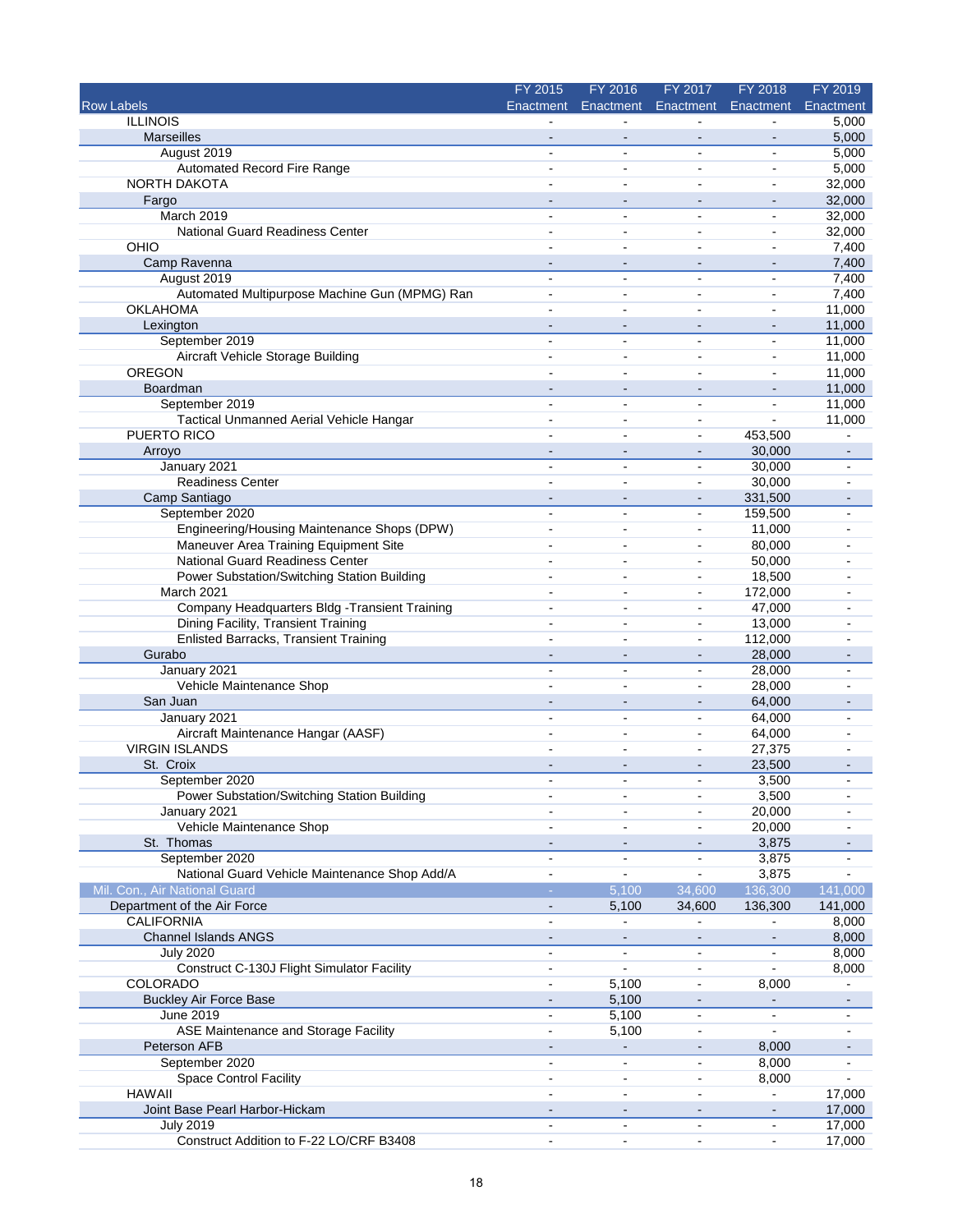|                                                | FY 2015        | FY 2016                      | FY 2017                      | FY 2018        | FY 2019                                                                                                                                                                                                                                                                                                                                                                                                                                |
|------------------------------------------------|----------------|------------------------------|------------------------------|----------------|----------------------------------------------------------------------------------------------------------------------------------------------------------------------------------------------------------------------------------------------------------------------------------------------------------------------------------------------------------------------------------------------------------------------------------------|
| Row Labels                                     | Enactment      | Enactment                    | Enactment                    | Enactment      | Enactment                                                                                                                                                                                                                                                                                                                                                                                                                              |
| <b>ILLINOIS</b>                                |                |                              |                              |                | 9,000                                                                                                                                                                                                                                                                                                                                                                                                                                  |
| Greater Peoria Regional Airport                |                |                              |                              |                | 9,000                                                                                                                                                                                                                                                                                                                                                                                                                                  |
| September 2019                                 | $\overline{a}$ | $\overline{a}$               | $\blacksquare$               | $\overline{a}$ | 9,000                                                                                                                                                                                                                                                                                                                                                                                                                                  |
| <b>Construct New Fire Crash/Rescue Station</b> | $\overline{a}$ | ۰                            | $\overline{\phantom{a}}$     |                | 9,000                                                                                                                                                                                                                                                                                                                                                                                                                                  |
| <b>INDIANA</b>                                 |                | ä,                           | $\blacksquare$               | 8,000          |                                                                                                                                                                                                                                                                                                                                                                                                                                        |
| Hulman Regional Airport                        |                | $\sim$                       | $\overline{\phantom{a}}$     | 8,000          | $\blacksquare$                                                                                                                                                                                                                                                                                                                                                                                                                         |
| February 2020                                  | $\blacksquare$ | $\blacksquare$               | $\overline{\phantom{a}}$     | 8,000          | $\blacksquare$                                                                                                                                                                                                                                                                                                                                                                                                                         |
| <b>Construct Small Arms Range</b>              | $\sim$         | $\blacksquare$               | $\blacksquare$               | 8,000          |                                                                                                                                                                                                                                                                                                                                                                                                                                        |
| <b>KENTUCKY</b>                                |                | ä,                           | ÷,                           | 9,000          |                                                                                                                                                                                                                                                                                                                                                                                                                                        |
| Louisville IAP                                 | $\blacksquare$ | $\blacksquare$               | $\overline{\phantom{m}}$     | 9,000          |                                                                                                                                                                                                                                                                                                                                                                                                                                        |
| <b>May 2019</b>                                | $\overline{a}$ | $\overline{\phantom{a}}$     | $\blacksquare$               | 9,000          |                                                                                                                                                                                                                                                                                                                                                                                                                                        |
| Add/Alter Response Forces Facility             |                | $\blacksquare$               | $\blacksquare$               | 9,000          |                                                                                                                                                                                                                                                                                                                                                                                                                                        |
| LOUISIANA                                      |                | $\blacksquare$               | $\overline{a}$               | ä,             | 39,000                                                                                                                                                                                                                                                                                                                                                                                                                                 |
| Joint Reserve Base New Orleans                 |                | $\overline{a}$               | $\sim$                       | $\sim$         | 39,000                                                                                                                                                                                                                                                                                                                                                                                                                                 |
| 43,831                                         | $\blacksquare$ | $\blacksquare$               | ä,                           | $\blacksquare$ | 39,000                                                                                                                                                                                                                                                                                                                                                                                                                                 |
| NORTHCOM - Construct Alert Apron               | $\blacksquare$ | ä,                           | ä,                           | $\blacksquare$ | 15,000                                                                                                                                                                                                                                                                                                                                                                                                                                 |
| <b>NORTHCOM - Construct Alert Facilities</b>   | $\blacksquare$ | ä,                           | $\blacksquare$               | $\blacksquare$ | 24,000                                                                                                                                                                                                                                                                                                                                                                                                                                 |
| <b>MARYLAND</b>                                |                | ÷.                           | 5,000                        | $\overline{a}$ |                                                                                                                                                                                                                                                                                                                                                                                                                                        |
| <b>Joint Base Andrews</b>                      |                | $\blacksquare$               | 5,000                        | $\blacksquare$ | $\blacksquare$                                                                                                                                                                                                                                                                                                                                                                                                                         |
| May 2019                                       |                | ä,                           | 5,000                        | $\blacksquare$ | ۰                                                                                                                                                                                                                                                                                                                                                                                                                                      |
|                                                |                |                              |                              |                | ÷                                                                                                                                                                                                                                                                                                                                                                                                                                      |
| Munitions Load Crew Training                   |                | $\blacksquare$               | 5,000                        | $\blacksquare$ |                                                                                                                                                                                                                                                                                                                                                                                                                                        |
| <b>MINNESOTA</b>                               | $\overline{a}$ | $\blacksquare$               | $\bar{\phantom{a}}$          | $\overline{a}$ | 8,000                                                                                                                                                                                                                                                                                                                                                                                                                                  |
| Duluth IAP                                     |                | ÷,                           | $\overline{\phantom{m}}$     |                | 8,000                                                                                                                                                                                                                                                                                                                                                                                                                                  |
| <b>July 2019</b>                               |                |                              | $\blacksquare$               |                | 8,000                                                                                                                                                                                                                                                                                                                                                                                                                                  |
| <b>Construct Small Arms Range</b>              | ÷              | $\overline{a}$               | $\blacksquare$               | $\overline{a}$ | 8,000                                                                                                                                                                                                                                                                                                                                                                                                                                  |
| <b>MISSISSIPPI</b>                             |                | $\overline{a}$               | $\blacksquare$               | 8,000          |                                                                                                                                                                                                                                                                                                                                                                                                                                        |
| Jackson IAP                                    |                |                              |                              | 8,000          |                                                                                                                                                                                                                                                                                                                                                                                                                                        |
| August 2020                                    | $\blacksquare$ | $\sim$                       | $\blacksquare$               | 8,000          | $\blacksquare$                                                                                                                                                                                                                                                                                                                                                                                                                         |
| <b>Construct Small Arms Range</b>              |                | $\blacksquare$               | $\blacksquare$               | 8,000          |                                                                                                                                                                                                                                                                                                                                                                                                                                        |
| <b>MISSOURI</b>                                |                | ä,                           | ä,                           | 10,000         |                                                                                                                                                                                                                                                                                                                                                                                                                                        |
| Rosecrans Memorial Airport                     |                | $\qquad \qquad \blacksquare$ | $\overline{a}$               | 10,000         |                                                                                                                                                                                                                                                                                                                                                                                                                                        |
| November 2019                                  | $\blacksquare$ | ۰                            | ۰                            | 10,000         | $\overline{a}$                                                                                                                                                                                                                                                                                                                                                                                                                         |
| <b>Replace Communications Facility</b>         | $\overline{a}$ | $\sim$                       | $\blacksquare$               | 10,000         |                                                                                                                                                                                                                                                                                                                                                                                                                                        |
| <b>MONTANA</b>                                 |                | $\overline{a}$               | ä,                           |                | 9,000                                                                                                                                                                                                                                                                                                                                                                                                                                  |
| <b>Great Falls IAP</b>                         |                | $\qquad \qquad \blacksquare$ | ÷                            |                | 9,000                                                                                                                                                                                                                                                                                                                                                                                                                                  |
| September 2019                                 | $\sim$         | $\blacksquare$               | $\overline{\phantom{a}}$     | $\blacksquare$ | 9,000                                                                                                                                                                                                                                                                                                                                                                                                                                  |
| <b>Construct Aircraft Apron</b>                |                | ä,                           | $\blacksquare$               | $\overline{a}$ | 9,000                                                                                                                                                                                                                                                                                                                                                                                                                                  |
| <b>NEW YORK</b>                                | $\sim$         | $\sim$                       | $\overline{\phantom{a}}$     | 6,800          | 20,000                                                                                                                                                                                                                                                                                                                                                                                                                                 |
| Francis S. Gabreski Airport                    | $\sim$         | $\sim$                       | $\blacksquare$               |                | 20,000                                                                                                                                                                                                                                                                                                                                                                                                                                 |
| <b>June 2019</b>                               |                | ä,                           | $\overline{a}$               | ä,             | 20,000                                                                                                                                                                                                                                                                                                                                                                                                                                 |
|                                                | $\blacksquare$ | $\overline{a}$               | ä,                           | ä,             | 20,000                                                                                                                                                                                                                                                                                                                                                                                                                                 |
| Security Forces/Comm. Training Facility        |                | $\overline{a}$               |                              |                |                                                                                                                                                                                                                                                                                                                                                                                                                                        |
| <b>Hancock Field</b>                           |                |                              | $\overline{\phantom{m}}$     | 6,800          | $\frac{1}{2}$                                                                                                                                                                                                                                                                                                                                                                                                                          |
| <b>July 2019</b>                               |                |                              |                              | 6,800          |                                                                                                                                                                                                                                                                                                                                                                                                                                        |
| Add To Flight Training Unit, Building 641      | $\overline{a}$ | $\blacksquare$               | $\blacksquare$               | 6,800          | $\blacksquare$                                                                                                                                                                                                                                                                                                                                                                                                                         |
| NORTH CAROLINA                                 |                |                              | 29,600                       | $\blacksquare$ |                                                                                                                                                                                                                                                                                                                                                                                                                                        |
| Charlotte/Douglas IAP                          |                |                              | 29,600                       |                |                                                                                                                                                                                                                                                                                                                                                                                                                                        |
| March 2019                                     | $\blacksquare$ | ä,                           | 29,600                       |                |                                                                                                                                                                                                                                                                                                                                                                                                                                        |
| C-17 Corrosion Control & Fuel Cell Hgr         | $\overline{a}$ | $\blacksquare$               | 29,600                       |                |                                                                                                                                                                                                                                                                                                                                                                                                                                        |
| OHIO                                           |                | ۰                            | $\blacksquare$               | 15,000         | 13,000                                                                                                                                                                                                                                                                                                                                                                                                                                 |
| Mansfield Lahm Airport                         | $\sim$         | $\blacksquare$               | ٠                            |                | 13,000                                                                                                                                                                                                                                                                                                                                                                                                                                 |
| September 2019                                 | $\blacksquare$ | $\blacksquare$               | ۰                            | $\blacksquare$ | 13,000                                                                                                                                                                                                                                                                                                                                                                                                                                 |
| Replace Fire Station                           | $\blacksquare$ | $\blacksquare$               | $\blacksquare$               |                | 13,000                                                                                                                                                                                                                                                                                                                                                                                                                                 |
| <b>Toledo Express Airport</b>                  | $\sim$         | $\blacksquare$               | $\blacksquare$               | 15,000         | $\frac{1}{2} \int_{0}^{2\pi} \frac{1}{2} \left( \frac{1}{2} \frac{1}{2} \right) \left( \frac{1}{2} \frac{1}{2} \right) \left( \frac{1}{2} \frac{1}{2} \right) \left( \frac{1}{2} \frac{1}{2} \right) \left( \frac{1}{2} \frac{1}{2} \right) \left( \frac{1}{2} \frac{1}{2} \right) \left( \frac{1}{2} \frac{1}{2} \right) \left( \frac{1}{2} \frac{1}{2} \right) \left( \frac{1}{2} \frac{1}{2} \right) \left( \frac{1}{2} \frac{1}{2$ |
| April 2019                                     | $\sim$         | $\blacksquare$               | $\blacksquare$               | 15,000         | ä,                                                                                                                                                                                                                                                                                                                                                                                                                                     |
| NORTHCOM - Construct Alert Hangar              | $\overline{a}$ | $\blacksquare$               | $\overline{a}$               | 15,000         |                                                                                                                                                                                                                                                                                                                                                                                                                                        |
| <b>OKLAHOMA</b>                                |                | ÷                            | $\overline{a}$               | 8,000          |                                                                                                                                                                                                                                                                                                                                                                                                                                        |
| Tulsa lap                                      | $\blacksquare$ | $\frac{1}{2}$                | $\qquad \qquad \blacksquare$ | 8,000          |                                                                                                                                                                                                                                                                                                                                                                                                                                        |
| May 2020                                       | $\blacksquare$ | $\blacksquare$               | $\blacksquare$               | 8,000          |                                                                                                                                                                                                                                                                                                                                                                                                                                        |
| <b>Construct Small Arms Range</b>              |                | ä,                           |                              | 8,000          |                                                                                                                                                                                                                                                                                                                                                                                                                                        |
| OREGON                                         | $\overline{a}$ | $\blacksquare$               | ۰                            | 18,500         |                                                                                                                                                                                                                                                                                                                                                                                                                                        |
| Klamath Falls IAP                              |                | $\blacksquare$               | $\blacksquare$               | 18,500         |                                                                                                                                                                                                                                                                                                                                                                                                                                        |
|                                                | $\blacksquare$ | $\sim$                       |                              |                |                                                                                                                                                                                                                                                                                                                                                                                                                                        |
| February 2019                                  |                |                              | $\blacksquare$               | 10,500         |                                                                                                                                                                                                                                                                                                                                                                                                                                        |
| <b>Construct Corrosion Control Hangar</b>      | $\blacksquare$ | ä,                           | $\blacksquare$               | 10,500         | $\blacksquare$                                                                                                                                                                                                                                                                                                                                                                                                                         |
| February 2020                                  |                | ä,                           |                              | 8,000          |                                                                                                                                                                                                                                                                                                                                                                                                                                        |
| Construct Indoor Range                         |                | ۰                            |                              | 8,000          |                                                                                                                                                                                                                                                                                                                                                                                                                                        |
| PENNSYLVANIA                                   | $\blacksquare$ | ä,                           | $\blacksquare$               | $\blacksquare$ | 8,000                                                                                                                                                                                                                                                                                                                                                                                                                                  |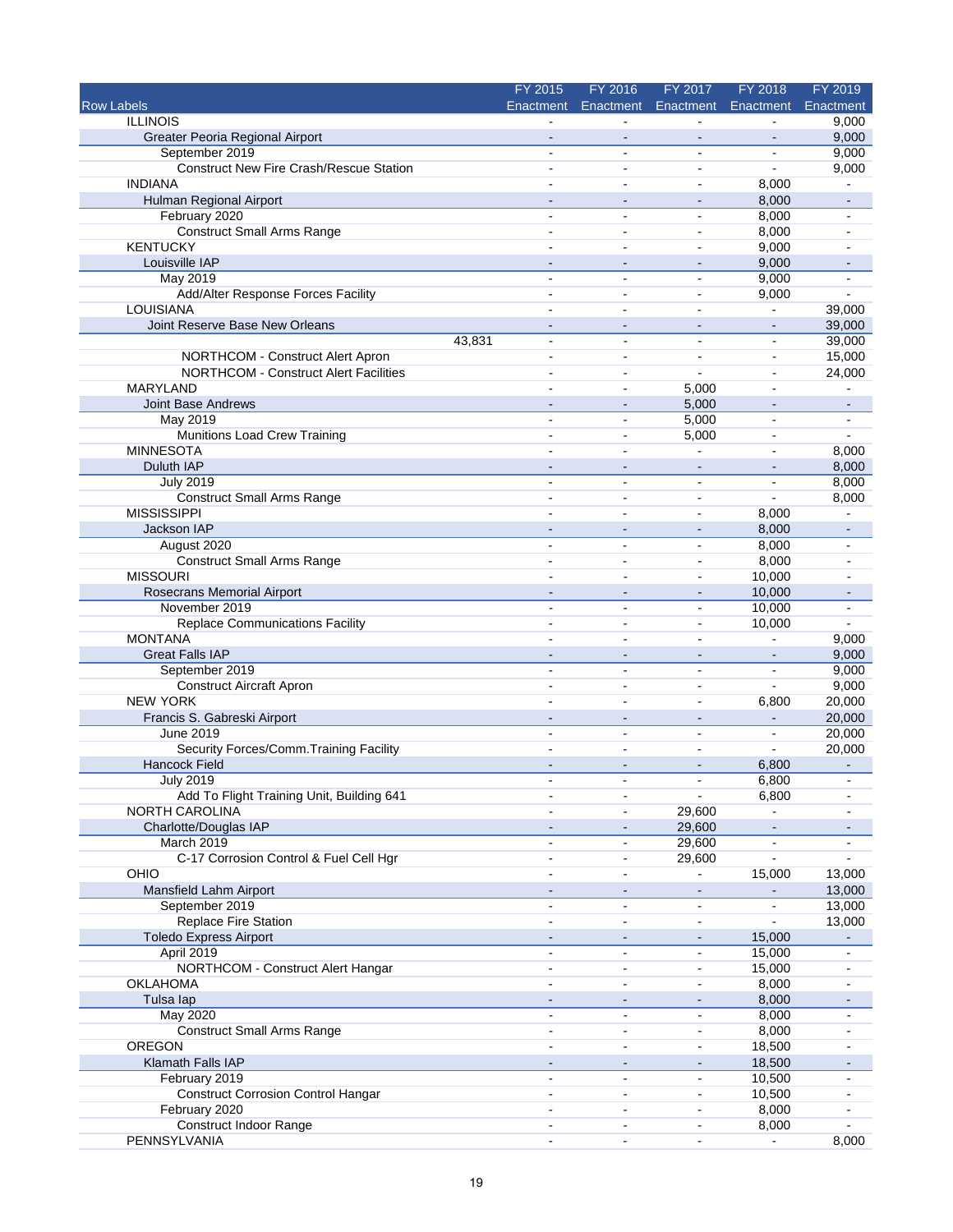|                                               | FY 2015                  | FY 2016                          | FY 2017                       | FY 2018                      | FY 2019                  |
|-----------------------------------------------|--------------------------|----------------------------------|-------------------------------|------------------------------|--------------------------|
| <b>Row Labels</b>                             | Enactment                |                                  | Enactment Enactment Enactment |                              | Enactment                |
| Fort Indiantown Gap                           |                          |                                  |                               |                              | 8,000                    |
| November 2019                                 |                          |                                  | ä,                            |                              | 8,000                    |
| Replace Operations Training/Dining Hall       | $\blacksquare$           | $\sim$                           | $\sim$                        |                              | 8,000                    |
| <b>SOUTH DAKOTA</b>                           |                          | $\overline{a}$                   | $\blacksquare$                | 12,000                       |                          |
| Joe Foss Field                                |                          | ä,                               |                               | 12,000                       |                          |
| June 2019                                     | $\blacksquare$           | ٠                                | $\blacksquare$                | 12,000                       | $\overline{\phantom{a}}$ |
| Aircraft Maintenance Shops                    |                          | $\blacksquare$                   | $\blacksquare$                | 12,000                       |                          |
| <b>TENNESSEE</b>                              | $\overline{a}$           | $\overline{a}$                   | $\blacksquare$                | 25,000                       |                          |
| Mcghee-Tyson Airport                          |                          |                                  |                               | 25,000                       |                          |
| May 2019                                      | $\overline{\phantom{a}}$ | $\blacksquare$                   | $\blacksquare$                | 25,000                       | $\blacksquare$           |
| Replace KC-135 Maintenance Hangar and Shops   | $\sim$                   | $\blacksquare$                   | $\sim$                        | 25,000                       |                          |
| <b>VIRGINIA</b>                               |                          | $\overline{a}$                   |                               | $\overline{a}$               | 10,000                   |
| Joint Base Langley-Eustis                     |                          | $\overline{\phantom{a}}$         | $\blacksquare$                |                              | 10,000                   |
| January 2020                                  | $\overline{a}$           | ÷                                | $\sim$                        | $\blacksquare$               | 10,000                   |
| <b>Construct Cyber Ops Facility</b>           |                          | $\overline{a}$                   | $\overline{a}$                | ÷.                           | 10,000                   |
| <b>WISCONSIN</b>                              |                          | $\blacksquare$                   | $\blacksquare$                | 8,000                        |                          |
| <b>Truax Field</b>                            |                          | $\overline{a}$                   |                               | 8,000                        |                          |
| March 2020                                    |                          |                                  | $\blacksquare$                | 8,000                        |                          |
| <b>Construct Small Arms Range</b>             | $\overline{a}$           | $\overline{a}$                   | $\blacksquare$                | 8,000                        | $\blacksquare$           |
| Mil. Con., Army Reserve                       |                          | 14,300                           |                               | 42,400                       | 46,000                   |
| Department of the Army                        |                          | 14,300                           |                               | 42,400                       | 46,000                   |
| <b>MISSISSIPPI</b>                            | $\blacksquare$           | 9,300                            | $\blacksquare$                | $\overline{\phantom{a}}$     | $\blacksquare$           |
| Starkville                                    |                          |                                  |                               | $\blacksquare$               | $\overline{a}$           |
|                                               |                          | 9,300                            | $\blacksquare$                |                              |                          |
| August 2019                                   |                          | 9,300                            |                               |                              |                          |
| <b>Army Reserve Center</b>                    | $\ddot{\phantom{1}}$     | 9,300                            | $\overline{a}$                | $\overline{a}$               | $\blacksquare$           |
| PENNSYLVANIA                                  |                          | 5,000                            |                               | $\overline{a}$               |                          |
| Conneaut Lake                                 |                          | 5,000                            |                               |                              |                          |
| April 2019                                    | $\sim$                   | 5,000                            | $\blacksquare$                | $\mathbf{r}$                 | $\sim$                   |
| DAR Highway Improvement                       | $\blacksquare$           | 5,000                            | $\sim$                        | ÷.                           |                          |
| PUERTO RICO                                   |                          |                                  | $\sim$                        | 42,400                       |                          |
| Aguadilla                                     |                          | $\overline{\phantom{a}}$         | $\sim$                        | 14,400                       |                          |
| April 2019                                    | $\overline{\phantom{a}}$ | $\sim$                           | $\blacksquare$                | 14,400                       | $\blacksquare$           |
| Army Reserve Center                           | $\ddot{\phantom{1}}$     | $\blacksquare$                   | $\sim$                        | 14,400                       |                          |
| Fort Buchanan                                 |                          | $\sim$                           |                               | 28,000                       |                          |
| September 2019                                | $\blacksquare$           | $\blacksquare$                   | $\blacksquare$                | 28,000                       | $\overline{\phantom{a}}$ |
| Army Reserve Center                           | $\sim$                   | $\overline{a}$                   | $\blacksquare$                | 28,000                       |                          |
| <b>WASHINGTON</b>                             |                          |                                  |                               | $\overline{a}$               | 23,000                   |
| Yakima                                        |                          | $\qquad \qquad \blacksquare$     | $\overline{\phantom{a}}$      | $\qquad \qquad \blacksquare$ | 23,000                   |
| December 2019                                 | $\overline{a}$           | ÷                                | $\overline{a}$                | $\overline{a}$               | 23,000                   |
| <b>ECS Modified TEMF</b>                      |                          |                                  |                               | $\blacksquare$               | 23,000                   |
| <b>WISCONSIN</b>                              | L,                       | ÷,                               | $\sim$                        | $\overline{a}$               | 23,000                   |
| Fort Mccoy                                    |                          | $\blacksquare$                   | $\blacksquare$                | $\blacksquare$               | 23,000                   |
| January 2020                                  |                          |                                  |                               |                              | 23,000                   |
| <b>Transient Training Barracks</b>            | $\blacksquare$           | $\blacksquare$                   | $\blacksquare$                | $\blacksquare$               | 23,000                   |
| Mil. Con., Naval Reserve                      | 17,650                   | 18,443                           | 19,621                        | 17,330                       | 13,630                   |
| Department of the Navy                        | 17,650                   | 18,443                           | 19,621                        | 17,330                       | 13,630                   |
| <b>CALIFORNIA</b>                             | $\blacksquare$           | $\blacksquare$                   | $\blacksquare$                | 17,330                       | $\blacksquare$           |
| Lemoore                                       | $\overline{\phantom{a}}$ | $\frac{1}{2}$                    | $\blacksquare$                | 17,330                       |                          |
| March 2019                                    | $\blacksquare$           | ä,                               | $\blacksquare$                | 17,330                       |                          |
| Naval Operational Support Center, NAS Lemoore | $\blacksquare$           | $\blacksquare$                   | $\blacksquare$                | 17,330                       | ä,                       |
| <b>GEORGIA</b>                                | $\overline{a}$           | $\blacksquare$                   | $\blacksquare$                |                              | 13,630                   |
| Benning                                       |                          | $\overline{\phantom{a}}$         |                               |                              | 13,630                   |
| August 2019                                   | $\blacksquare$           | $\blacksquare$                   | $\blacksquare$                | $\overline{a}$               | 13,630                   |
| <b>Reserve Training Center</b>                | $\blacksquare$           | ۰                                | $\blacksquare$                | $\frac{1}{2}$                | 13,630                   |
| <b>LOUISIANA</b>                              | $\sim$                   | $\blacksquare$                   | 11,207                        | $\sim$                       | $\blacksquare$           |
| New Orleans                                   | $\blacksquare$           | $\blacksquare$                   | 11,207                        | $\blacksquare$               | $\blacksquare$           |
| January 2020                                  | ۰                        | $\blacksquare$                   | 11,207                        | $\blacksquare$               |                          |
| Joint Reserve Intelligence Center             | $\blacksquare$           | $\blacksquare$                   | 11,207                        | $\blacksquare$               |                          |
| PENNSYLVANIA                                  | 17,650                   | $\blacksquare$                   | $\blacksquare$                | ä,                           |                          |
| Pittsburgh                                    | 17,650                   | $\qquad \qquad \blacksquare$     | $\frac{1}{2}$                 | $\overline{\phantom{a}}$     |                          |
| September 2019                                | 17,650                   | $\blacksquare$                   | $\blacksquare$                | $\blacksquare$               | $\blacksquare$           |
| Reserve Training Center - Pittsburgh, PA      | 17,650                   | $\blacksquare$                   | $\blacksquare$                | $\blacksquare$               |                          |
| <b>TEXAS</b>                                  | $\overline{a}$           | ä,                               |                               | $\blacksquare$               |                          |
|                                               |                          |                                  | 8,414                         |                              |                          |
| Galveston<br>March 2019                       | $\blacksquare$           |                                  | 8,414<br>8,414                | $\overline{a}$               |                          |
|                                               | $\blacksquare$           | $\blacksquare$<br>$\blacksquare$ |                               | $\blacksquare$               | ÷.                       |
| <b>Reserve Center Annex</b>                   |                          |                                  | 8,414                         |                              |                          |